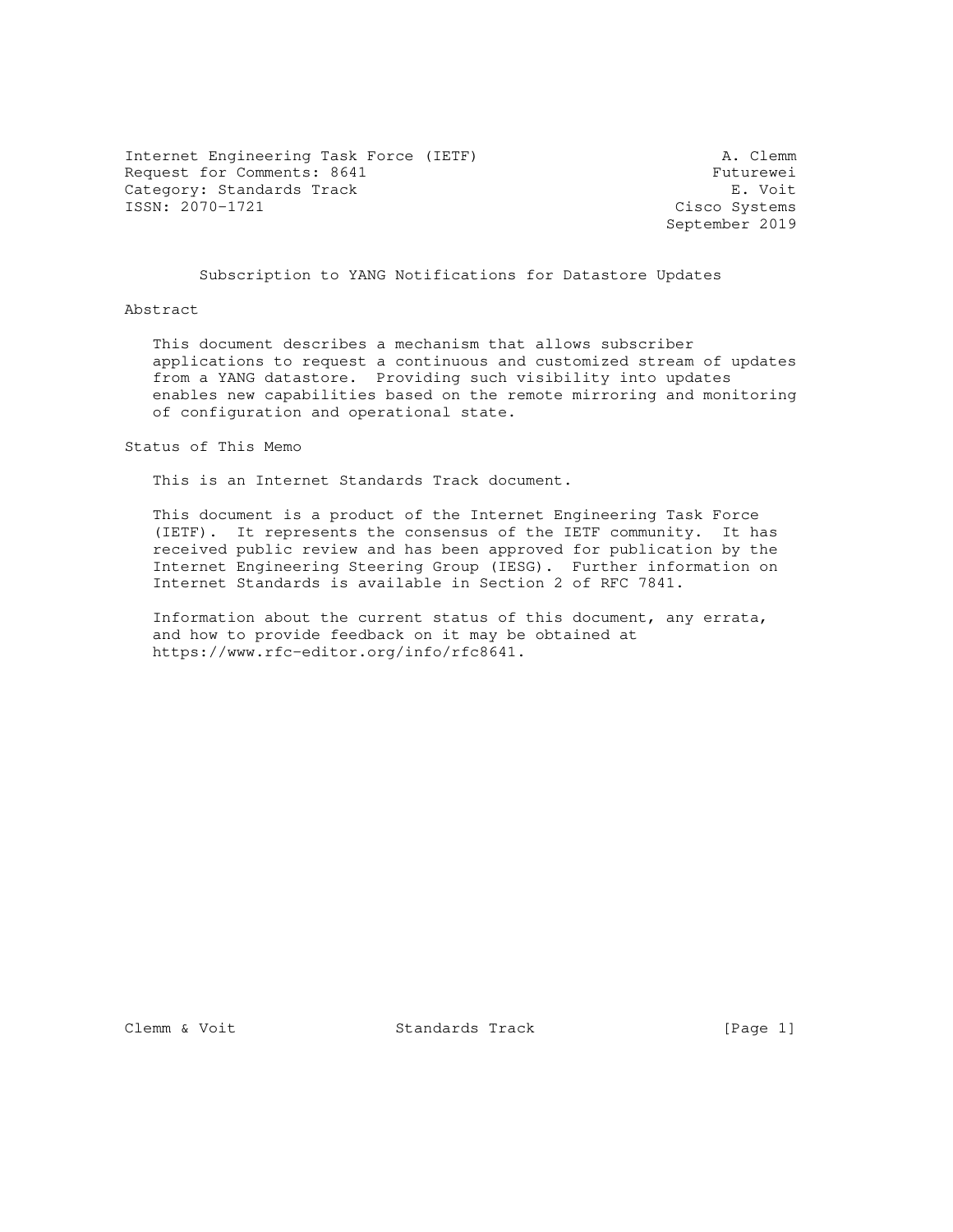Copyright Notice

 Copyright (c) 2019 IETF Trust and the persons identified as the document authors. All rights reserved.

 This document is subject to BCP 78 and the IETF Trust's Legal Provisions Relating to IETF Documents

 (https://trustee.ietf.org/license-info) in effect on the date of publication of this document. Please review these documents carefully, as they describe your rights and restrictions with respect to this document. Code Components extracted from this document must include Simplified BSD License text as described in Section 4.e of the Trust Legal Provisions and are provided without warranty as described in the Simplified BSD License.

 This document may contain material from IETF Documents or IETF Contributions published or made publicly available before November 10, 2008. The person(s) controlling the copyright in some of this material may not have granted the IETF Trust the right to allow modifications of such material outside the IETF Standards Process. Without obtaining an adequate license from the person(s) controlling the copyright in such materials, this document may not be modified outside the IETF Standards Process, and derivative works of it may not be created outside the IETF Standards Process, except to format it for publication as an RFC or to translate it into languages other than English.

Clemm & Voit Standards Track [Page 2]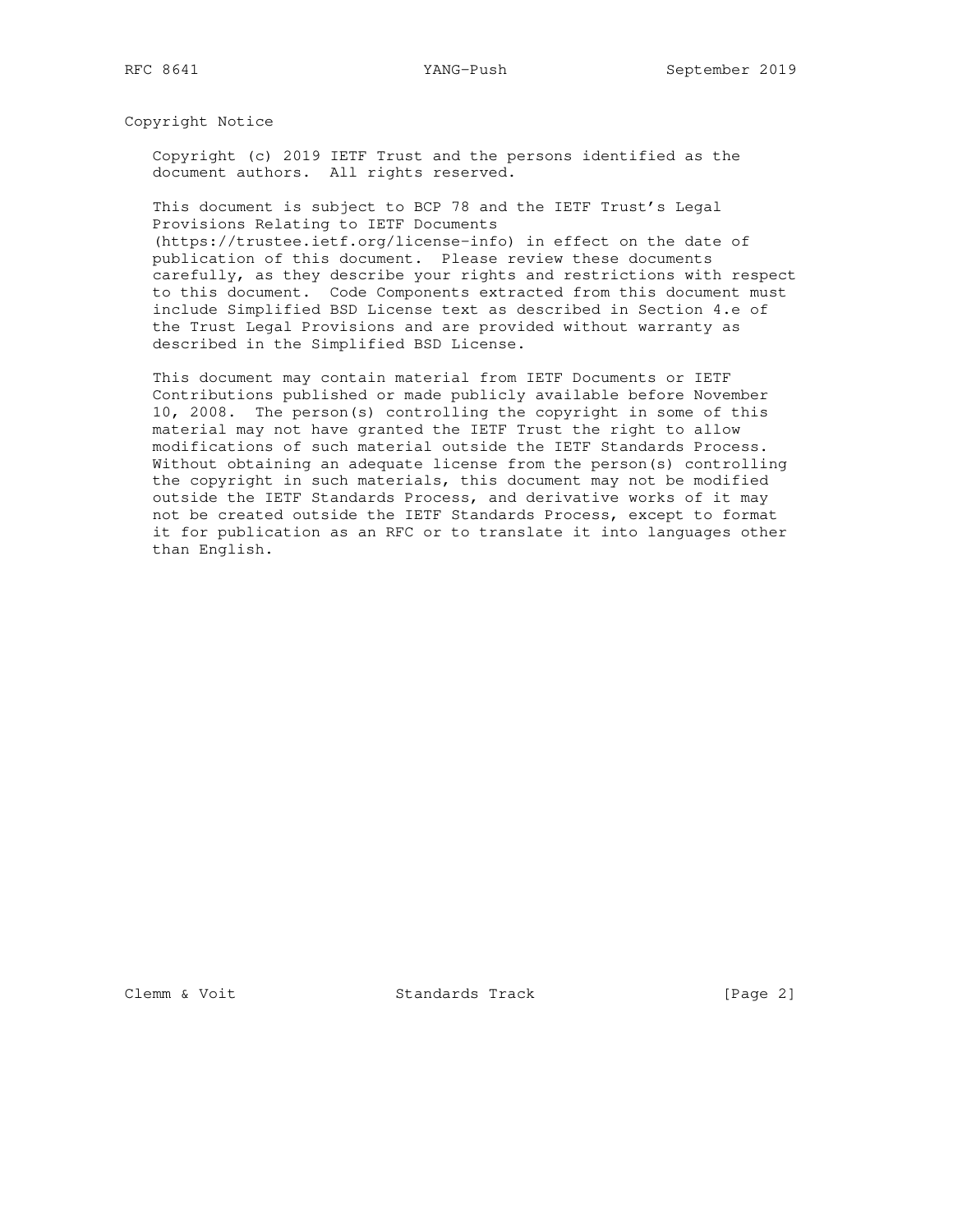| Table of Contents |  |
|-------------------|--|
|-------------------|--|

| 1 <sup>1</sup> |                                                       |
|----------------|-------------------------------------------------------|
| 2 <sup>1</sup> |                                                       |
|                |                                                       |
|                |                                                       |
|                | 3.2. Negotiation of Subscription Policies 7           |
|                |                                                       |
|                |                                                       |
|                |                                                       |
|                | 3.6. Defining the Selection with a Datastore 11       |
|                |                                                       |
|                |                                                       |
|                |                                                       |
|                | 3.10. On-Change Notifiable Datastore Nodes 18         |
|                |                                                       |
|                | 4. A YANG Data Model for Management of Datastore Push |
|                |                                                       |
|                |                                                       |
|                |                                                       |
|                |                                                       |
|                |                                                       |
| 5.             |                                                       |
| 6.             |                                                       |
|                |                                                       |
|                |                                                       |
|                |                                                       |
|                |                                                       |
|                |                                                       |
|                |                                                       |
|                |                                                       |
|                |                                                       |
|                |                                                       |
|                |                                                       |

Clemm & Voit Standards Track [Page 3]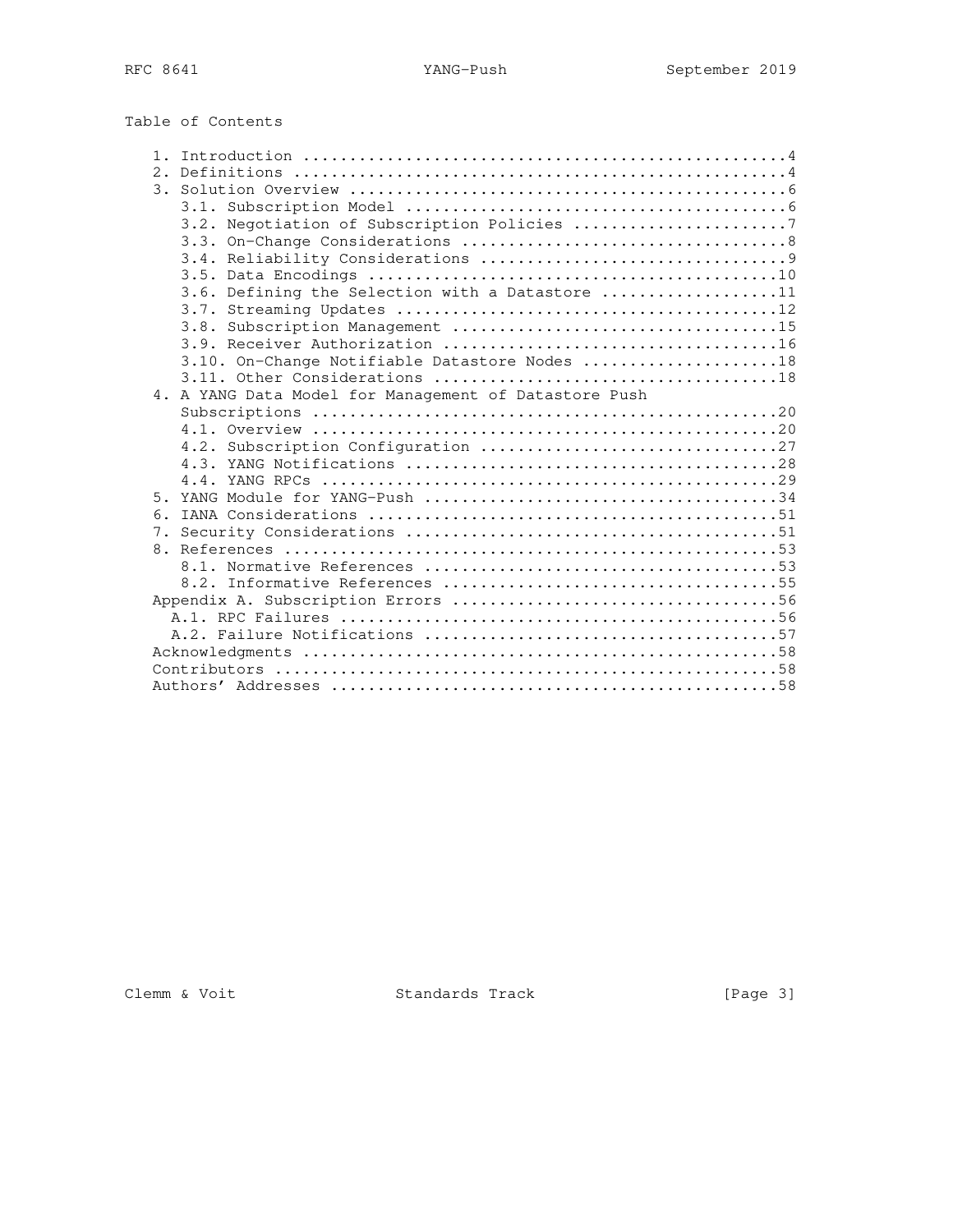## 1. Introduction

 Traditional approaches for providing visibility into managed entities from a remote system have been built on polling. With polling, data is periodically requested and retrieved by a client from a server to stay up to date. However, there are issues associated with polling based management:

- o Polling incurs significant latency. This latency prohibits many types of applications.
- o Polling cycles may be missed, and requests may be delayed or get lost -- often when the network is under stress and the need for the data is the greatest.
- o Polling requests may undergo slight fluctuations, resulting in intervals of different lengths. The resulting data is difficult to calibrate and compare.
- o For applications that monitor for changes, many remote polling cycles place unwanted and ultimately wasteful load on the network, devices, and applications, particularly when changes occur only infrequently.

 A more effective alternative to polling is for an application to receive automatic and continuous updates from a targeted subset of a datastore. Accordingly, there is a need for a service that (1) allows applications to subscribe to updates from a datastore and (2) enables the server (also referred to as the "publisher") to push and, in effect, stream those updates. The requirements for such a service have been documented in [RFC7923].

 This document defines a corresponding solution that is built on top of [RFC8639]. Supplementing that work are YANG data model augmentations, extended RPCs, and new datastore-specific update notifications. Transport options provided in [RFC8639] will work seamlessly with this solution.

# 2. Definitions

 The key words "MUST", "MUST NOT", "REQUIRED", "SHALL", "SHALL NOT", "SHOULD", "SHOULD NOT", "RECOMMENDED", "NOT RECOMMENDED", "MAY", and "OPTIONAL" in this document are to be interpreted as described in BCP 14 [RFC2119] [RFC8174] when, and only when, they appear in all capitals, as shown here.

Clemm & Voit Standards Track [Page 4]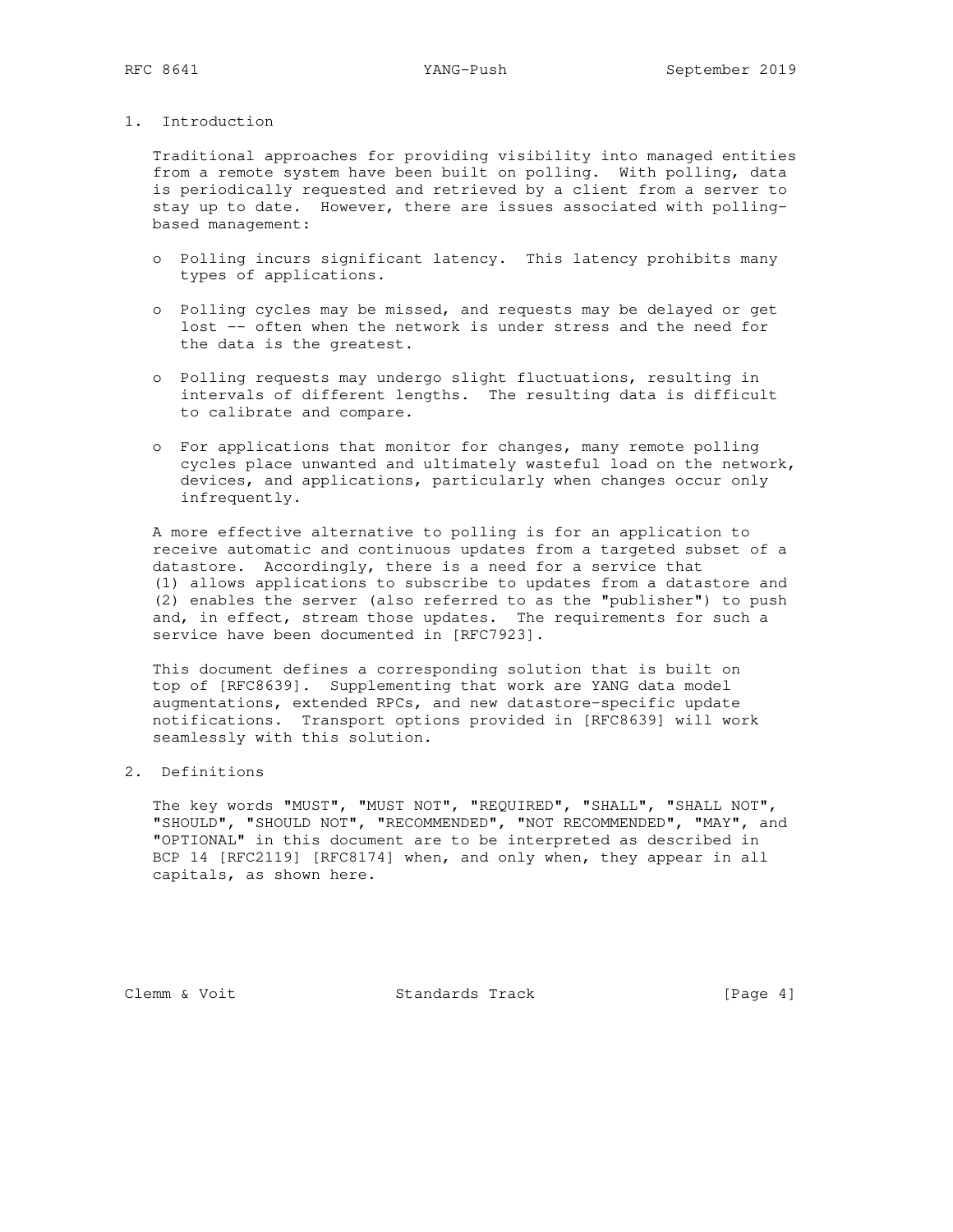This document uses the terminology defined in [RFC7950], [RFC8341], [RFC8342], and [RFC8639]. In addition, this document defines the following terms:

- o Datastore node: A node in the instantiated YANG data tree associated with a datastore. In this document, datastore nodes are often also simply referred to as "objects".
- o Datastore node update: A data item containing the current value of a datastore node at the time the datastore node update was created, as well as the path to the datastore node.
- o Datastore subscription: A subscription to a stream of datastore node updates.
- o Datastore subtree: A datastore node and all its descendant datastore nodes.
- o On-change subscription: A datastore subscription with updates that are triggered when changes in subscribed datastore nodes are detected.
- o Periodic subscription: A datastore subscription with updates that are triggered periodically according to some time interval.
- o Selection filter: Evaluation and/or selection criteria that may be applied against a targeted set of objects.
- o Update record: A representation of one or more datastore node updates. In addition, an update record may contain which type of update led to the datastore node update (e.g., whether the datastore node was added, changed, or deleted). Also included in the update record may be other metadata, such as a subscription ID of the subscription for which the update record was generated. In this document, update records are often also simply referred to as "updates".
- o Update trigger: A mechanism that determines when an update record needs to be generated.
- o YANG-Push: The subscription and push mechanism for datastore updates that is specified in this document.

Clemm & Voit Standards Track [Page 5]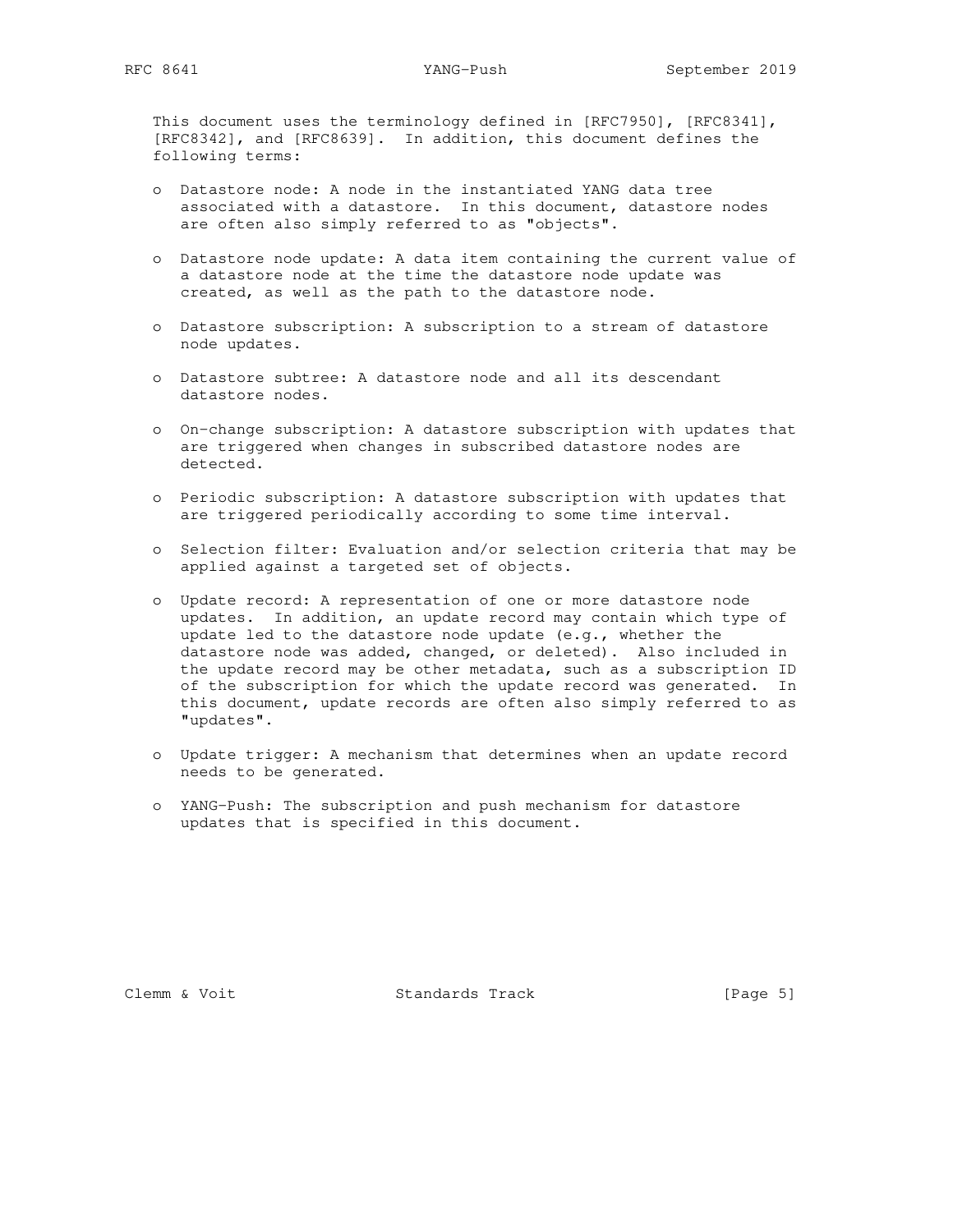## 3. Solution Overview

 This document specifies a solution that provides a subscription service for updates from a datastore. This solution supports dynamic as well as configured subscriptions to updates of datastore nodes. Subscriptions specify when notification messages (also referred to as "push updates") should be sent and what data to include in update records. Datastore node updates are subsequently pushed from the publisher to the receiver per the terms of the subscription.

### 3.1. Subscription Model

 YANG-Push subscriptions are defined using a YANG data model. This model enhances the subscription model defined in [RFC8639] with capabilities that allow subscribers to subscribe to datastore node updates -- specifically, to specify the update triggers defining when to generate update records as well as what to include in an update record. Key enhancements include:

- o The specification of selection filters that identify targeted YANG datastore nodes and/or datastore subtrees for which updates are to be pushed.
- o The specification of update policies that contain conditions that trigger the generation and pushing of new update records. There are two types of subscriptions, distinguished by how updates are triggered: periodic and on-change.
	- \* For periodic subscriptions, the update trigger is specified by two parameters that define when updates are to be pushed. These parameters are (1) the period interval with which to report updates and (2) an "anchor-time", i.e., a reference point in time that can be used to calculate at which points in time periodic updates need to be assembled and sent.
	- \* For on-change subscriptions, an update trigger occurs whenever a change in the subscribed information is detected. The following additional parameters are included:
		- + "dampening-period": In an on-change subscription, detected object changes should be sent as quickly as possible. However, it may be undesirable to send a rapid series of object changes. Such behavior has the potential to exhaust resources in the publisher or receiver. In order to protect against this type of scenario, a dampening period MAY be used to specify the interval that has to pass before successive update records for the same subscription are generated for a receiver. The dampening period collectively

Clemm & Voit Standards Track [Page 6]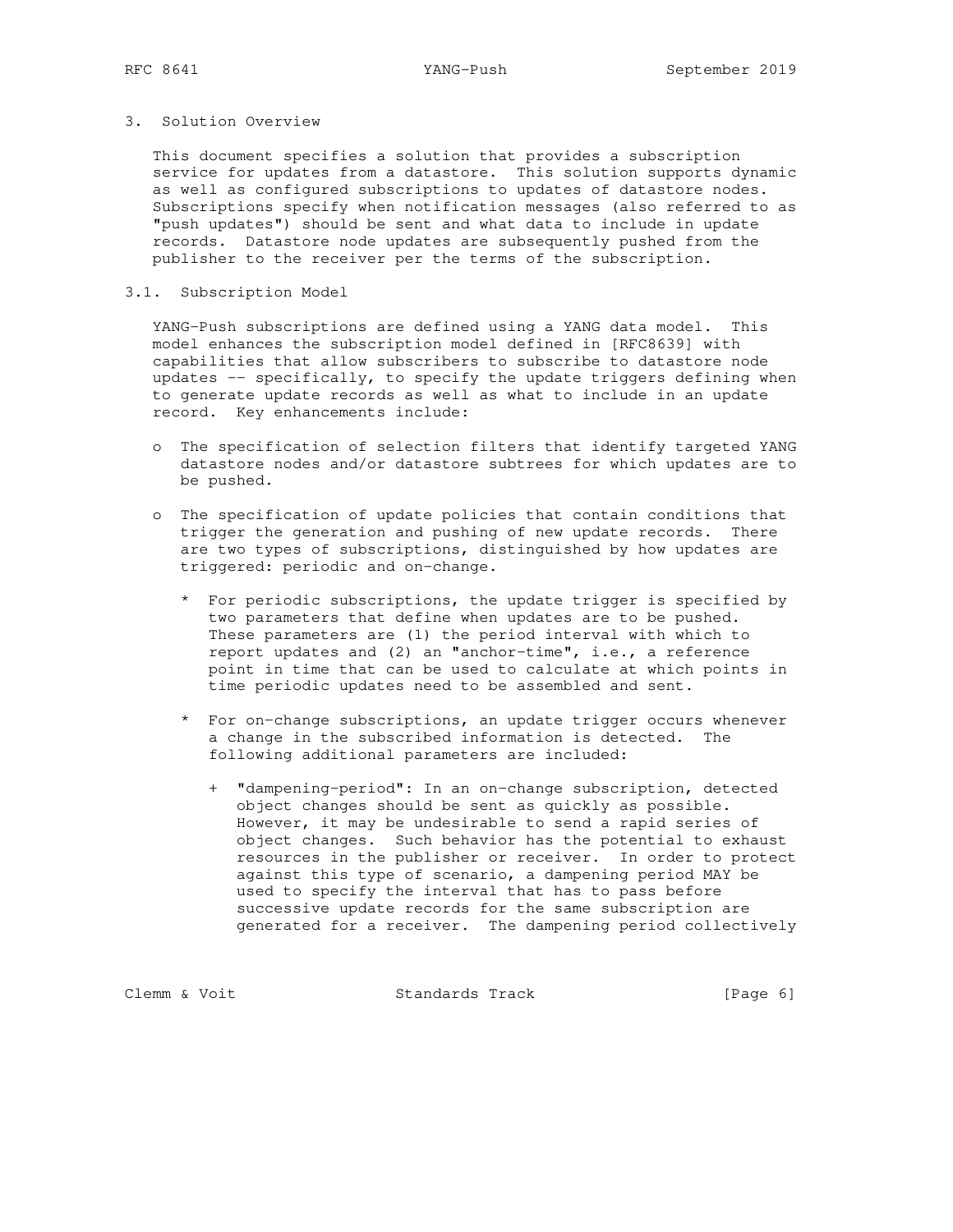applies to the set of all datastore nodes selected by a single subscription. This means that when there is a change to one or more subscribed objects, an update record containing those objects is created immediately (when no dampening period is in effect) or at the end of a dampening period (when a dampening period is in fact in effect). If multiple changes to a single object occur during a dampening period, only the value that is in effect at the time when the update record is created is included. The dampening period goes into effect every time the assembly of an update record is completed.

- + "change-type": This parameter can be used to reduce the types of datastore changes for which updates are sent (e.g., you might only send an update when an object is created or deleted, but not when an object value changes).
- + "sync-on-start": This parameter defines whether or not a complete "push-update" (Section 3.7) of all subscribed data will be sent at the beginning of a subscription. Such early synchronization establishes the frame of reference for subsequent updates.
- o An encoding (using anydata) for the contents of periodic and on-change push updates.
- 3.2. Negotiation of Subscription Policies

 A dynamic subscription request SHOULD be declined if a publisher determines that it may be unable to provide update records meeting the terms of an "establish-subscription" or "modify-subscription" RPC request. In this case, a subscriber may quickly follow up with a new RPC request using different parameters.

 Random guessing of different parameters by a subscriber is to be discouraged. Therefore, in order to minimize the number of subscription iterations between subscriber and publisher, a dynamic subscription supports a simple negotiation between subscribers and publishers for subscription parameters. This negotiation is in the form of supplemental information that should be inserted into error responses to a failed RPC request. This returned error response information, when considered, should increase the likelihood of success for subsequent RPC requests. Such hints include suggested periodic time intervals, acceptable dampening periods, and size estimates for the number of objects that would be returned from a proposed selection filter. However, there are no guarantees that subsequent requests that consider these hints will be accepted.

Clemm & Voit Standards Track [Page 7]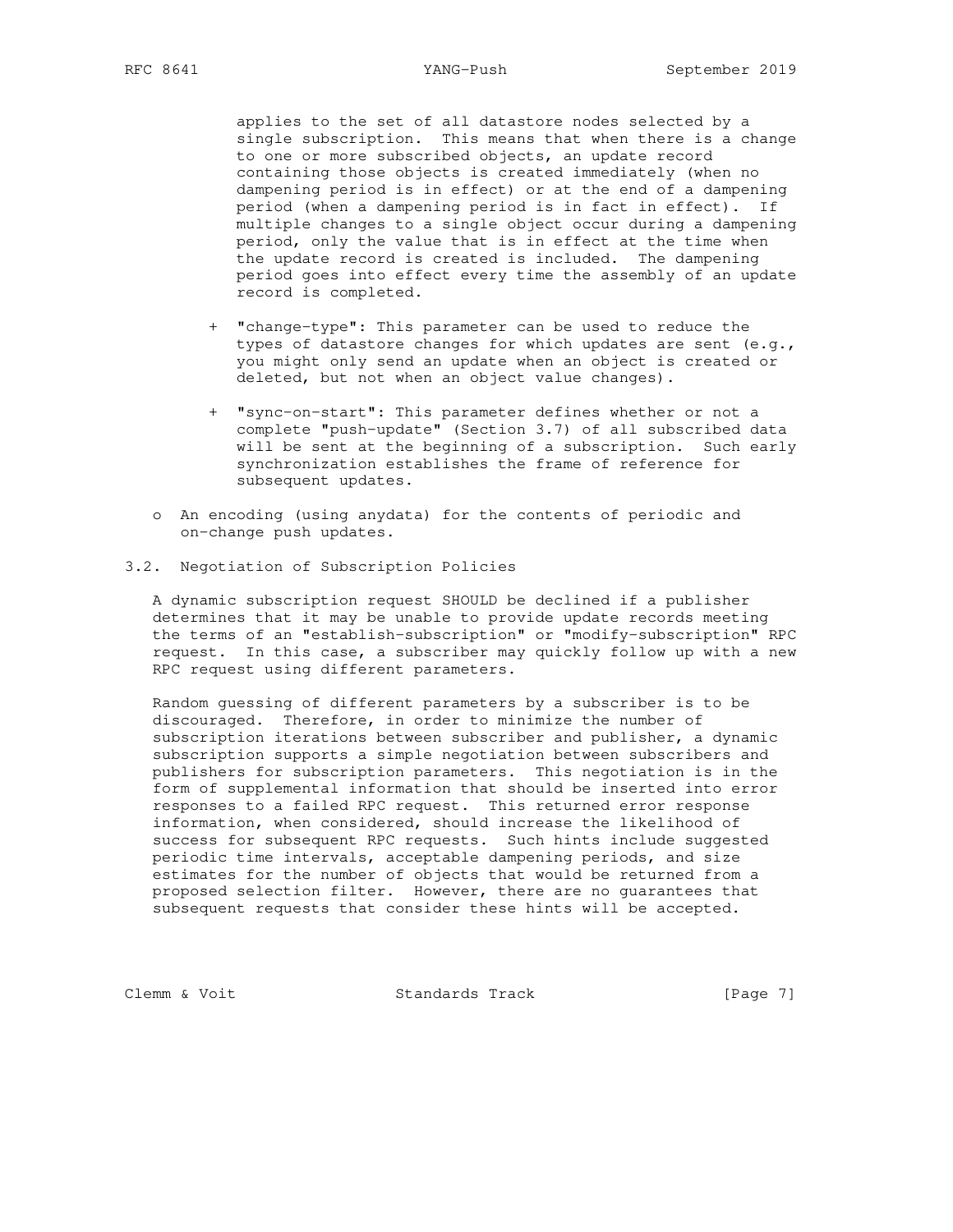### 3.3. On-Change Considerations

 On-change subscriptions allow receivers to receive updates whenever changes to targeted objects occur. As such, on-change subscriptions are particularly effective for data that changes infrequently but for which applications need to be quickly notified, with minimal delay, whenever a change does occur.

 On-change subscriptions tend to be more difficult to implement than periodic subscriptions. Accordingly, on-change subscriptions may not be supported by all implementations or for every object.

 Whether or not to accept or reject on-change subscription requests when the scope of the subscription contains objects for which on-change is not supported is up to the publisher implementation. A publisher MAY accept an on-change subscription even when the scope of the subscription contains objects for which on-change is not supported. In that case, updates are sent only for those objects within the scope of the subscription that do support on-change updates, whereas other objects are excluded from update records, even if their values change. In order for a subscriber to determine whether objects support on-change subscriptions, objects are marked accordingly on a publisher. Accordingly, when subscribing, it is the responsibility of the subscriber to ensure that it is aware of which objects support on-change and which do not. For more on how objects are so marked, see Section 3.10.

 Alternatively, a publisher MAY decide to simply reject an on-change subscription if the scope of the subscription contains objects for which on-change is not supported. In the case of a configured subscription, the publisher MAY suspend the subscription.

 To avoid flooding receivers with repeated updates for subscriptions containing fast-changing objects or objects with oscillating values, an on-change subscription allows for the definition of a dampening period. Once an update record for a given object is generated, no other updates for this particular subscription will be created until the end of the dampening period. Values sent at the end of the dampening period are the values that are current at the end of the dampening period of all changed objects. Changed objects include those objects that were deleted or newly created during that dampening period. If an object has returned to its original value (or even has been created and then deleted) during the dampening period, that value (and not the interim change) will still be sent. This will indicate that churn is occurring on that object.

Clemm & Voit Standards Track [Page 8]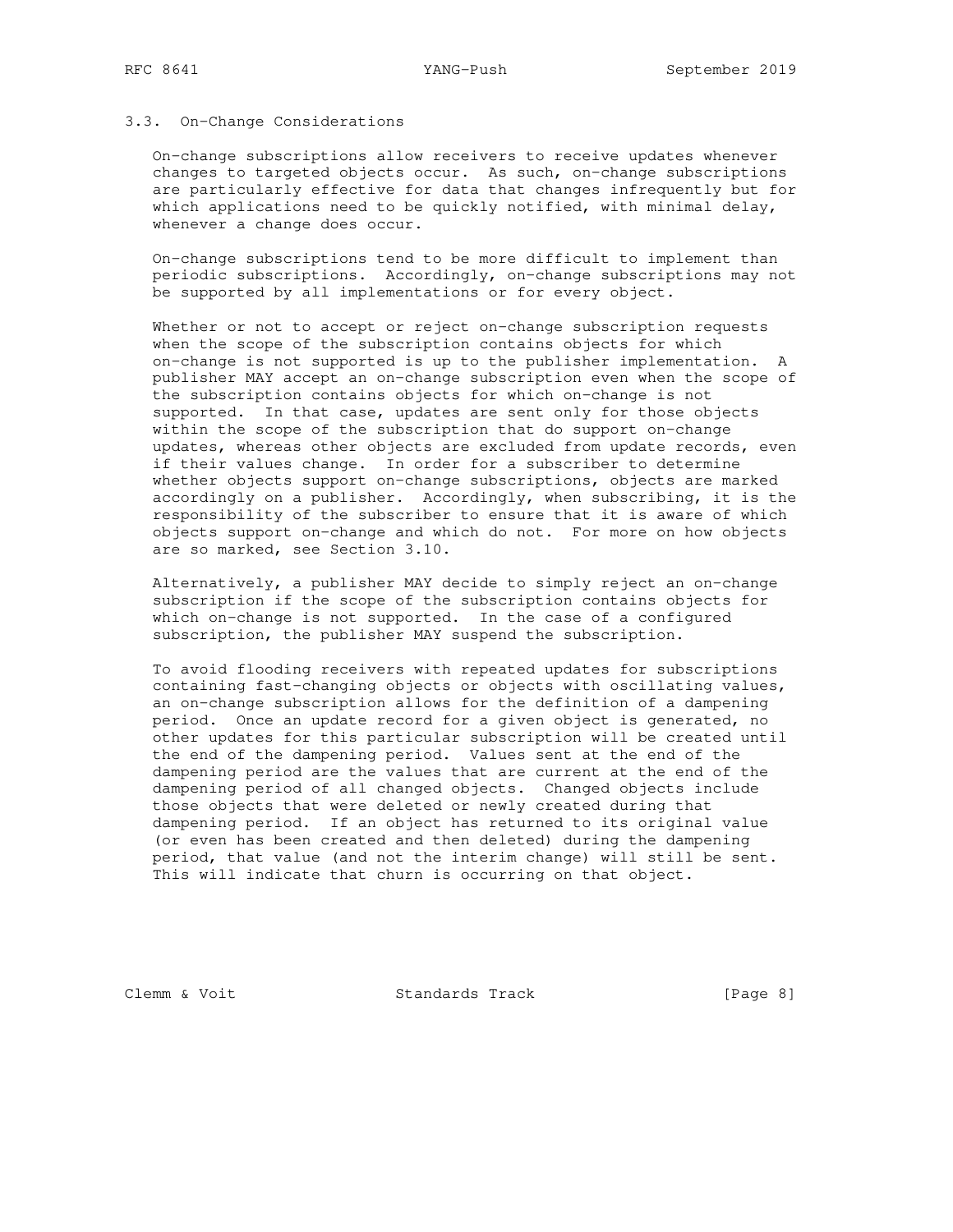On-change subscriptions can be refined to let users subscribe only to certain types of changes. For example, a subscriber might only want object creations and deletions, but not modifications of object values.

 Putting it all together, the conceptual process for creating an update record as part of an on-change subscription is as follows:

- 1. Just before a change, or at the start of a dampening period, evaluate any filtering and any access control rules to ensure that a receiver is authorized to view all subscribed datastore nodes (filtering out any nodes for which this is not the case). The result is a set "A" of datastore nodes and subtrees.
- 2. Just after a change, or at the end of a dampening period, evaluate any filtering and any (possibly new) access control rules. The result is a set "B" of datastore nodes and subtrees.
- 3. Construct an update record, which takes the form of a YANG Patch record [RFC8072] for going from A to B.
- 4. If there were any changes made between A and B that canceled each other out, insert into the YANG Patch record the last change made, even if the new value is no different from the original value (since changes that were made in the interim were canceled out). If the changes involve creating a new datastore node and then deleting it, the YANG Patch record will indicate the deletion of the datastore node. Similarly, if the changes involve deleting a new datastore node and then recreating it, the YANG Patch record will indicate the creation of the datastore node.
- 5. If the resulting YANG Patch record is non-empty, send it to the receiver.

 Note: In cases where a subscriber wants to have separate dampening periods for different objects, the subscriber has the option to create multiple subscriptions with different selection filters.

### 3.4. Reliability Considerations

 A subscription to updates from a datastore is intended to obviate the need for polling. However, in order to do so, it is critical that subscribers can rely on the subscription and have confidence that they will indeed receive the subscribed updates without having to worry about updates being silently dropped. In other words, a subscription constitutes a promise on the side of the publisher to provide the receivers with updates per the terms of the subscription.

Clemm & Voit Standards Track [Page 9]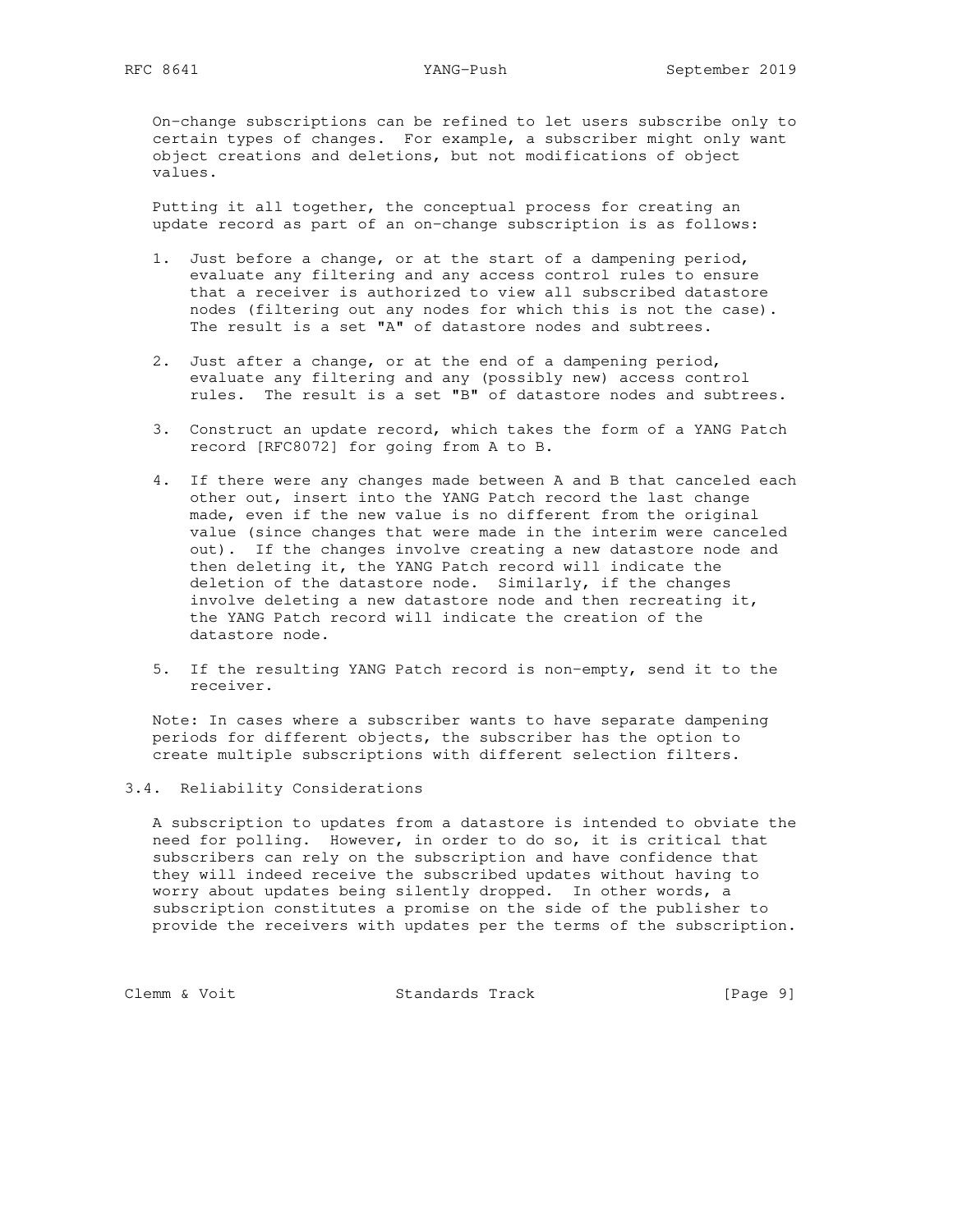Now, there are many reasons why a publisher may at some point no longer be able to fulfill the terms of the subscription, even if the subscription had been initiated in good faith. For example, the volume of datastore nodes may be larger than anticipated, the interval may prove too short to send full updates in rapid succession, or an internal problem may prevent objects from being collected. For this reason, the solution defined in this document (1) mandates that a publisher notify receivers immediately and reliably whenever it encounters a situation in which it is unable to keep the terms of the subscription and (2) provides the publisher with the option to suspend the subscription in such a case. This includes indicating the fact that an update is incomplete as part of a "push-update" or "push-change-update" notification, as well as emitting a "subscription-suspended" notification as applicable. This is described further in Section 3.11.1.

 A publisher SHOULD reject a request for a subscription if it is unlikely that the publisher will be able to fulfill the terms of that subscription request. In such cases, it is preferable to have a subscriber request a less resource-intensive subscription than to deal with frequently degraded behavior.

 The solution builds on [RFC8639]. As defined therein, any loss of an underlying transport connection will be detected and result in subscription termination (in the case of dynamic subscriptions) or suspension (in the case of configured subscriptions), ensuring that situations where the loss of update notifications would go unnoticed will not occur.

- 3.5. Data Encodings
- 3.5.1. Periodic Subscriptions

 In a periodic subscription, the data included as part of an update record corresponds to data that could have been read using a retrieval operation.

3.5.2. On-Change Subscriptions

 In an on-change subscription, update records need to indicate not only values of changed datastore nodes but also the types of changes that occurred since the last update. Therefore, encoding rules for data in on-change updates will generally follow YANG Patch operations as specified in [RFC8072]. The YANG Patch operations will describe what needs to be applied to the earlier state reported by the preceding update in order to result in the now-current state. Note that objects referred to in an update are not limited to

Clemm & Voit Standards Track [Page 10]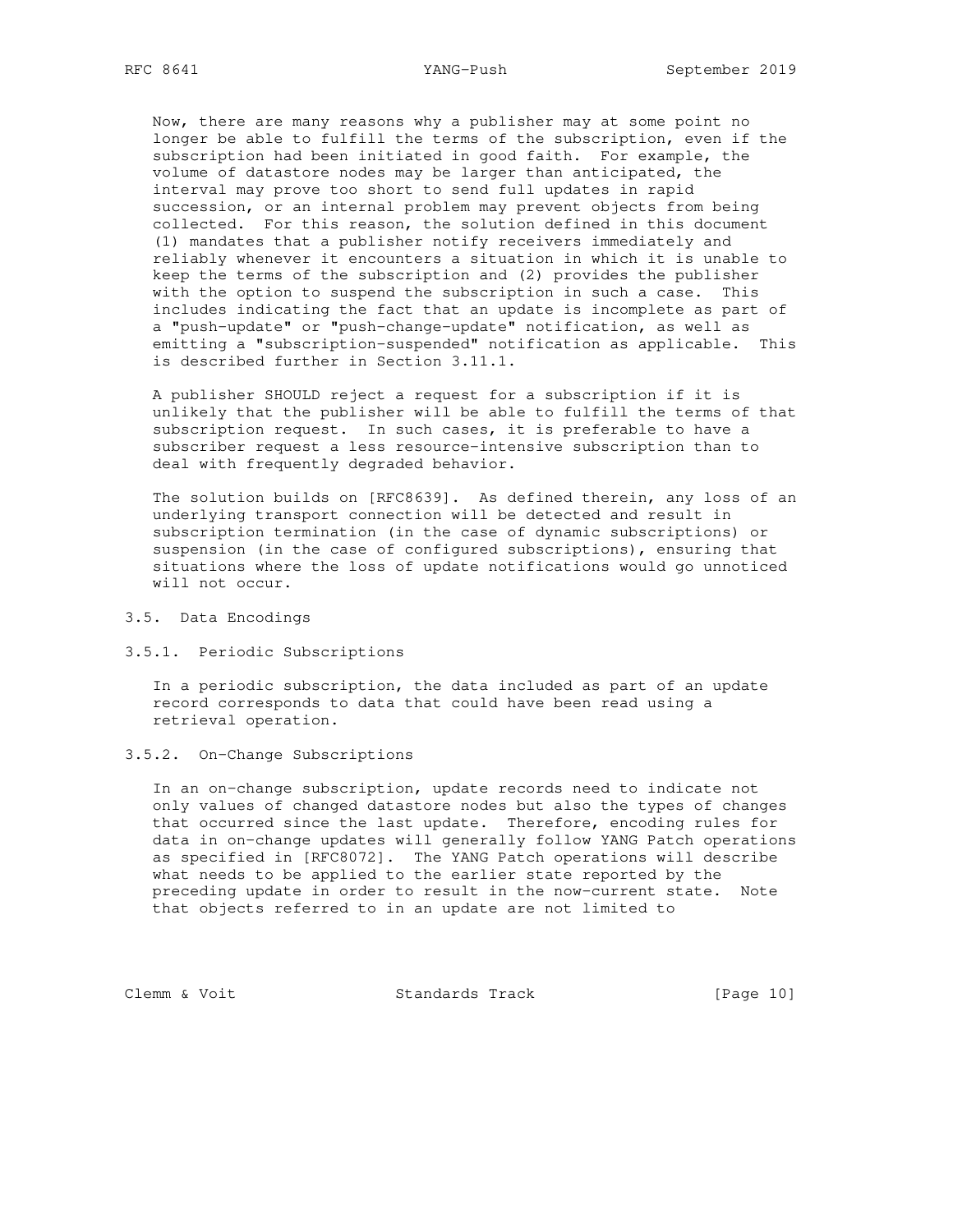configuration data but can include any objects (including operational data), whereas [RFC8072] patches apply only to configuration data in configuration datastores.

 A publisher indicates the type of change to a datastore node using the different YANG Patch operations: the "create" operation is used for newly created objects (except entries in a user-ordered list), the "delete" operation is used for deleted objects (including in user-ordered lists), the "replace" operation is used when only the object value changes, the "insert" operation is used when a new entry is inserted in a list, and the "move" operation is used when an existing entry in a user-ordered list is moved.

 However, a patch must be able to do more than just describe the delta from the previous state to the current state. As per Section 3.3, it must also be able to identify whether transient changes have occurred on an object during a dampening period. To support this, it is valid to encode a YANG Patch operation so that its application would result in no change between the previous state and the current state. This indicates that some churn has occurred on the object. An example of this would be a patch that indicates a "create" operation for a datastore node where the receiver believes one already exists or a "replace" operation that replaces a previous value with the same value. Note that this means that the "create" and "delete" errors as described in [RFC8072], Section 2.5 are not errors in the case of YANG-Push (i.e., they are considered valid operations for YANG-Push).

3.6. Defining the Selection with a Datastore

 A subscription must specify both the selection filters and the datastore against which these selection filters will be applied. This information is used to choose and subsequently push data from the publisher's datastore to the receivers.

 Only a single selection filter can be applied to a subscription at a time. An RPC request proposing a new selection filter replaces any existing filter. The following selection filter types are included in the YANG-Push data model and may be applied against a datastore:

 o subtree: A subtree selection filter identifies one or more datastore subtrees. When specified, update records will only come from the datastore nodes of selected datastore subtree(s). The syntax and semantics correspond to those specified in [RFC6241], Section 6.

Clemm & Voit Standards Track [Page 11]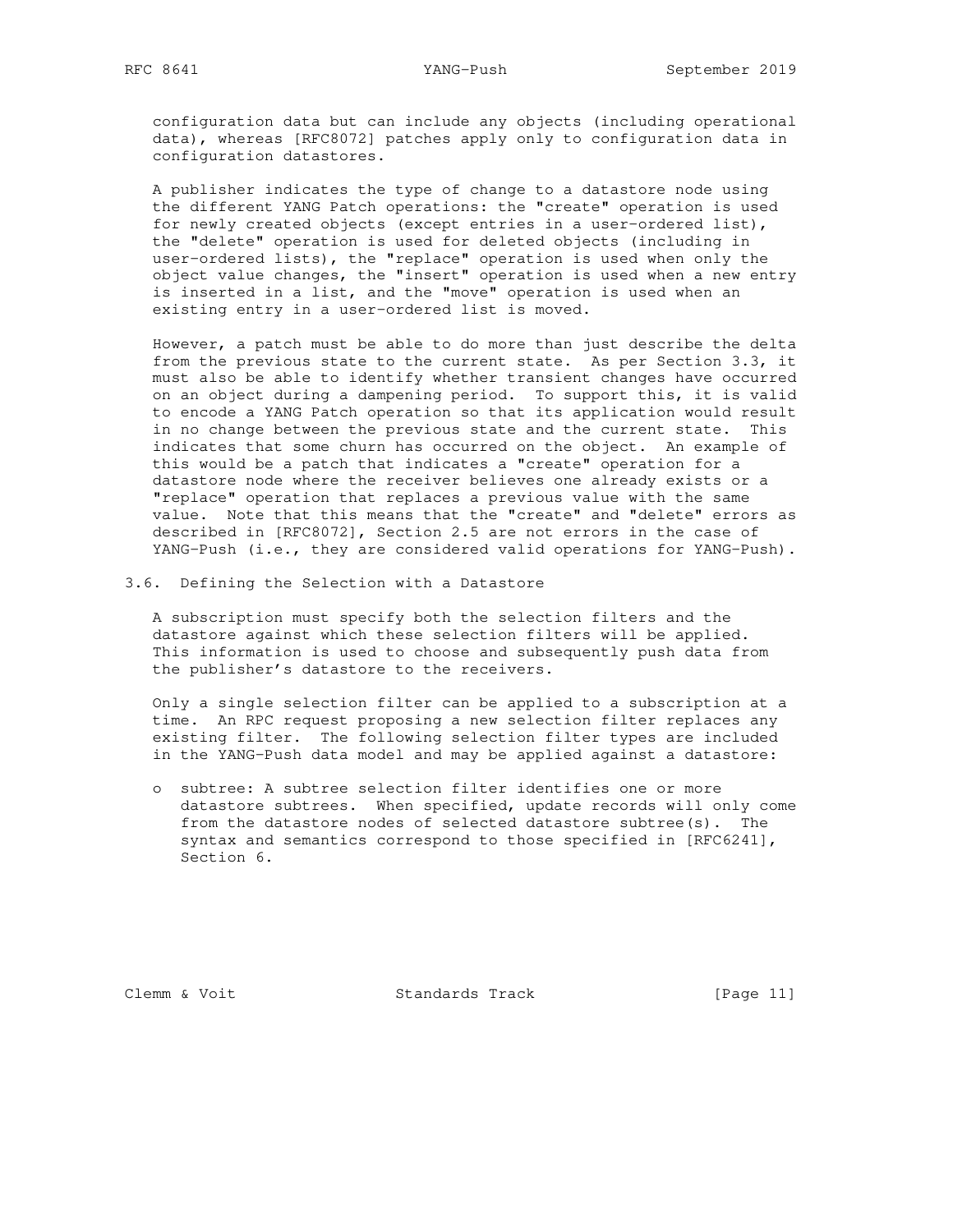o xpath: An "xpath" selection filter is an XPath expression that returns a node set. (XPath is a query language for selecting nodes in an XML document; see [XPATH] for details.) When specified, updates will only come from the selected datastore nodes.

 These filters are intended to be used as selectors that define which objects are within the scope of a subscription. A publisher MUST support at least one type of selection filter.

 XPath itself provides powerful filtering constructs, and care must be used in filter definition. Consider an XPath filter that only passes a datastore node when an interface is up. It is up to the receiver to understand the implications of the presence or absence of objects in each update.

 When the set of selection-filtering criteria is applied for a periodic subscription, these criteria are applied whenever a periodic update record is constructed, and only datastore nodes that pass the filter and to which a receiver has access are provided to that receiver. If the same filtering criteria are applied to an on-change subscription, only the subset of those datastore nodes supporting on-change is provided. A datastore node that doesn't support on-change is never sent as part of an on-change subscription's "push-update" or "push-change-update" (Section 3.7).

## 3.7. Streaming Updates

 Contrary to traditional data retrieval requests, datastore subscription enables an unbounded series of update records to be streamed over time. Two generic YANG notifications for update records have been defined for this scenario: "push-update" and "push-change-update".

 A "push-update" notification defines a complete, filtered update of the datastore per the terms of a subscription. This type of YANG notification is used for continuous updates of periodic subscriptions. A "push-update" notification can also be used for the on-change subscriptions in two cases. First, it MUST be used as the initial "push-update" if there is a need to synchronize the receiver at the start of a new subscription. Second, it MAY be sent if the publisher later chooses to resync an on-change subscription. The "push-update" update record contains an instantiated datastore subtree with all of the subscribed contents. The content of the update record is equivalent to the contents that would be obtained had the same data been explicitly retrieved using a datastore retrieval operation using the same transport with the same filters applied.

Clemm & Voit Standards Track [Page 12]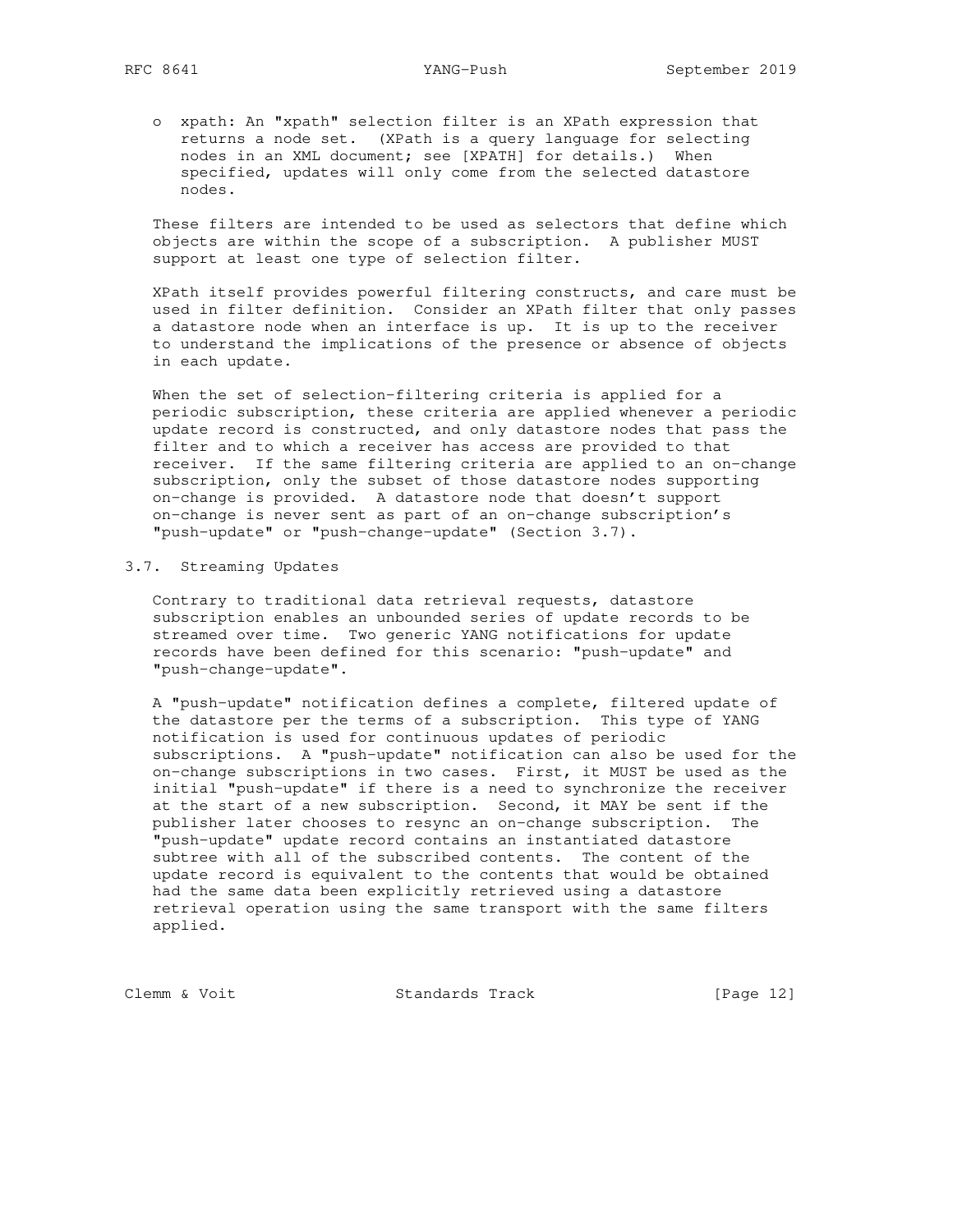A "push-change-update" notification is the most common type of update for on-change subscriptions. The update record in this case contains the set of changes that datastore nodes have undergone since the last notification message. In other words, this indicates which datastore nodes have been created, have been deleted, or have had changes to their values. In cases where multiple changes have occurred over the course of a dampening period and the object has not been deleted, the object's most current value is reported. (In other words, for each object, only one change is reported, not its entire history. Doing so would defeat the purpose of the dampening period.)

 "push-update" and "push-change-update" are encoded and placed in notification messages and are ultimately queued for egress over the specified transport.

 Figure 1 provides an example of a notification message for a subscription tracking the operational status of a single Ethernet interface (per [RFC8343]). This notification message is encoded XML [W3C.REC-xml-20081126] over the Network Configuration Protocol (NETCONF) as per [RFC8640].

 <notification xmlns="urn:ietf:params:xml:ns:netconf:notification:1.0"> <eventTime>2017-10-25T08:00:11.22Z</eventTime> <push-update xmlns="urn:ietf:params:xml:ns:yang:ietf-yang-push"> <id>1011</id> <datastore-contents> <interfaces xmlns="urn:ietf:params:xml:ns:yang:ietf-interfaces"> <interface> <name>eth0</name> <oper-status>up</oper-status> </interface> </interfaces> </datastore-contents> </push-update> </notification>

## Figure 1: Push Example

Clemm & Voit Standards Track [Page 13]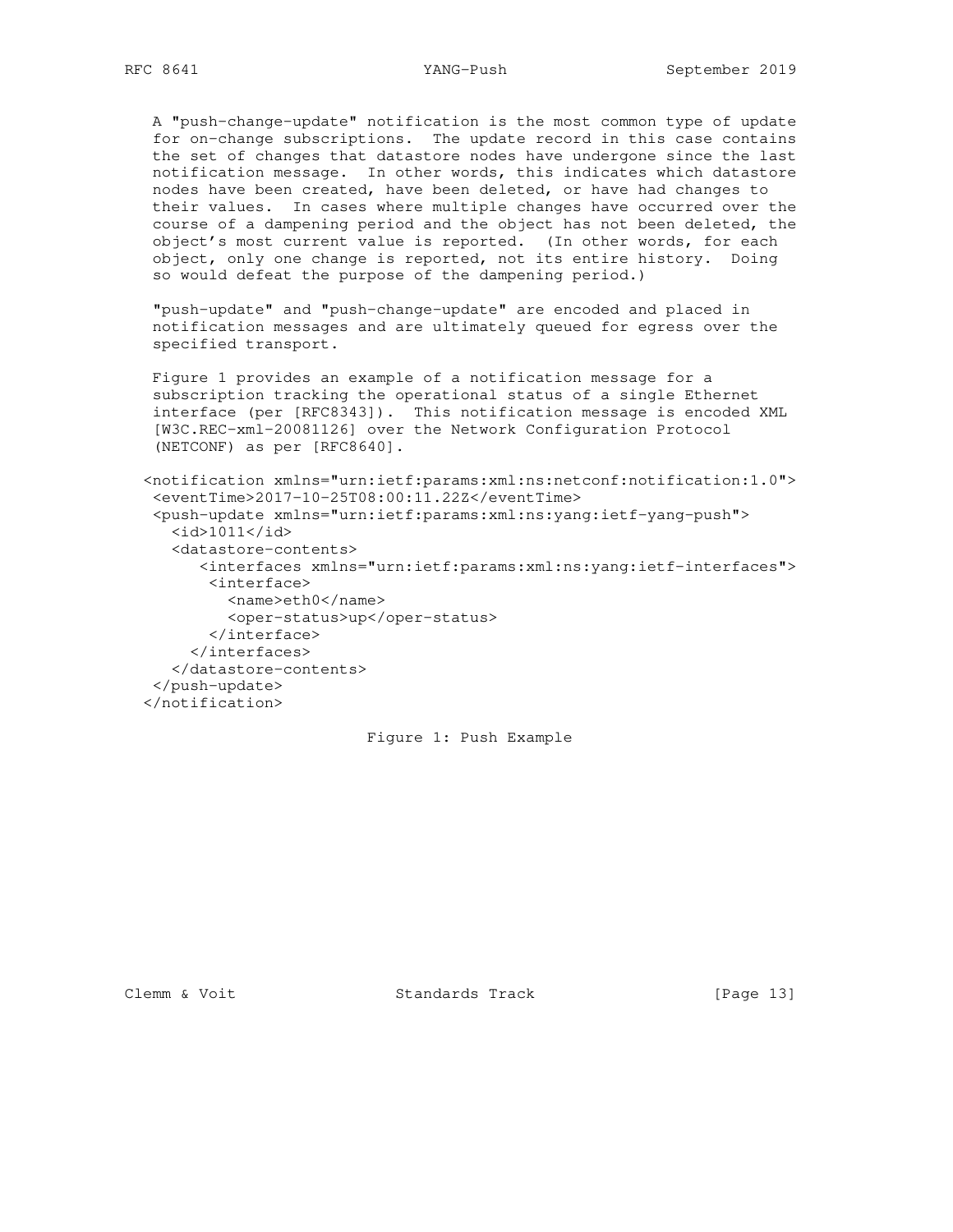```
 Figure 2 provides an example of an on-change notification message for
 the same subscription.
 <notification xmlns="urn:ietf:params:xml:ns:netconf:notification:1.0">
  <eventTime>2017-10-25T08:22:33.44Z</eventTime>
  <push-change-update
       xmlns="urn:ietf:params:xml:ns:yang:ietf-yang-push">
    <id>89</id>
    <datastore-changes>
      <yang-patch>
        <patch-id>0</patch-id>
        <edit>
          <edit-id>edit1</edit-id>
          <operation>replace</operation>
          <target>/ietf-interfaces:interfaces</target>
          <value>
            <interfaces
                 xmlns="urn:ietf:params:xml:ns:yang:ietf-interfaces">
              <interface>
                <name>eth0</name>
                <oper-status>down</oper-status>
              </interface>
            </interfaces>
          </value>
        </edit>
      </yang-patch>
    </datastore-changes>
  </push-change-update>
 </notification>
```
Figure 2: Push Example for an On-Change Notification Message

 Of note in the above example is the "patch-id" with a value of "0". Per [RFC8072], the "patch-id" is an arbitrary string. With YANG-Push, the publisher SHOULD put into the "patch-id" a counter starting at "0" that increments with every "push-change-update" generated for a subscription. If used as a counter, this counter MUST be reset to "0" any time a resynchronization occurs (i.e., with the sending of a "push-update"). Also, if used as a counter, the counter MUST be reset to "0" after passing a maximum value of "4294967295" (i.e., the maximum value that can be represented using the uint32 data type). Such a mechanism allows easy identification of lost or out-of-sequence update records.

Clemm & Voit **Standards Track** [Page 14]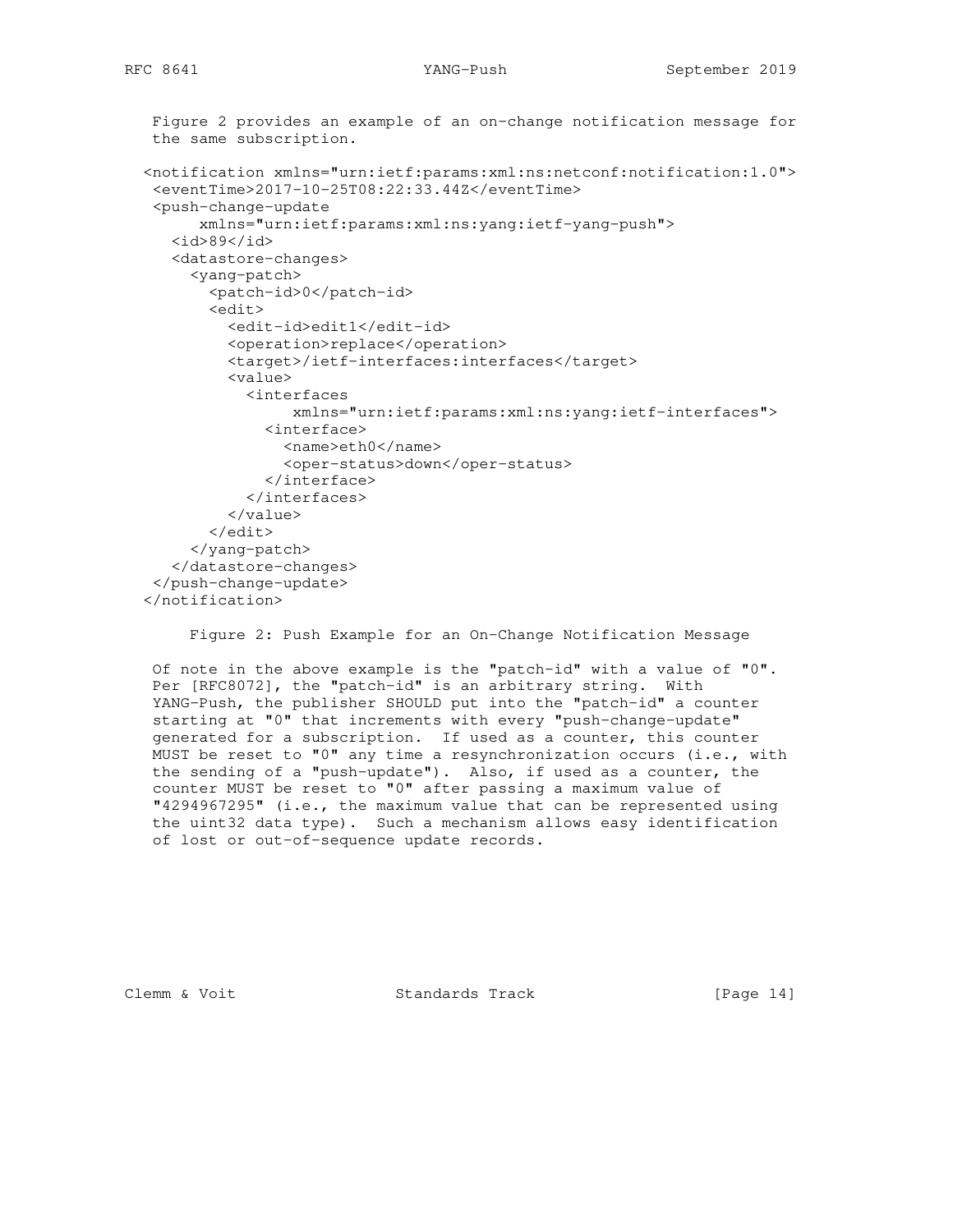### 3.8. Subscription Management

 The RPCs defined in [RFC8639] have been enhanced to support datastore subscription negotiation. Also, new error codes have been added that are able to indicate why a datastore subscription attempt has failed, along with new yang-data that MAY be used to include details on input parameters that might result in a successful subsequent RPC invocation.

 The establishment or modification of a datastore subscription can be rejected for multiple reasons, including a subtree request that is too large or the inability of the publisher to push update records as frequently as requested. In such cases, no subscription is established. Instead, a subscription result that includes the reason for the failure is returned as part of the RPC response. As part of this response, a set of alternative subscription parameters MAY be returned that would likely have resulted in acceptance of the subscription request. The subscriber may consider including such parameters in future subscription attempts.

 In the case of a rejected request for establishment of a datastore subscription, if there are hints, the hints SHOULD be transported in a yang-data "establish-subscription-datastore-error-info" container inserted into the RPC error response, in lieu of the "establish subscription-stream-error-info" that is inserted in the case of a stream subscription.

 Figure 3 shows a tree diagram for "establish-subscription-datastore error-info". All tree diagrams used in this document follow the notation defined in [RFC8340].

 yang-data establish-subscription-datastore-error-info +--ro establish-subscription-datastore-error-info +--ro reason? identityref +--ro period-hint? centiseconds +--ro filter-failure-hint? string +--ro object-count-estimate? uint32 +--ro object-count-limit? uint32 +--ro kilobytes-estimate? uint32 +--ro kilobytes-limit? uint32

Figure 3: "establish-subscription-datastore-error-info" Tree Diagram

Clemm & Voit Standards Track [Page 15]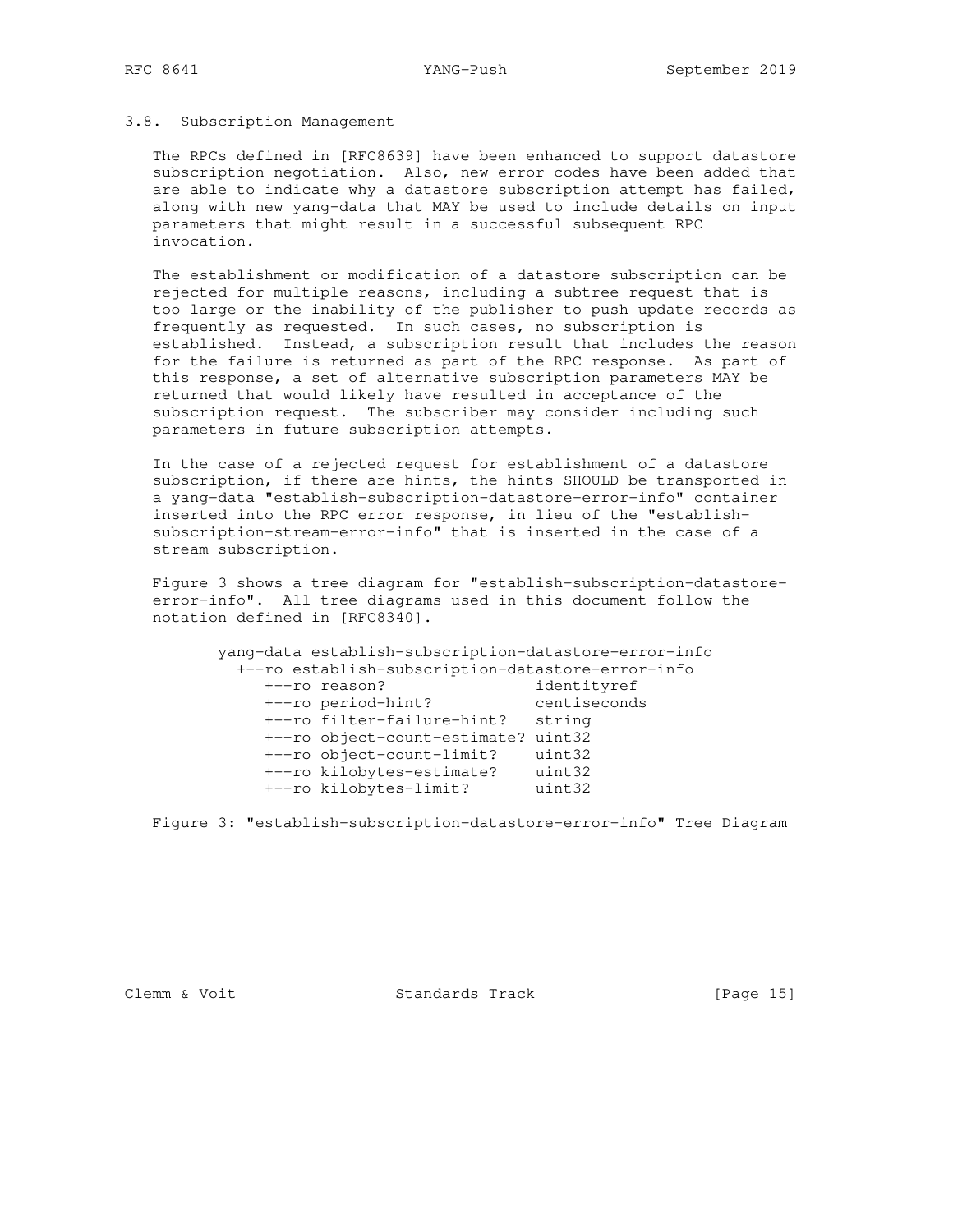Similarly, in the case of a rejected request for modification of a datastore subscription, if there are hints, the hints SHOULD be transported in a yang-data "modify-subscription-datastore-error-info" container inserted into the RPC error response, in lieu of the "modify-subscription-stream-error-info" that is inserted in the case of a stream subscription.

 Figure 4 shows a tree diagram for "modify-subscription-datastore error-info".

 yang-data modify-subscription-datastore-error-info +--ro modify-subscription-datastore-error-info +--ro reason? identityref +--ro period-hint? centiseconds +--ro filter-failure-hint? string +--ro object-count-estimate? uint32 +--ro object-count-limit? uint32 +--ro kilobytes-estimate? uint32 +--ro kilobytes-limit? uint32

Figure 4: "modify-subscription-datastore-error-info" Tree Diagram

### 3.9. Receiver Authorization

 A receiver of subscription data MUST only be sent updates for which it has proper authorization. A publisher MUST ensure that no unauthorized data is included in push updates. To do so, it needs to apply all corresponding checks applicable at the time of a specific pushed update and, if necessary, silently remove any unauthorized data from datastore subtrees. This enables YANG data that is pushed based on subscriptions to be authorized in a way that is equivalent to a regular data retrieval ("get") operation.

 Each "push-update" and "push-change-update" MUST have access control applied, as depicted in Figure 5. This includes validating that read access is permitted for any new objects selected since the last notification message was sent to a particular receiver. A publisher MUST silently omit data nodes from the results that the client is not authorized to see. To accomplish this, implementations SHOULD apply the conceptual authorization model of [RFC8341], specifically Section 3.2.4, extended to apply analogously to data nodes included in notifications, not just <rpc-reply> messages sent in response to <get> and <get-config> requests.

Clemm & Voit **Standards Track** [Page 16]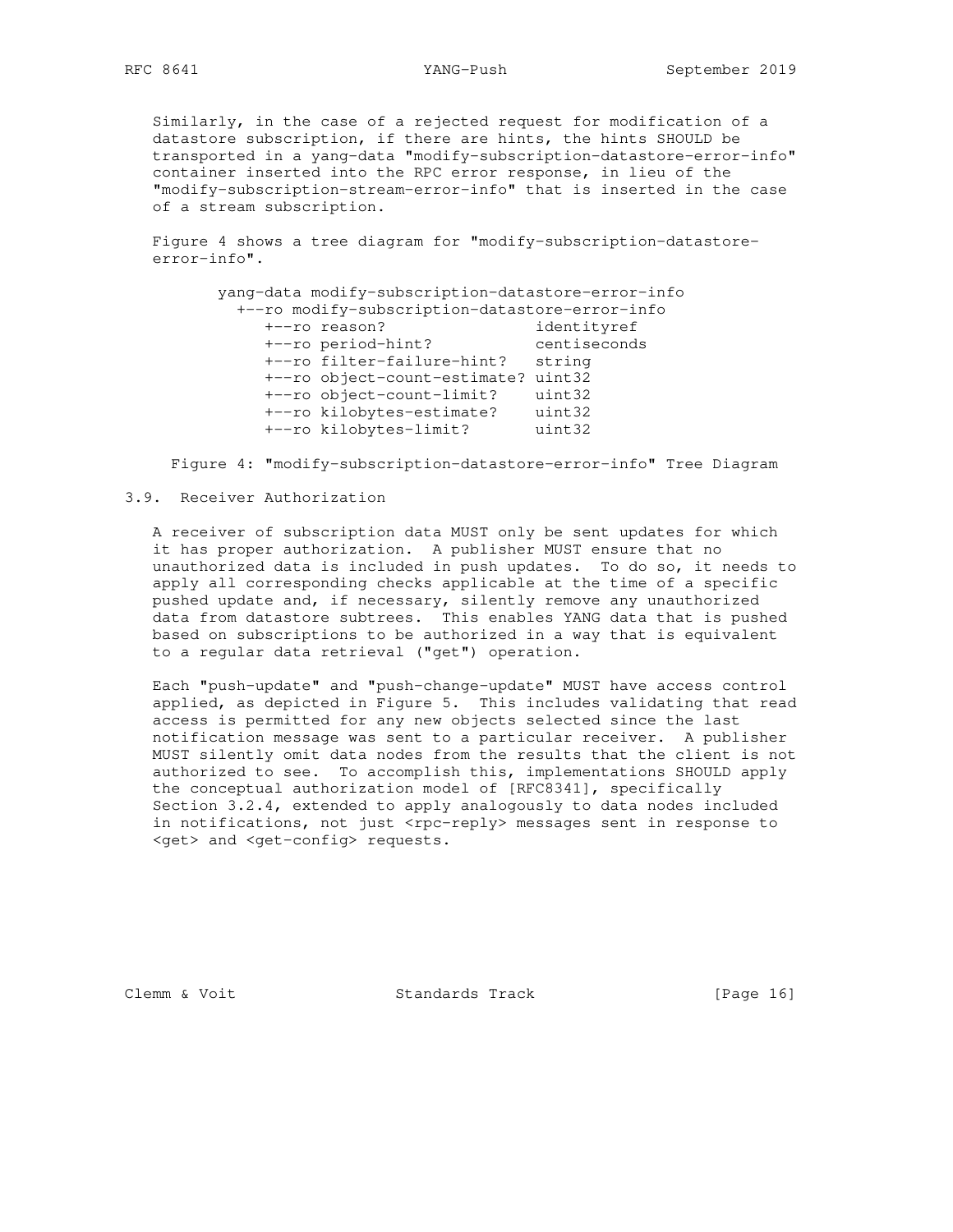| push-update or --> | datastore node | yes   add datastore node                      |
|--------------------|----------------|-----------------------------------------------|
| push-change-update |                | access allowed? $ $ ---> $ $ to update record |
|                    |                |                                               |

Figure 5: Access Control for Push Updates

 A publisher MUST allow for the possibility that a subscription's selection filter references nonexistent data or data that a receiver is not allowed to access. Such support permits a receiver the ability to monitor the entire lifecycle of some datastore tree without needing to explicitly enumerate every individual datastore node. If, after access control has been applied, there are no objects remaining in an update record, then the effect varies given if the subscription is a periodic or on-change subscription. For a periodic subscription, an empty "push-update" notification MUST be sent, so that clients do not get confused into thinking that an update was lost. For an on-change subscription, a "push-update" notification MUST NOT be sent, so that clients remain unaware of changes made to nodes they don't have read-access for. By the same token, changes to objects that are filtered MUST NOT affect any dampening intervals.

 A publisher MAY choose to reject an "establish-subscription" request that selects nonexistent data or data that a receiver is not allowed to access. The error identity "unchanging-selection" SHOULD be returned as the reason for the rejection. In addition, a publisher MAY choose to terminate a dynamic subscription or suspend a configured receiver when the authorization privileges of a receiver change or the access controls for subscribed objects change. In that case, the publisher SHOULD include the error identity "unchanging selection" as the reason when sending the "subscription-terminated" or "subscription-suspended" notification, respectively. Such a capability enables the publisher to avoid having to support continuous and total filtering of a subscription's content for every update record. It also reduces the possibility of leakage of access-controlled objects.

 If read access into previously accessible nodes has been lost due to a receiver permissions change, this SHOULD be reported as a patch "delete" operation for on-change subscriptions. If not capable of handling such receiver permission changes with such a "delete", publisher implementations MUST force dynamic subscription re-establishment or configured subscription reinitialization so that appropriate filtering is installed.

Clemm & Voit Standards Track [Page 17]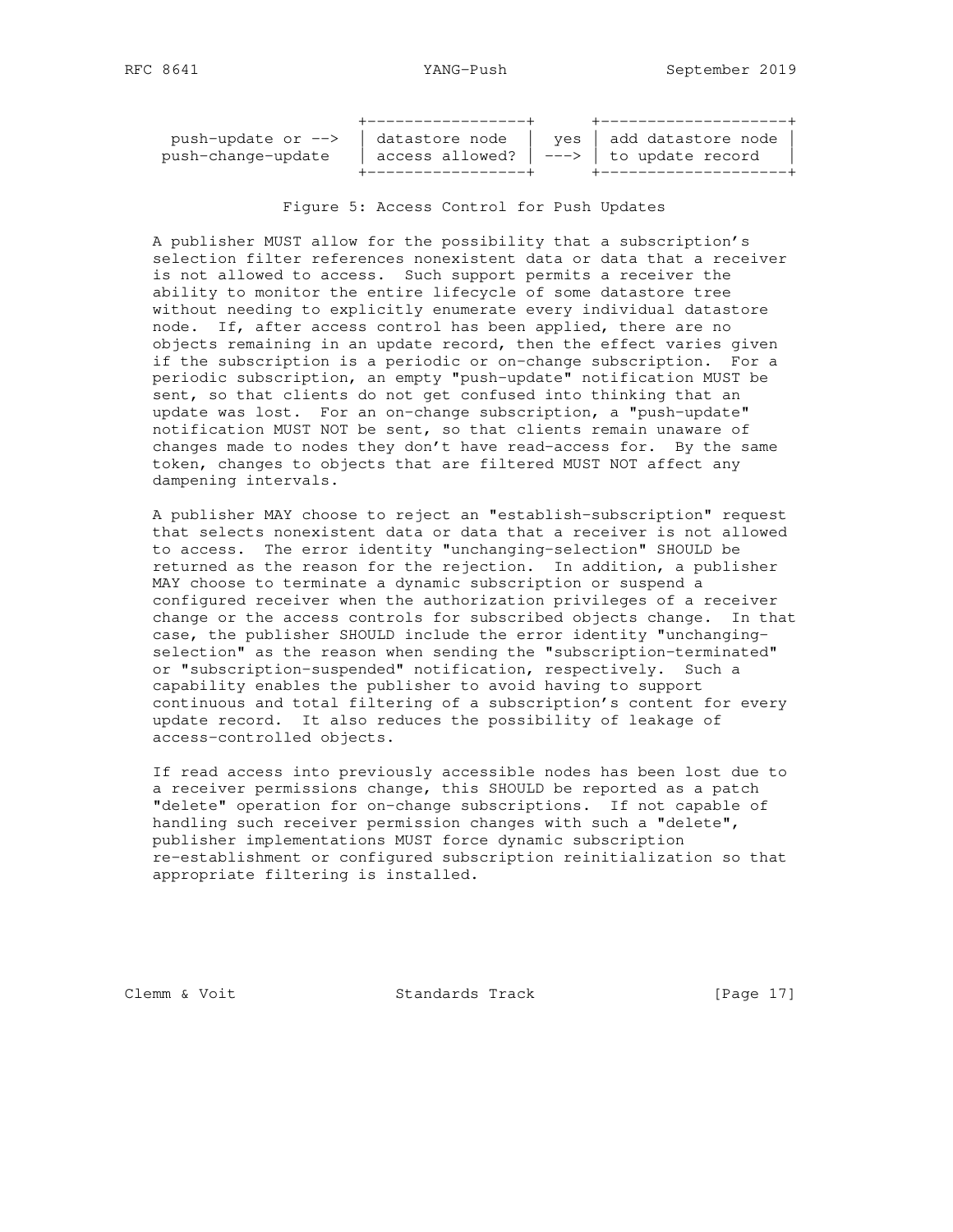### 3.10. On-Change Notifiable Datastore Nodes

 In some cases, a publisher supporting on-change notifications may not be able to push on-change updates for some object types. Reasons for this might be that the value of the datastore node changes frequently (e.g., the in-octets counter as defined in [RFC8343]), small object changes are frequent and meaningless (e.g., a temperature gauge changing 0.1 degrees), or the implementation is not capable of on-change notification for a particular object.

 In those cases, it will be important for client applications to have a way to identify for which objects on-change notifications are supported and for which ones they are not supported. Otherwise, client applications will have no way of knowing whether they can indeed rely on their on-change subscription to provide them with the change updates that they are interested in. In other words, if implementations do not provide a solution and do not support comprehensive on-change notifiability, clients of those implementations will have no way of knowing what their on-change subscription actually covers.

 Implementations are therefore strongly advised to provide a solution to this problem. One solution might involve making discoverable to clients which objects are on-change notifiable, specified using another YANG data model. Such a solution is specified in [Yang-Push-Notif-Cap]. Until this solution is standardized, implementations SHOULD provide their own solution.

3.11. Other Considerations

3.11.1. Robustness and Reliability

 It is important that updates as discussed in this document, and on-change updates in particular, do not get lost. If the loss of an update is unavoidable, it is critical that the receiver be notified accordingly.

 Update records for a single subscription MUST NOT be resequenced prior to transport.

Clemm & Voit Standards Track [Page 18]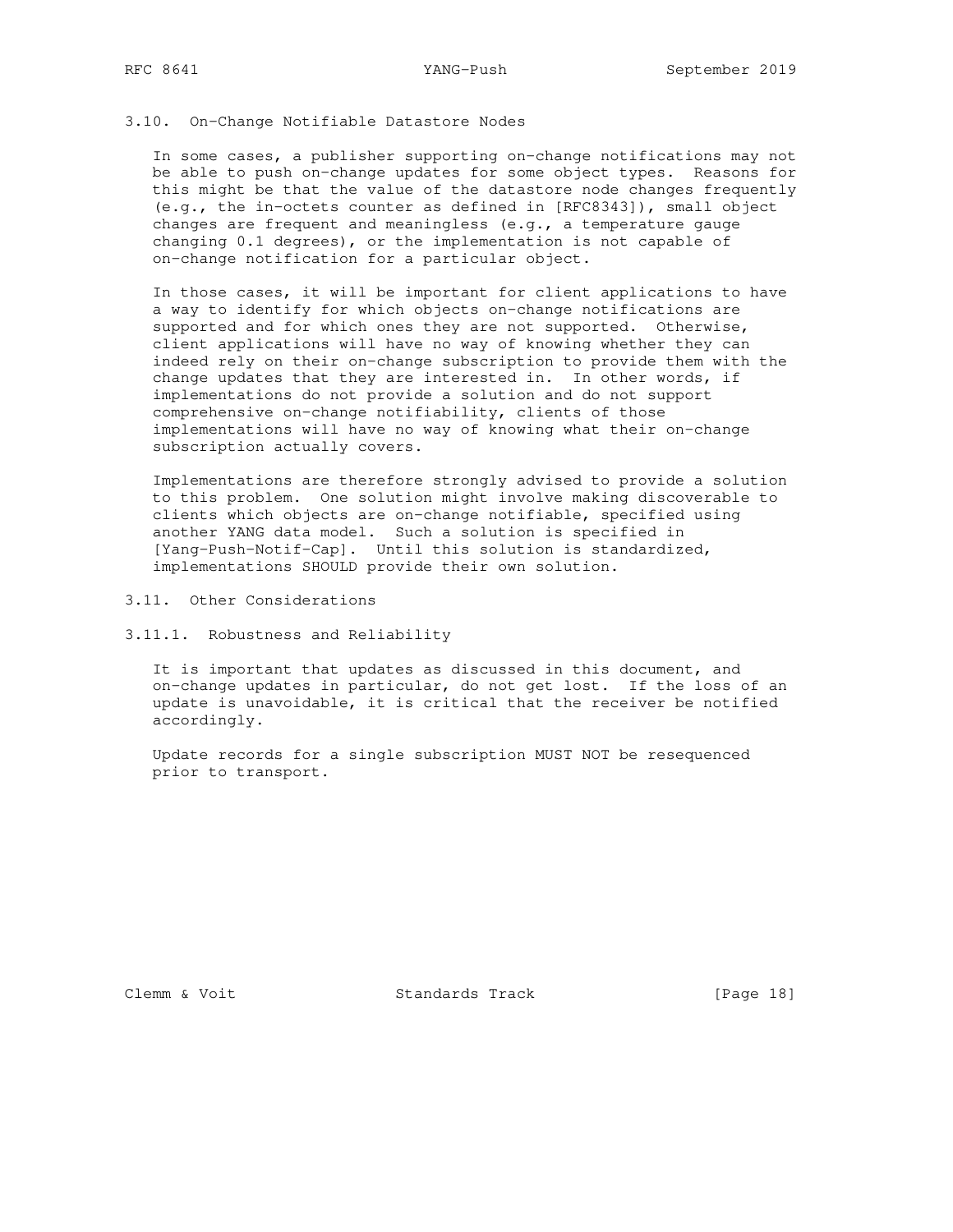RFC 8641 YANG-Push September 2019

 It is conceivable that, under certain circumstances, a publisher will recognize that it is unable to include in an update record the full set of objects desired per the terms of a subscription. In this case, the publisher MUST act as follows.

- o The publisher MUST set the "incomplete-update" flag on any update record that is known to be missing information.
- o The publisher MAY choose to suspend the subscription as per [RFC8639]. If the publisher does not create an update record at all, it MUST suspend the subscription.
- o When resuming an on-change subscription, the publisher SHOULD generate a complete patch from the previous update record. If this is not possible and the "sync-on-start" option is set to "true" for the subscription, then the full datastore contents MAY be sent via a "push-update" instead (effectively replacing the previous contents). If neither scenario above is possible, then an "incomplete-update" flag MUST be included on the next "push-change-update".

 Note: It is perfectly acceptable to have a series of "push-change update" notifications (and even "push-update" notifications) serially queued at the transport layer awaiting transmission. It is not required for the publisher to merge pending update records sent at the same time.

 On the receiver side, what action to take when a record with an "incomplete-update" flag is received depends on the application. It could simply choose to wait and do nothing. It could choose to resync, actively retrieving all subscribed information. It could also choose to tear down the subscription and start a new one, perhaps with a smaller scope that contains fewer objects.

3.11.2. Publisher Capacity

 It is far preferable to decline a subscription request than to accept such a request when it cannot be met.

 Whether or not a subscription can be supported will be determined by a combination of several factors, such as the subscription update trigger (on-change or periodic), the period in which to report changes (one-second periods will consume more resources than one-hour periods), the amount of data in the datastore subtree that is being subscribed to, and the number and combination of other subscriptions that are concurrently being serviced.

Clemm & Voit Standards Track [Page 19]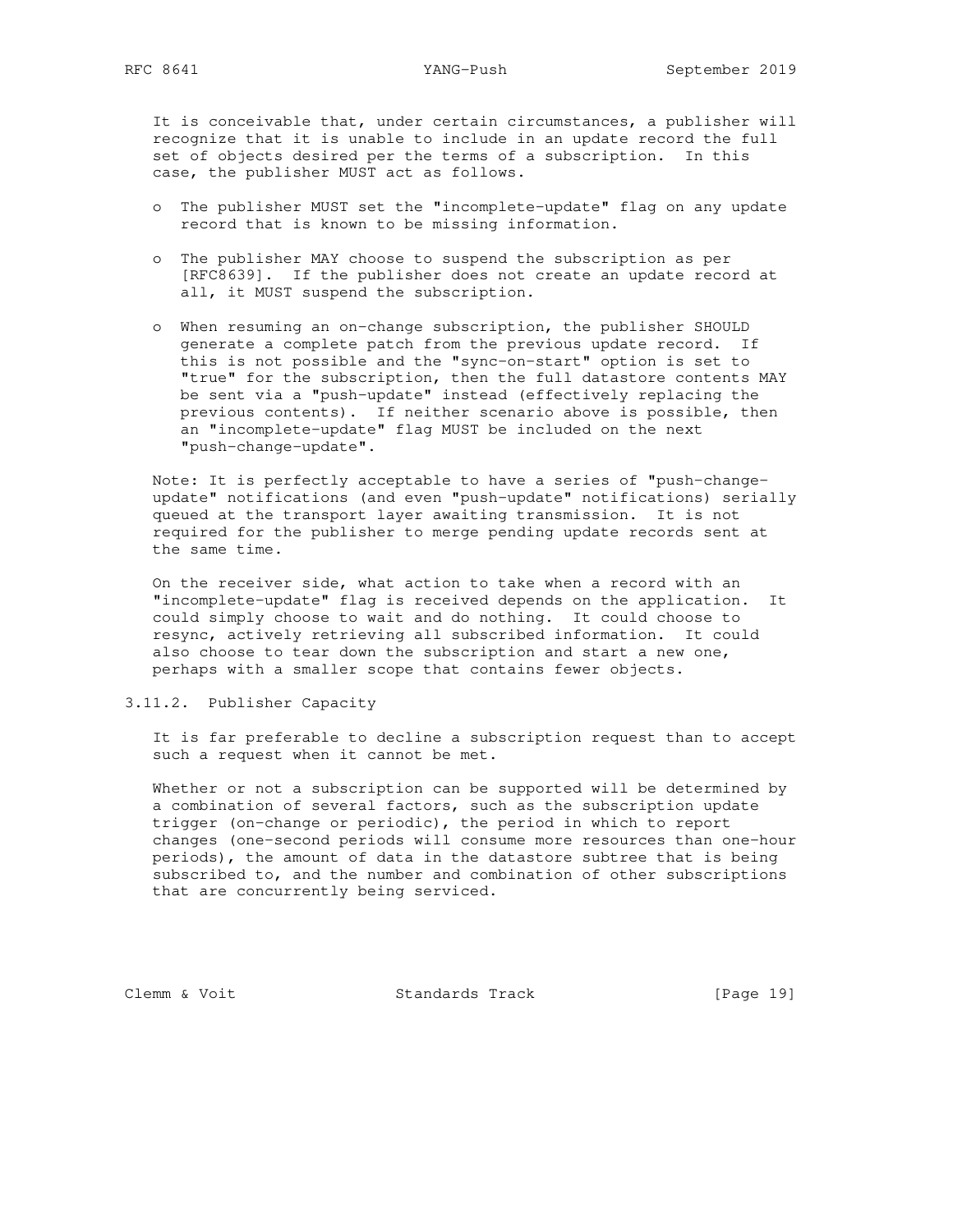4. A YANG Data Model for Management of Datastore Push Subscriptions

## 4.1. Overview

 The YANG data model for datastore push subscriptions is depicted in Figures 6 through 9. The tree diagram that is used follows the notation defined in [RFC8340]. New schema objects defined here (i.e., beyond those from [RFC8639]) are identified with "yp". For the reader's convenience, in order to compact the tree representation, some nodes that are defined in the ietf-subscribed notifications YANG module [RFC8639] and therefore are not essential to the understanding of the data model defined here have been removed. This is indicated by "..." in the diagram where applicable.

 Because the tree diagram is quite large, its depiction is broken up into four figures. Figure 6 depicts the augmentations that are introduced in YANG module ietf-yang-push to the subscription configuration specified in YANG module ietf-subscribed-notifications.

Clemm & Voit Standards Track [Page 20]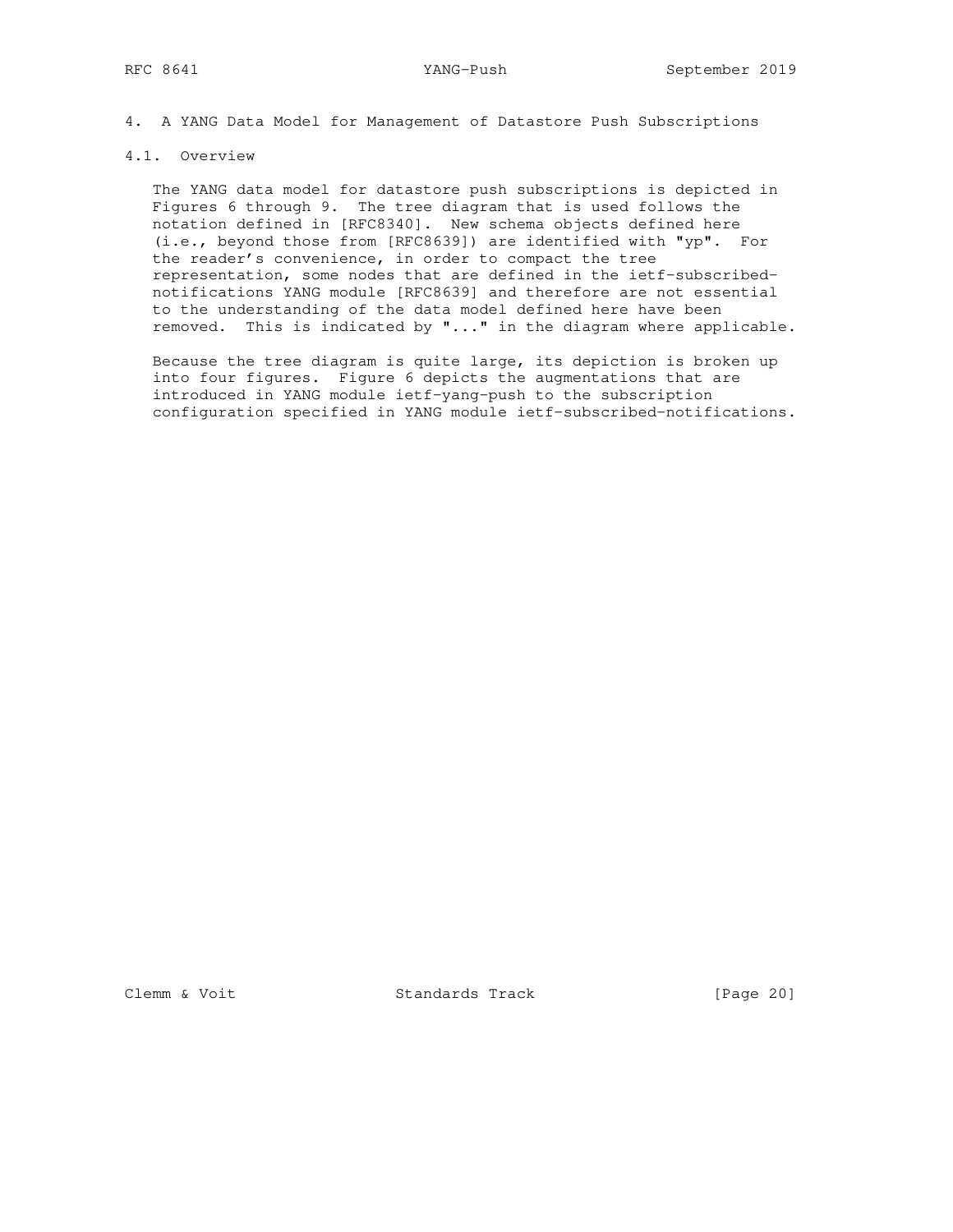```
 module: ietf-subscribed-notifications
      ...
      +--rw filters
        | ...
        | +--rw yp:selection-filter* [filter-id]
           | +--rw yp:filter-id string
           | +--rw (yp:filter-spec)?
               | +--:(yp:datastore-subtree-filter)
               | | +--rw yp:datastore-subtree-filter? <anydata>
                        | | {sn:subtree}?
               | +--:(yp:datastore-xpath-filter)
                 | +--rw yp:datastore-xpath-filter? yang:xpath1.0
                          | {sn:xpath}?
     +--rw subscriptions
        +--rw subscription* [id]
           \| \cdot \cdot \cdot \cdot \| +--rw (target)
              | +--:(stream)
                  | | ...
               | +--:(yp:datastore)
                 | +--rw yp:datastore identityref
                  | +--rw (yp:selection-filter)?
                     | +--:(yp:by-reference)
                      | | +--rw yp:selection-filter-ref
                              selection-filter-ref
                     | +--:(yp:within-subscription)
                        | +--rw (yp:filter-spec)?
                           | +--:(yp:datastore-subtree-filter)
                            | | +--rw yp:datastore-subtree-filter?
                                     <anydata> {sn:subtree}?
                          | +--:(yp:datastore-xpath-filter)
                             | +--rw yp:datastore-xpath-filter?
                                      | yang:xpath1.0 {sn:xpath}?
             | ...
            +--rw (yp:update-trigger)
               +--:(yp:periodic)
                | +--rw yp:periodic!
 | +--rw yp:period centiseconds
 | +--rw yp:anchor-time? yang:date-and-time
               +--:(yp:on-change) {on-change}?
                  +--rw yp:on-change!
                    +--rw yp:dampening-period? centiseconds
                     +--rw yp:sync-on-start? boolean
                     +--rw yp:excluded-change* change-type
        Figure 6: Data Model Structure: Subscription Configuration
```
Clemm & Voit Standards Track [Page 21]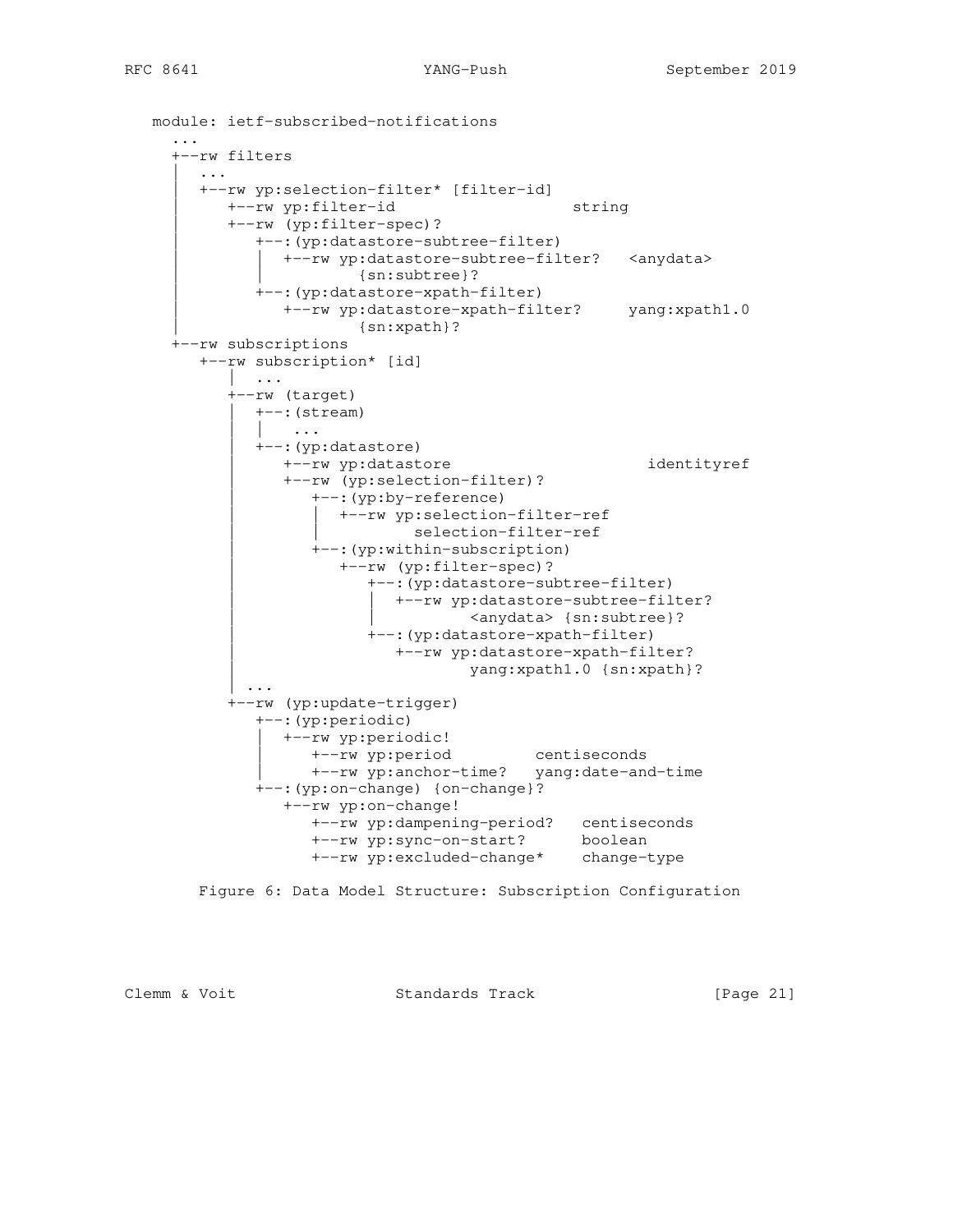Figure 7 depicts the augmentations of YANG module ietf-yang-push made to RPCs specified in YANG module ietf-subscribed-notifications [RFC8639]. Specifically, these augmentations concern the "establish subscription" and "modify-subscription" RPCs, which are augmented with parameters that are needed to specify datastore push subscriptions.

rpcs:

```
 +---x establish-subscription
         | +---w input
             | | ...
            +---w (target)
              +--: (stream)
               | \cdot | ...
               +--: (yp:datastore)
                   | | | +---w yp:datastore identityref
                   | | | +---w (yp:selection-filter)?
                     +--: (yp:by-reference)
                      | +--w yp:selection-filter-ref
                               selection-filter-ref
                     +--: (yp:within-subscription)
                        +---w (yp:filter-spec)?
                           +--: (yp:datastore-subtree-filter)
                              | | | | +---w yp:datastore-subtree-filter?
                                <anydata> {sn:subtree}?
                            | | | +--:(yp:datastore-xpath-filter)
                               | | | +---w yp:datastore-xpath-filter?
                                      yang:xpath1.0 {sn:xpath}?
              | | | ...
            +---w (yp:update-trigger)
                | | +--:(yp:periodic)
                  | | | +---w yp:periodic!
                     | | | +---w yp:period centiseconds
                     | | | +---w yp:anchor-time? yang:date-and-time
                | | +--:(yp:on-change) {on-change}?
                   | | +---w yp:on-change!
 | | +---w yp:dampening-period? centiseconds
 | | +---w yp:sync-on-start? boolean
 | | +---w yp:excluded-change* change-type
          | +--ro output
             | +--ro id subscription-id
             | +--ro replay-start-time-revision? yang:date-and-time
                     | {replay}?
```
Clemm & Voit **Standards Track** [Page 22]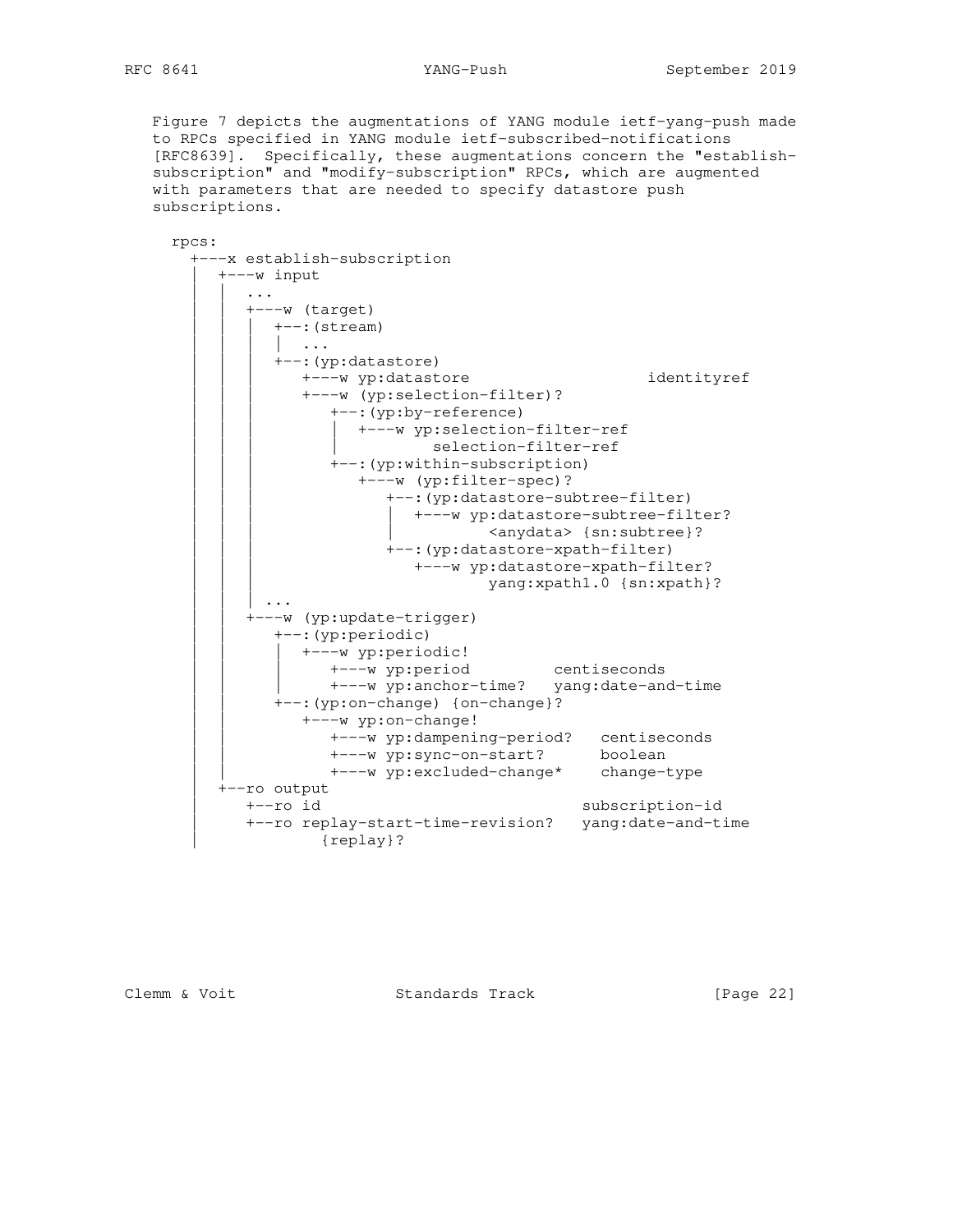```
 +---x modify-subscription
      | +---w input
         | ...
        +---w (target)
            | | ...
           | | +--:(yp:datastore)
               | | +---w yp:datastore identityref
               | | +---w (yp:selection-filter)?
                   | | +--:(yp:by-reference)
                  | +---w yp:selection-filter-ref
                            selection-filter-ref
                  +--: (yp:within-subscription)
                      | | +---w (yp:filter-spec)?
                         | | +--:(yp:datastore-subtree-filter)
                         | +---w yp:datastore-subtree-filter?
                              <anydata> {sn:subtree}?
                        +--: (yp:datastore-xpath-filter)
                           | | +---w yp:datastore-xpath-filter?
                                    yang:xpath1.0 {sn:xpath}?
          | | ...
         | +---w (yp:update-trigger)
            | +--:(yp:periodic)
              | | +---w yp:periodic!
                  | | +---w yp:period centiseconds
                 | | +---w yp:anchor-time? yang:date-and-time
            | +--:(yp:on-change) {on-change}?
                | +---w yp:on-change!
                   | +---w yp:dampening-period? centiseconds
   +---x delete-subscription
    | ...
   +---x kill-subscription
      ...
 yang-data (for placement into RPC error responses)
   ...
```
Figure 7: Data Model Structure: RPCs

Clemm & Voit Standards Track [Page 23]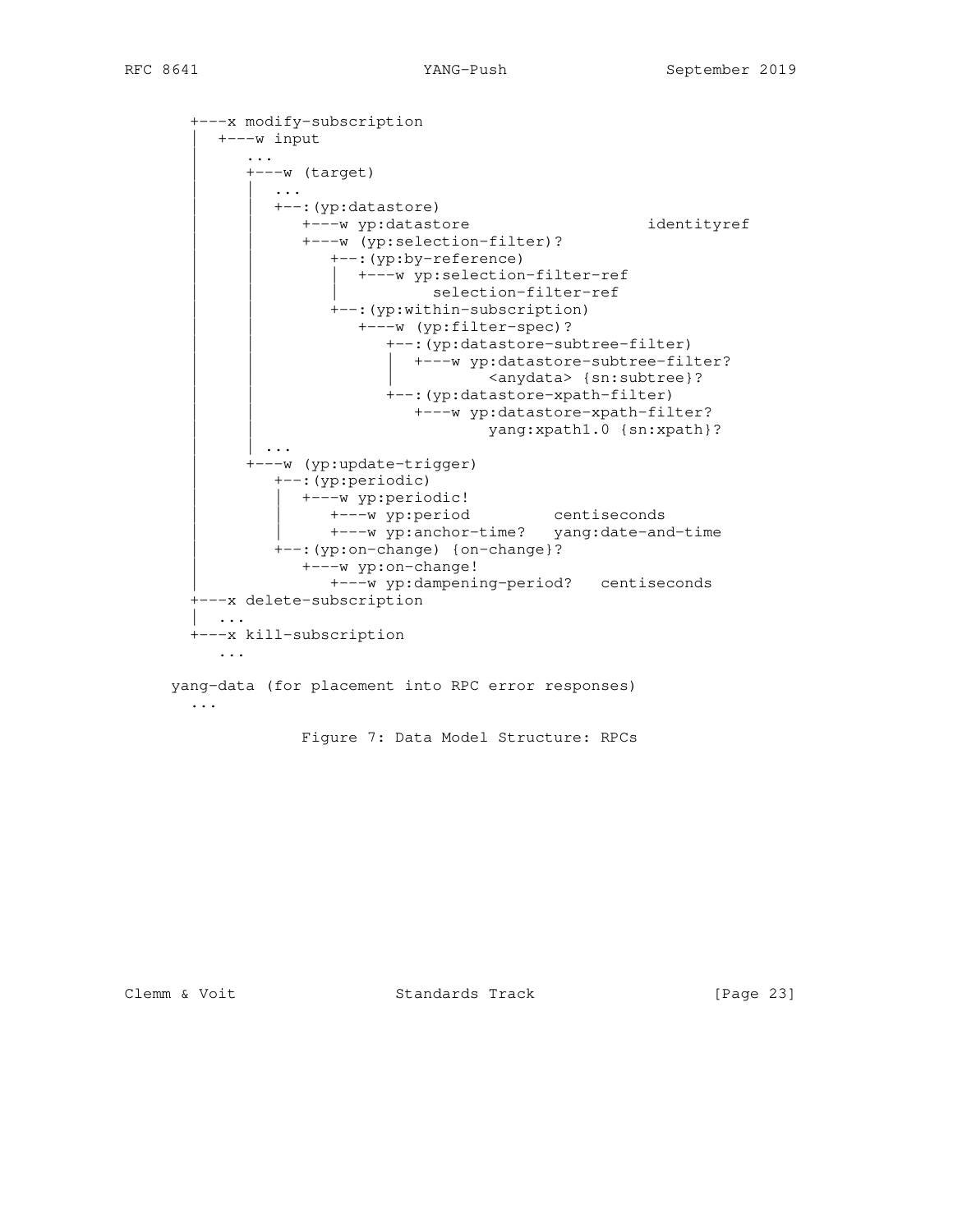Figure 8 depicts augmentations of YANG module ietf-yang-push to the notifications that are specified in YANG module ietf-subscribed notifications. The augmentations allow the inclusion of subscription configuration parameters that are specific to datastore push subscriptions as part of "subscription-started" and "subscription modified" notifications.

 notifications: +---n replay-completed {replay}? | ... +---n subscription-completed | ... +---n subscription-started {configured}? | | ... | +--ro (target) | | ... +--: (yp:datastore) | | +--ro yp:datastore identityref +--ro (yp:selection-filter)? +--: (yp:by-reference) | +--ro yp:selection-filter-ref selection-filter-ref +--: (yp:within-subscription) | | +--ro (yp:filter-spec)? | | +--:(yp:datastore-subtree-filter) | | | +--ro yp:datastore-subtree-filter? <anydata> {sn:subtree}? | | +--:(yp:datastore-xpath-filter) | | +--ro yp:datastore-xpath-filter? yang:xpath1.0 {sn:xpath}? | .... | .... | +--ro (yp:update-trigger) | +--:(yp:periodic) | | +--ro yp:periodic! | | +--ro yp:period centiseconds | | +--ro yp:anchor-time? yang:date-and-time | +--:(yp:on-change) {on-change}? | +--ro yp:on-change! | +--ro yp:dampening-period? centiseconds | +--ro yp:sync-on-start? boolean | +--ro yp:excluded-change\* change-type +---n subscription-resumed | ...

Clemm & Voit Standards Track [Page 24]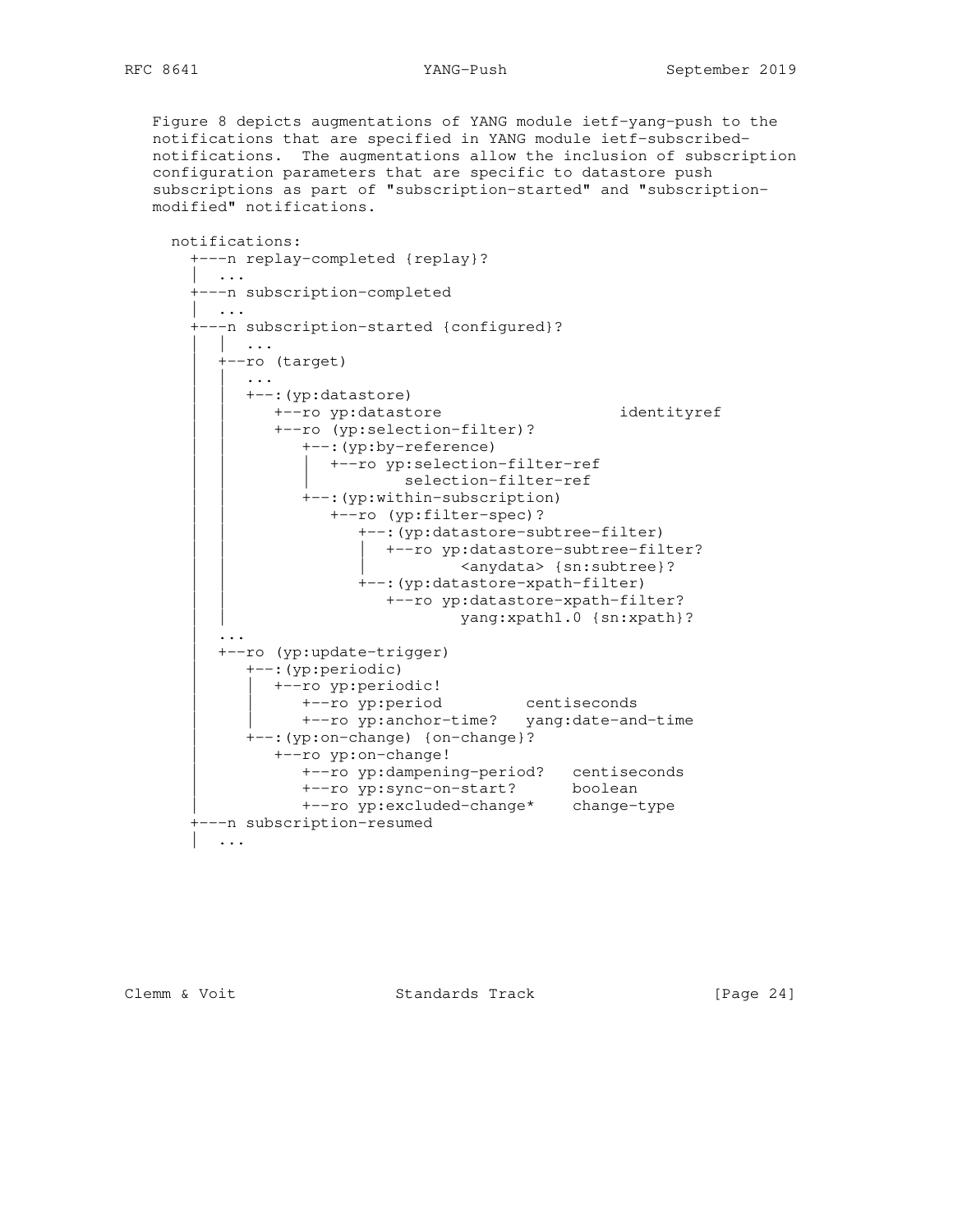```
 +---n subscription-modified
          | ...
          | +--ro (target)
            | | | ...
            | | +--:(yp:datastore)
               | | +--ro yp:datastore identityref
               | | +--ro (yp:selection-filter)?
                  +--: (yp:by-reference)
                  | +--ro yp:selection-filter-ref
                           selection-filter-ref
                  +--: (yp:within-subscription)
                     +--ro (yp:filter-spec)?
                         | | +--:(yp:datastore-subtree-filter)
                           | | | +--ro yp:datastore-subtree-filter?
                                   <anydata> {sn:subtree}?
                         | | +--:(yp:datastore-xpath-filter)
                           | | +--ro yp:datastore-xpath-filter?
                                   yang:xpath1.0 {sn:xpath}?
| .... | ....
          | +--ro (yp:update-trigger)?
             | +--:(yp:periodic)
               | | +--ro yp:periodic!
                  | | +--ro yp:period centiseconds
                  | | +--ro yp:anchor-time? yang:date-and-time
             | +--:(yp:on-change) {on-change}?
                | +--ro yp:on-change!
 | +--ro yp:dampening-period? centiseconds
 | +--ro yp:sync-on-start? boolean
 | +--ro yp:excluded-change* change-type
       +---n subscription-terminated
         | ...
       +---n subscription-suspended
          ...
```
Figure 8: Data Model Structure: Notifications

Clemm & Voit Standards Track [Page 25]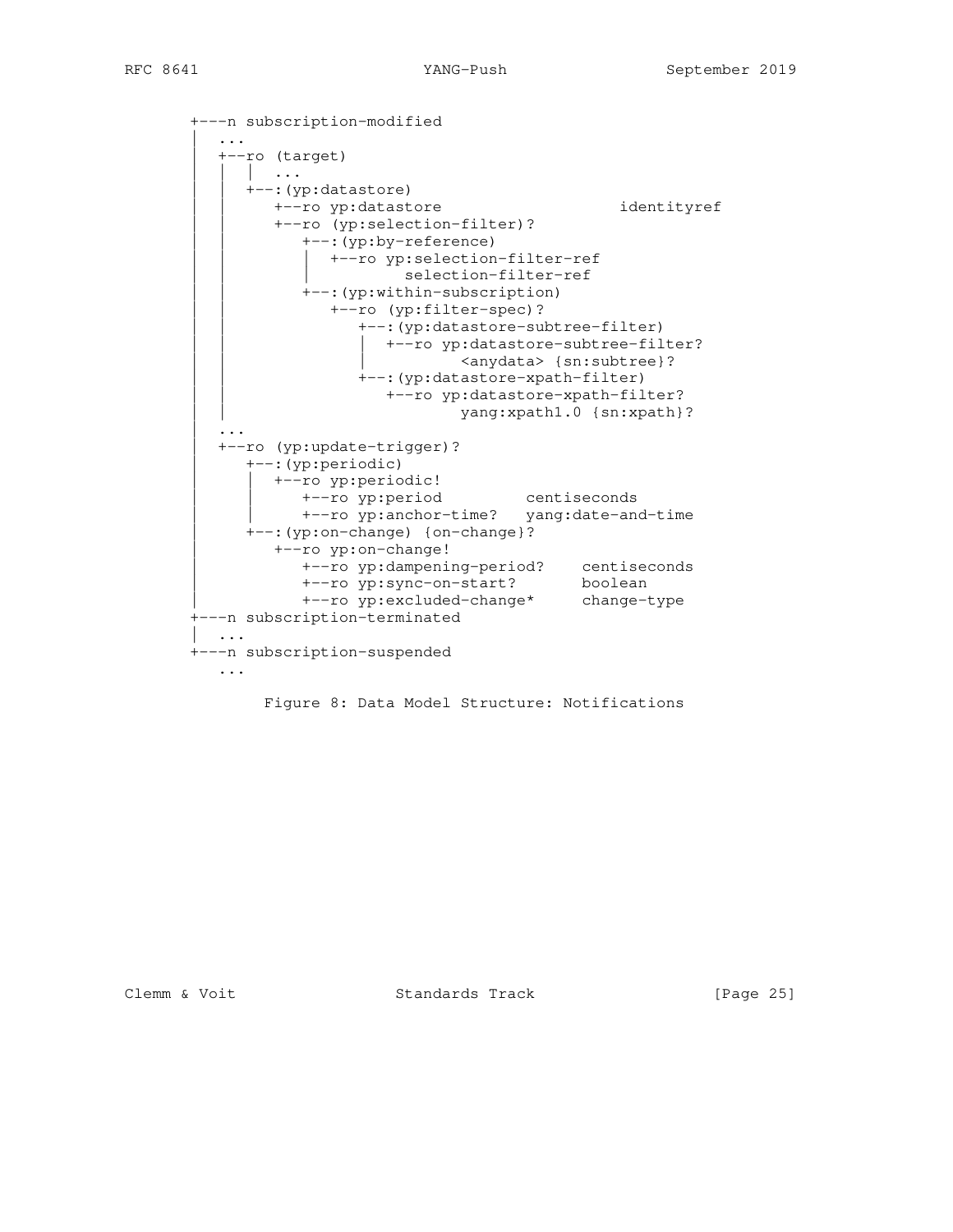Finally, Figure 9 depicts the parts of YANG module ietf-yang-push that are newly introduced in this document (i.e., that are not simply augmentations of another YANG module). module: ietf-yang-push rpcs: +---x resync-subscription {on-change}? +---w input +---w id sn:subscription-id yang-data (for placement into RPC error responses): +-- resync-subscription-error | +--ro reason? identityref | +--ro period-hint? centiseconds | +--ro filter-failure-hint? string | +--ro object-count-estimate? uint32 | +--ro object-count-limit? uint32 | +--ro kilobytes-estimate? uint32 | +--ro kilobytes-limit? uint32 +-- establish-subscription-error-datastore | +--ro reason? identityref | +--ro period-hint? centiseconds | +--ro filter-failure-hint? string | +--ro object-count-estimate? uint32 | +--ro object-count-limit? uint32 | +--ro kilobytes-estimate? uint32 | +--ro kilobytes-limit? uint32 +-- modify-subscription-error-datastore - Leason?<br>
+--ro period-hint?<br>
+--ro filter is and the cont? +--ro period-hint? centiseconds +--ro filter-failure-hint? string +--ro object-count-estimate? uint32 +--ro object-count-limit? uint32 +--ro kilobytes-estimate? uint32 +--ro kilobytes-limit? uint32

Clemm & Voit Standards Track [Page 26]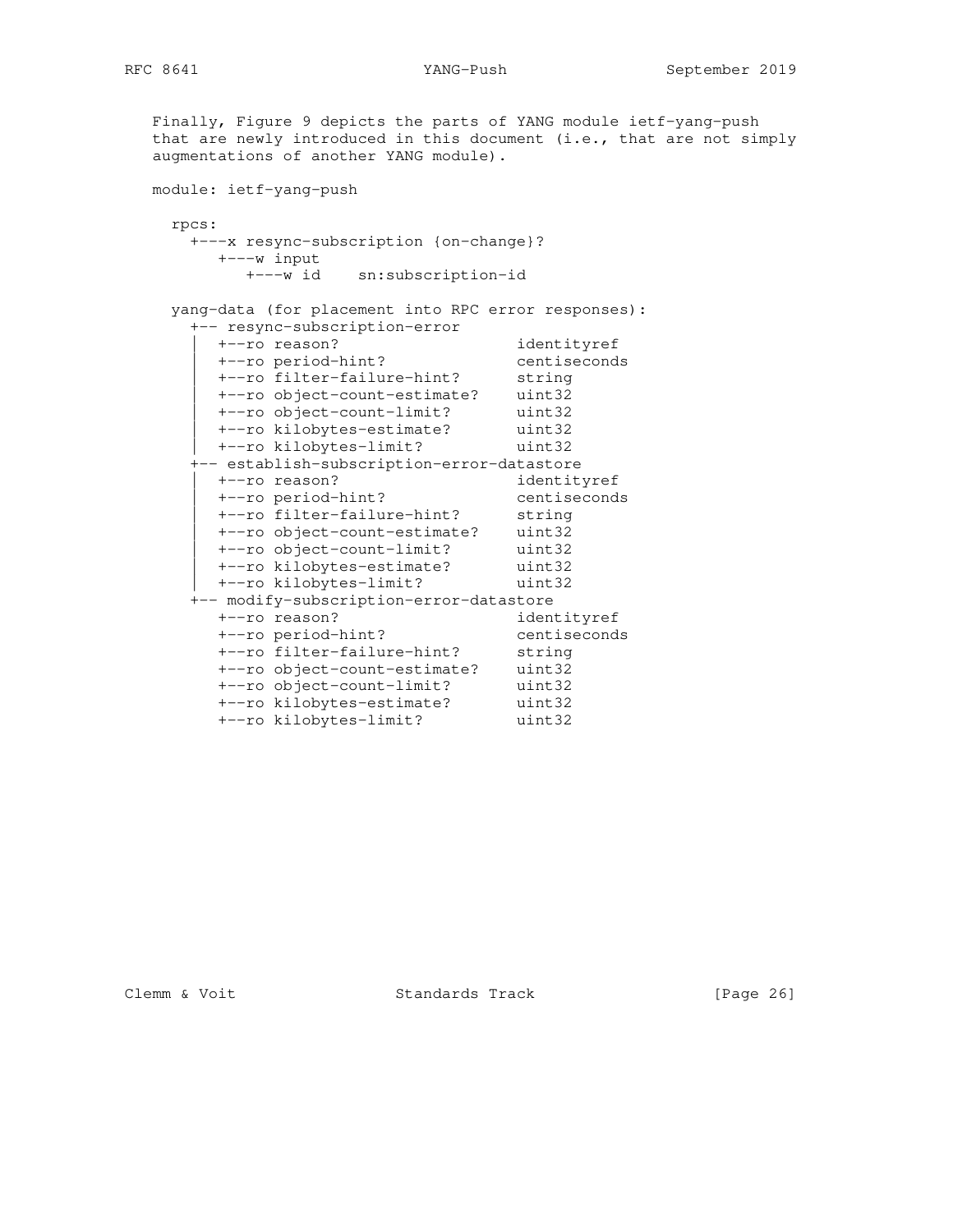notifications: +---n push-update | +--ro id? sn:subscription-id | +--ro datastore-contents? <anydata> | +--ro incomplete-update? empty +---n push-change-update {on-change}? +--ro id? sn:subscription-id +--ro datastore-changes | +--ro yang-patch | +--ro patch-id string | +--ro comment? string | +--ro edit\* [edit-id] | +--ro edit-id string | +--ro operation enumeration | +--ro target target-resource-offset | +--ro point? target-resource-offset | +--ro where? enumeration | +--ro value? <anydata> +--ro incomplete-update? empty

 Figure 9: Data Model Structure: Non-augmentation Portions Selected components of the data model are summarized below.

4.2. Subscription Configuration

 Both configured and dynamic subscriptions are represented in the list "subscription". New parameters extending the basic subscription data model in [RFC8639] include:

- o The targeted datastore from which the selection is being made. The potential datastores include those from [RFC8342]. A platform may also choose to support a custom datastore.
- o A selection filter identifying YANG nodes of interest in a datastore. Filter contents are specified via a reference to an existing filter or via an in-line definition for only that subscription. Referenced filters allow an implementation to avoid evaluating filter acceptability during a dynamic subscription request. The "case" statement differentiates the options.

Clemm & Voit **Standards Track** [Page 27]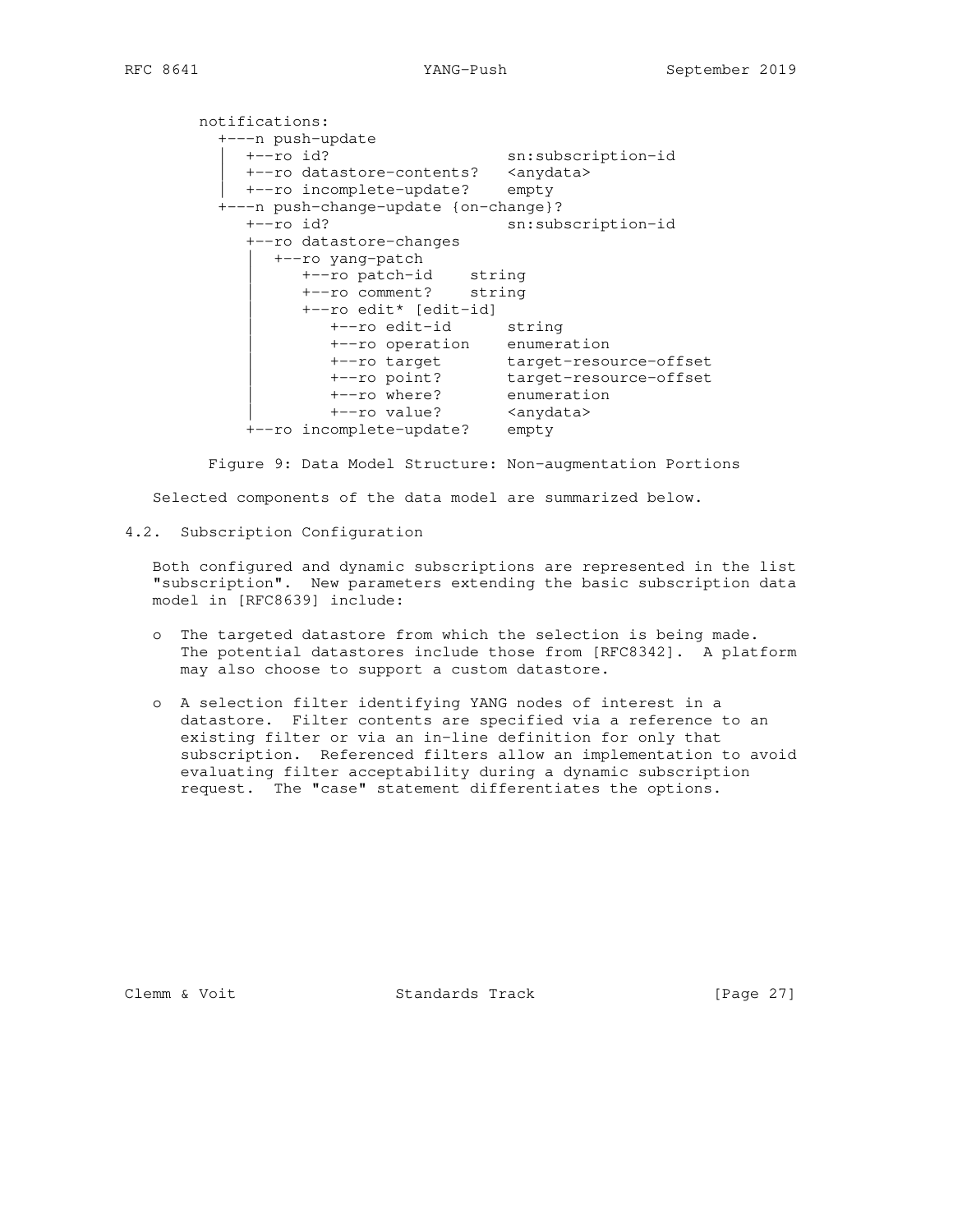- o For periodic subscriptions, triggered updates will occur at the boundaries of a specified time interval. These boundaries can be calculated from the periodic parameters:
	- \* a "period" that defines the duration between push updates.
	- \* an "anchor-time"; update intervals fall on the points in time that are a multiple of a "period" from an "anchor-time". If an "anchor-time" is not provided, then the "anchor-time" MUST be set with the creation time of the initial update record.
- o For on-change subscriptions, assuming that any dampening period has completed, triggering occurs whenever a change in the subscribed information is detected. On-change subscriptions have more-complex semantics that are guided by their own set of parameters:
	- \* a "dampening-period" that specifies the interval that must pass before a successive update for the subscription is sent. If no dampening period is in effect, the update is sent immediately. If a subsequent change is detected, another update is only sent once the dampening period has passed for this subscription.
	- \* an "excluded-change" that allows the restriction of the types of changes for which updates should be sent (e.g., only add to an update record on object creation).
	- \* a "sync-on-start" that specifies whether a complete update with all the subscribed data is to be sent at the beginning of a subscription.
- 4.3. YANG Notifications
- 4.3.1. State Change Notifications

 Subscription state notifications and mechanisms are reused from [RFC8639]. Notifications "subscription-started" and "subscription modified" have been augmented to include the datastore-specific objects.

Clemm & Voit Standards Track [Page 28]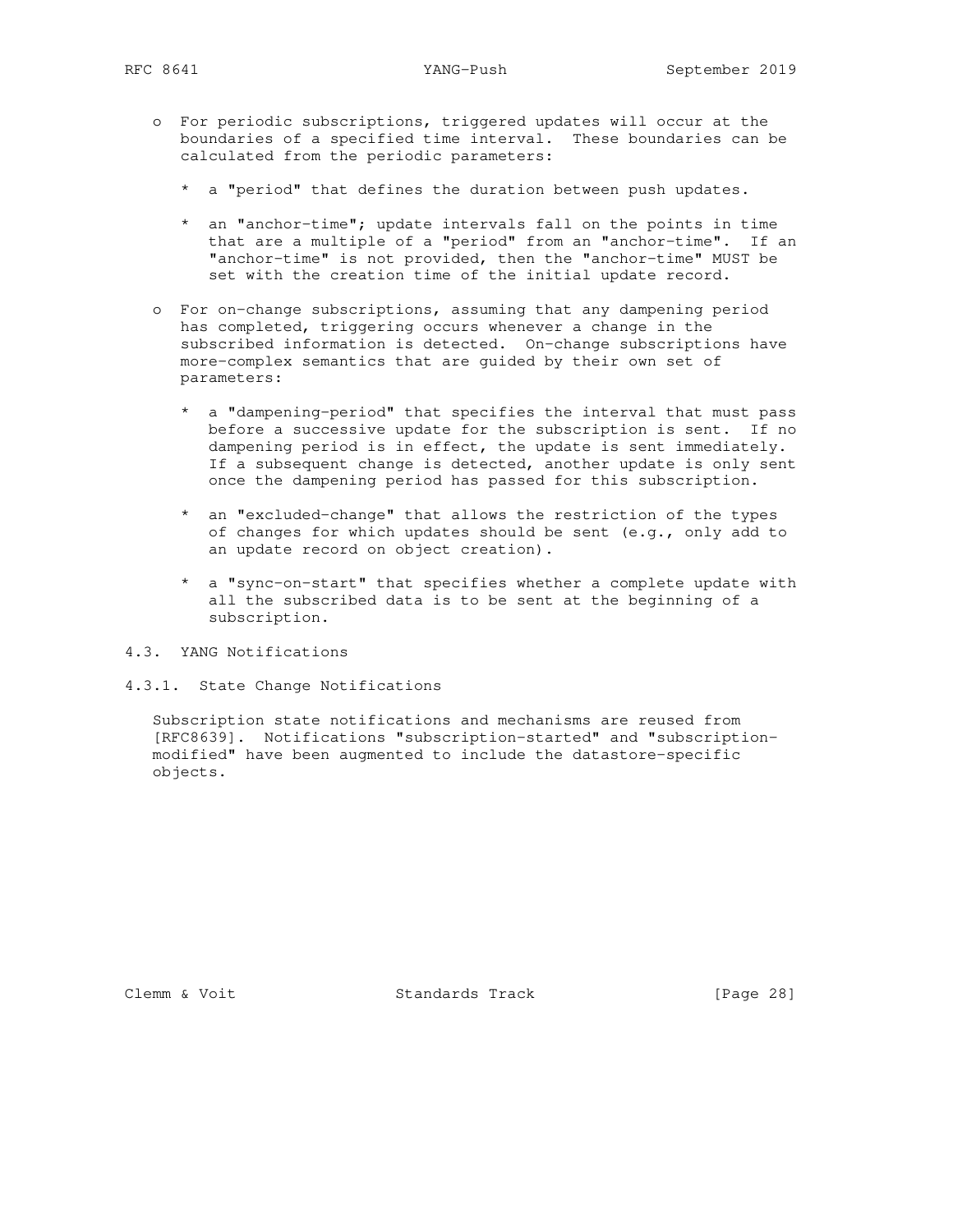## 4.3.2. Notifications for Subscribed Content

 Along with the subscribed content, there are other objects that might be part of a "push-update" or "push-change-update" notification.

- o An "id" (that identifies the subscription). This object MUST be transported along with the subscribed contents. It allows a receiver to determine which subscription resulted in a particular update record.
- o An "incomplete-update" leaf. This leaf indicates that not all changes that have occurred since the last update are actually included with this update. In other words, the publisher has failed to fulfill its full subscription obligations. (For example, a datastore was unable to provide the full set of datastore nodes to a publisher process.) To facilitate the resynchronization of on-change subscriptions, a publisher MAY subsequently send a "push-update" containing a full selection snapshot of subscribed data.
- 4.4. YANG RPCs

 YANG-Push subscriptions are established, modified, and deleted using RPCs augmented from [RFC8639].

4.4.1. "establish-subscription" RPC

 The subscriber sends an "establish-subscription" RPC with the parameters listed in Section 3.1. An example might look like:

Clemm & Voit Standards Track [Page 29]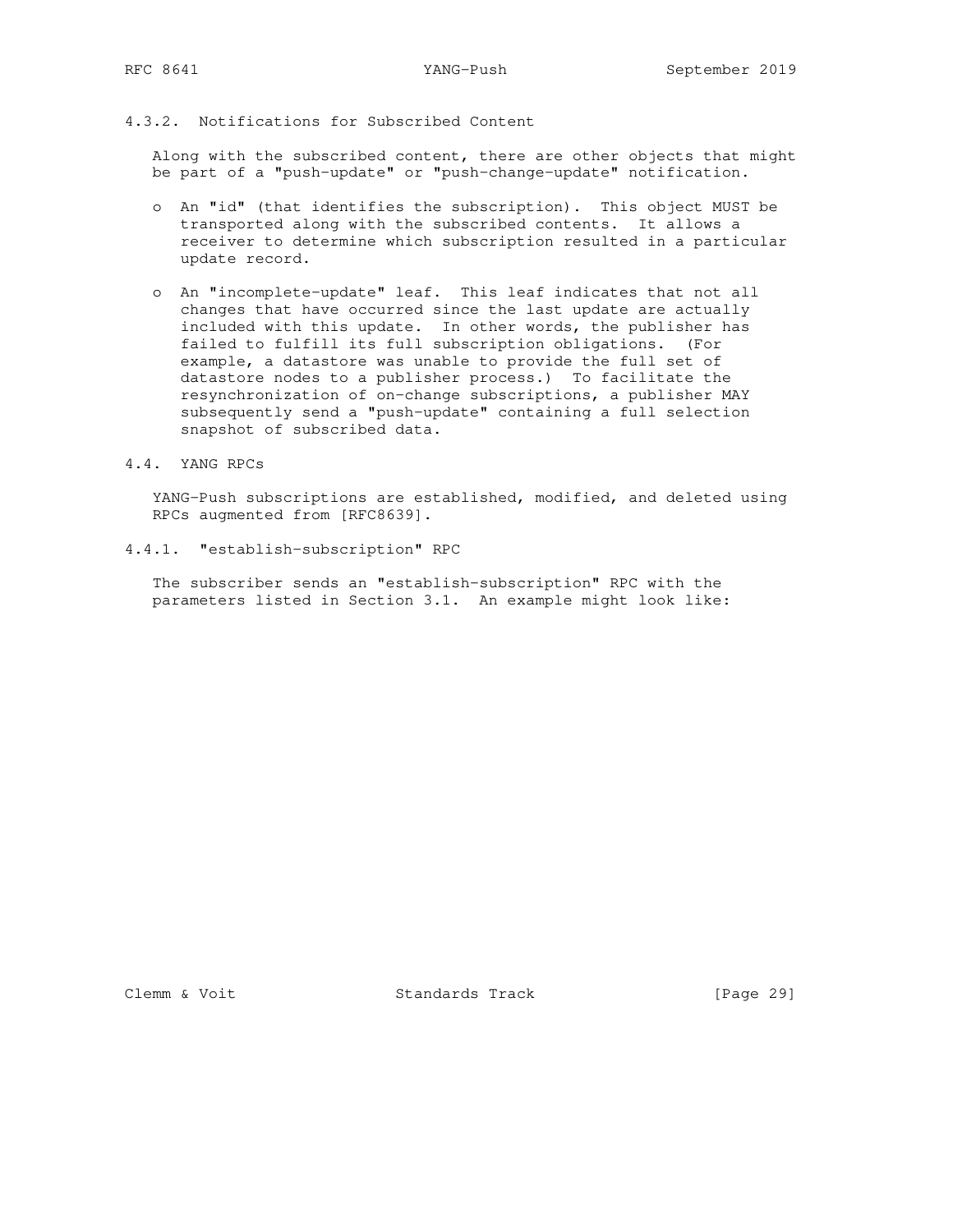```
 <netconf:rpc message-id="101"
     xmlns:netconf="urn:ietf:params:xml:ns:netconf:base:1.0">
   <establish-subscription
       xmlns="urn:ietf:params:xml:ns:yang:ietf-subscribed-notifications"
       xmlns:yp="urn:ietf:params:xml:ns:yang:ietf-yang-push">
     <yp:datastore
          xmlns:ds="urn:ietf:params:xml:ns:yang:ietf-datastores">
       ds:operational
     </yp:datastore>
     <yp:datastore-xpath-filter
         xmlns:ex="https://example.com/sample-data/1.0">
       /ex:foo
     </yp:datastore-xpath-filter>
     <yp:periodic>
       <yp:period>500</yp:period>
     </yp:periodic>
   </establish-subscription>
 </netconf:rpc>
                  Figure 10: "establish-subscription" RPC
   A positive response includes the "id" of the accepted subscription.
   In that case, a publisher may respond as follows:
 <rpc-reply message-id="101"
    xmlns="urn:ietf:params:xml:ns:netconf:base:1.0">
    <id
      xmlns="urn:ietf:params:xml:ns:yang:ietf-subscribed-notifications">
       52
   \langleid>
 </rpc-reply>
```
Figure 11: "establish-subscription" Positive RPC Response

 A subscription can be rejected for multiple reasons, including the lack of authorization to establish a subscription, no capacity to serve the subscription at the publisher, or the inability of the publisher to select datastore content at the requested cadence.

 If a request is rejected because the publisher is not able to serve it, the publisher SHOULD include in the returned error hints that help a subscriber understand what subscription parameters might have been accepted for the request. These hints would be included in the yang-data structure "establish-subscription-error-datastore". However, even with these hints, there are no guarantees that subsequent requests will in fact be accepted.

Clemm & Voit **Standards Track** [Page 30]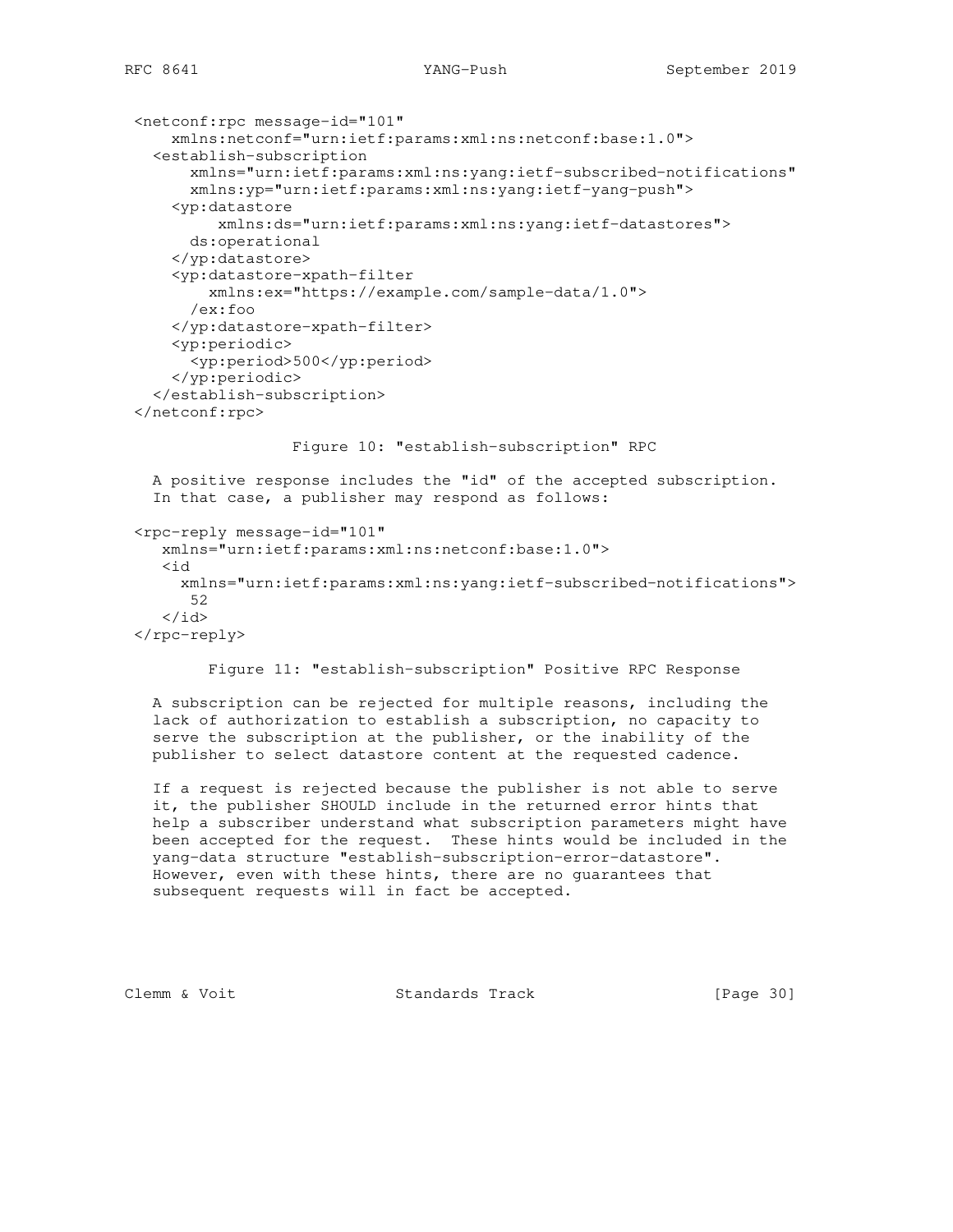```
 The specific parameters to be returned as part of the RPC error
   response depend on the specific transport that is used to manage the
   subscription. For NETCONF, those parameters are defined in
   [RFC8640]. For example, for the following NETCONF request:
     <rpc message-id="101"
          xmlns="urn:ietf:params:xml:ns:netconf:base:1.0">
       <establish-subscription
           xmlns=
             "urn:ietf:params:xml:ns:yang:ietf-subscribed-notifications"
           xmlns:yp="urn:ietf:params:xml:ns:yang:ietf-yang-push">
         <yp:datastore
             xmlns:ds="urn:ietf:params:xml:ns:yang:ietf-datastores">
           ds:operational
         </yp:datastore>
         <yp:datastore-xpath-filter
             xmlns:ex="https://example.com/sample-data/1.0">
           /ex:foo
         </yp:datastore-xpath-filter>
         <yp:on-change>
           <yp:dampening-period>100</yp:dampening-period>
         </yp:on-change>
       </establish-subscription>
    \langle /rpc>
          Figure 12: "establish-subscription" Request: Example 2
   A publisher that cannot serve on-change updates but can serve
  periodic updates might return the following NETCONF response:
 <rpc-reply message-id="101"
   xmlns="urn:ietf:params:xml:ns:netconf:base:1.0"
   xmlns:yp="urn:ietf:params:xml:ns:yang:ietf-subscribed-notifications">
   <rpc-error>
     <error-type>application</error-type>
     <error-tag>operation-failed</error-tag>
     <error-severity>error</error-severity>
     <error-path>/yp:periodic/yp:period</error-path>
     <error-info>
       <yp:establish-subscription-error-datastore>
         <yp:reason>yp:on-change-unsupported</yp:reason>
       </yp:establish-subscription-error-datastore>
     </error-info>
  </rpc-error>
\langle/rpc-reply>
       Figure 13: "establish-subscription" Error Response: Example 2
```
Clemm & Voit **Standards Track** [Page 31]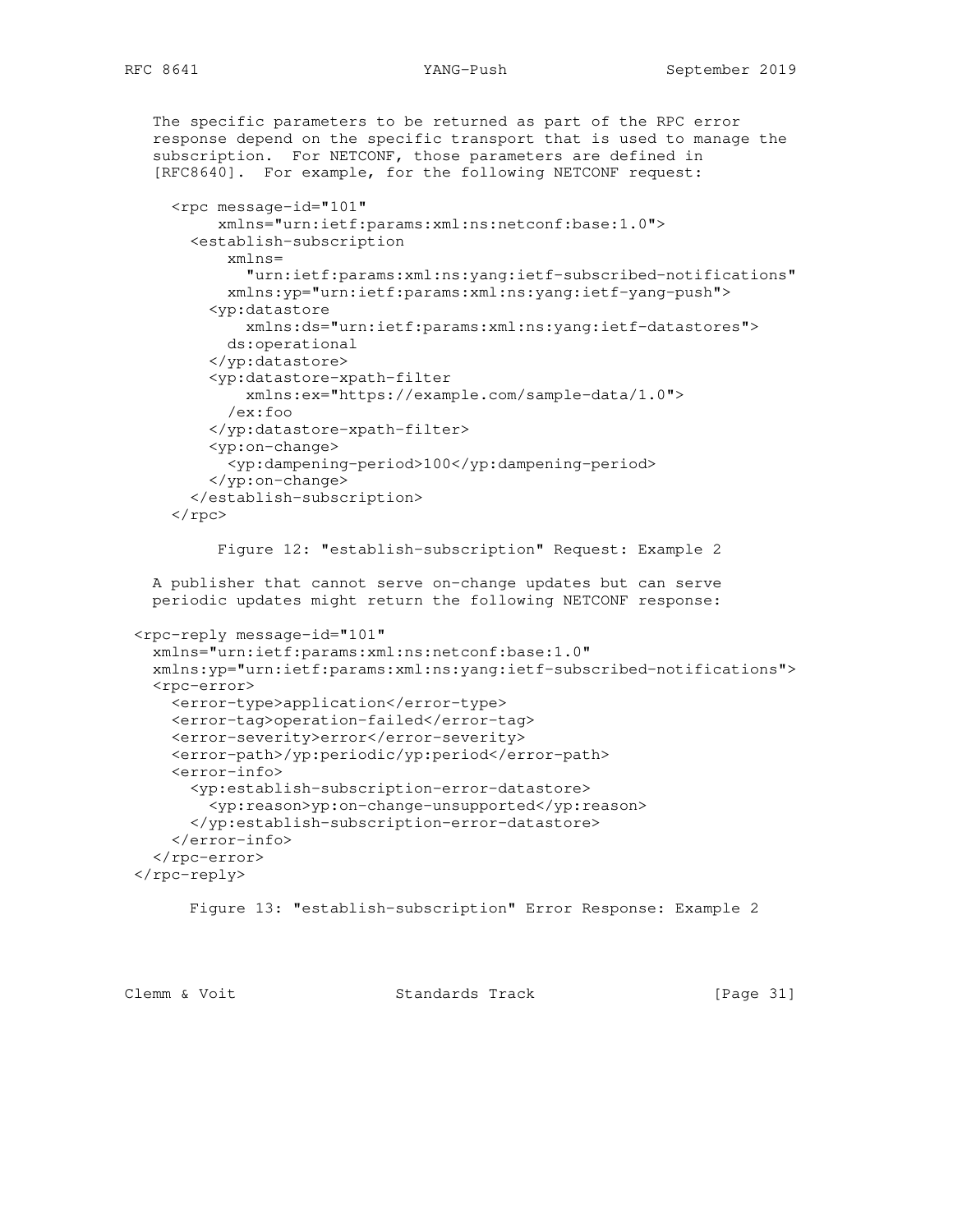### 4.4.2. "modify-subscription" RPC

 The subscriber MAY invoke the "modify-subscription" RPC for a subscription it previously established. The subscriber will include newly desired values in the "modify-subscription" RPC. Parameters not included MUST remain unmodified. Figure 14 provides an example where a subscriber attempts to modify the period and datastore XPath filter of a subscription using NETCONF.

```
 <rpc message-id="102"
      xmlns="urn:ietf:params:xml:ns:netconf:base:1.0">
   <modify-subscription
       xmlns=
         "urn:ietf:params:xml:ns:yang:ietf-subscribed-notifications"
       xmlns:yp="urn:ietf:params:xml:ns:yang:ietf-yang-push">
    <id>1011</id>
     <yp:datastore
         xmlns:ds="urn:ietf:params:xml:ns:yang:ietf-datastores">
       ds:operational
     </yp:datastore>
     <yp:datastore-xpath-filter
         xmlns:ex="https://example.com/sample-data/1.0">
       /ex:bar
     </yp:datastore-xpath-filter>
     <yp:periodic>
       <yp:period>250</yp:period>
     </yp:periodic>
    </modify-subscription>
\langle rpc>
```
### Figure 14: "modify-subscription" Request

 The publisher MUST respond to the subscription modification request. If the request is rejected, the existing subscription is left unchanged, and the publisher MUST send an RPC error response. This response might have hints encapsulated in the yang-data structure "modify-subscription-error-datastore". A subscription MAY be modified multiple times.

 The specific parameters to be returned as part of the RPC error response depend on the specific transport that is used to manage the subscription. For NETCONF, those parameters are specified in [RFC8640].

 A configured subscription cannot be modified using a "modify-subscription" RPC. Instead, the configuration needs to be edited as needed.

Clemm & Voit Standards Track [Page 32]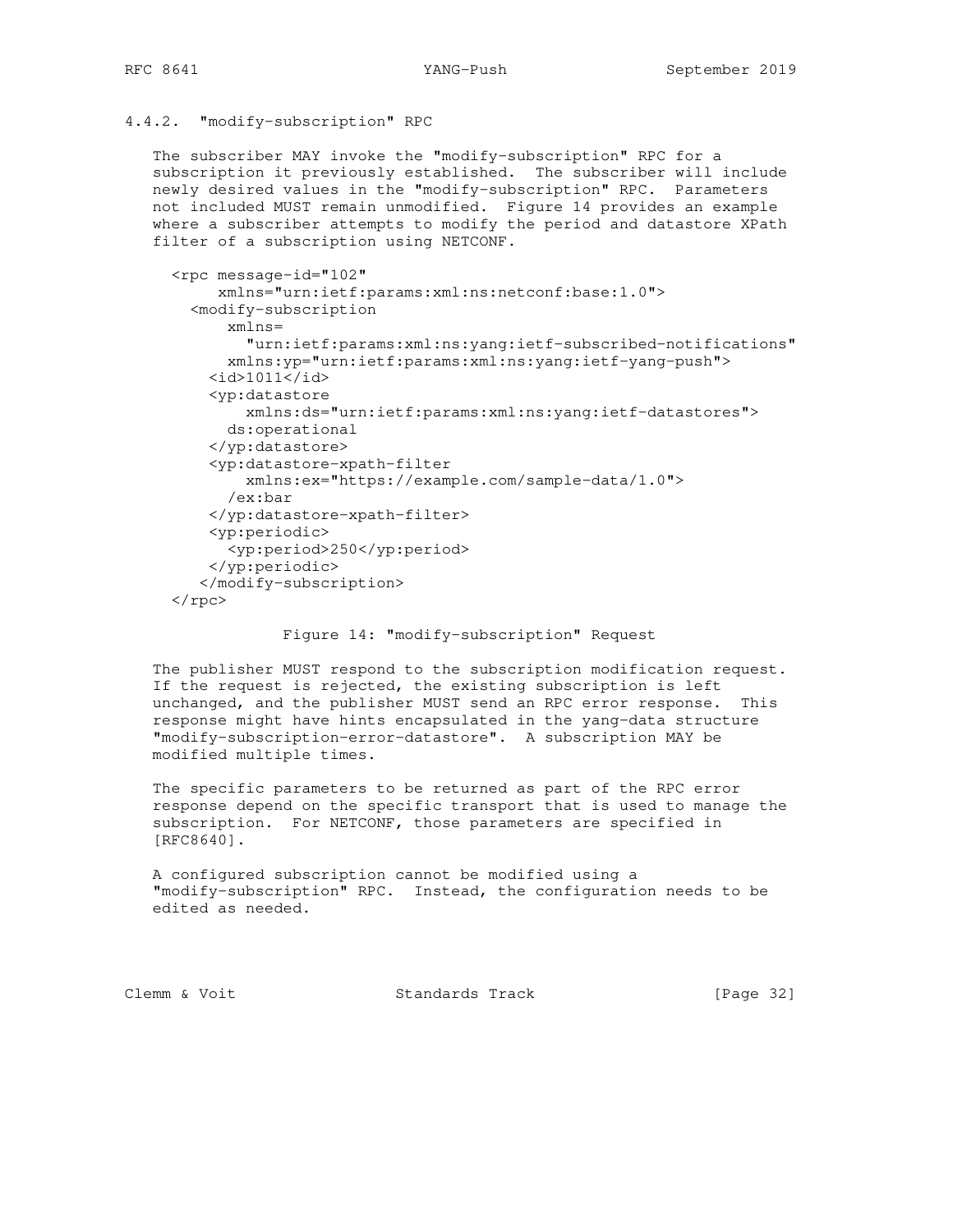### 4.4.3. "delete-subscription" RPC

 To stop receiving updates from a subscription and effectively delete a subscription that had previously been established using an "establish-subscription" RPC, a subscriber can send a "delete-subscription" RPC, which takes as its only input the subscription's "id". This RPC is unmodified from [RFC8639].

4.4.4. "resync-subscription" RPC

 This RPC is supported only for on-change subscriptions previously established using an "establish-subscription" RPC. For example:

```
 <rpc message-id="103"
      xmlns="urn:ietf:params:xml:ns:netconf:base:1.0">
   <resync-subscription
       xmlns="urn:ietf:params:xml:ns:yang:ietf-yang-push">
    <id>1011</id>
   </resync-subscription>
\langle / rpc\rangle
```
Figure 15: "resync-subscription"

 On receipt, a publisher must either (1) accept the request and quickly follow with a "push-update" or (2) send an appropriate error in an RPC error response. In its error response, the publisher MAY include, in the yang-data structure "resync-subscription-error", supplemental information about the reasons for the error.

4.4.5. YANG Module Synchronization

 To make subscription requests, the subscriber needs to know the YANG datastore schemas used by the publisher. These schemas are available in the YANG library module ietf-yang-library.yang as defined in [RFC8525]. The receiver is expected to know the YANG library information before starting a subscription.

 The set of modules, revisions, features, and deviations can change at runtime (if supported by the publisher implementation). For this purpose, the YANG library provides a simple "yang-library-change" notification that informs the subscriber that the library has changed. In this case, a subscription may need to be updated to take the updates into account. The receiver may also need to be informed of module changes in order to process updates regarding datastore nodes from changed modules correctly.

Clemm & Voit Standards Track [Page 33]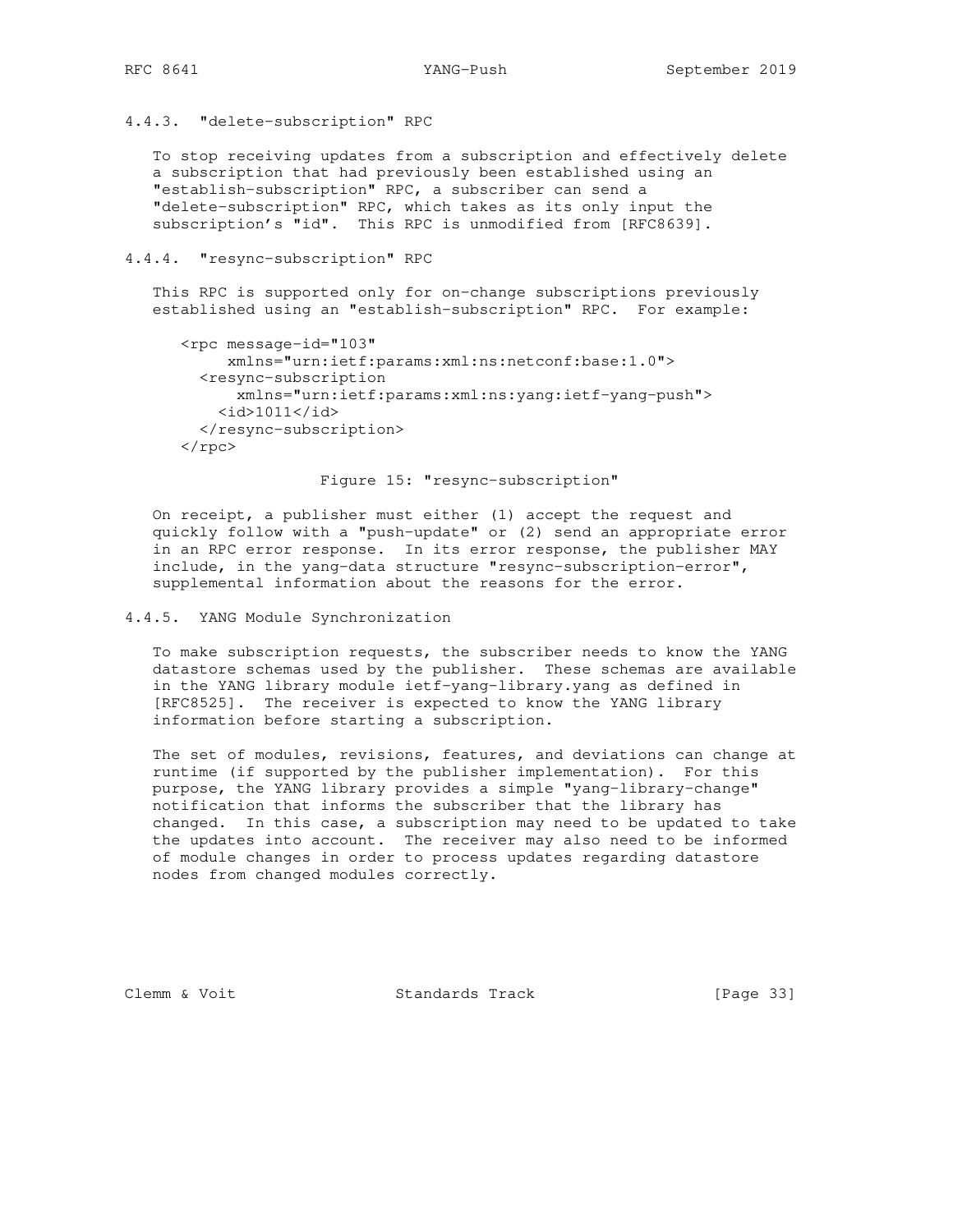# 5. YANG Module for YANG-Push

```
 This YANG module imports typedefs from [RFC6991], identities from
    [RFC8342], the "yang-data" extension from [RFC8040], and the
    "yang-patch" grouping from [RFC8072]. In addition, it imports and
    augments many definitions from [RFC8639]. It also references
    [RFC6241], [XPATH] ("XML Path Language (XPath) Version 1.0"), and
    [RFC7950].
    <CODE BEGINS> file "ietf-yang-push@2019-09-09.yang"
   module ietf-yang-push {
     yang-version 1.1;
     namespace "urn:ietf:params:xml:ns:yang:ietf-yang-push";
     prefix yp;
      import ietf-yang-types {
       prefix yang;
       reference
         "RFC 6991: Common YANG Data Types";
      }
      import ietf-subscribed-notifications {
       prefix sn;
       reference
          "RFC 8639: Subscription to YANG Notifications";
 }
      import ietf-datastores {
       prefix ds;
       reference
          "RFC 8342: Network Management Datastore Architecture (NMDA)";
      }
      import ietf-restconf {
       prefix rc;
       reference
          "RFC 8040: RESTCONF Protocol";
      }
      import ietf-yang-patch {
       prefix ypatch;
       reference
         "RFC 8072: YANG Patch Media Type";
      }
      organization
        "IETF NETCONF (Network Configuration) Working Group";
      contact
        "WG Web: <https:/datatracker.ietf.org/wg/netconf/>
        WG List: <mailto:netconf@ietf.org>
        Author: Alexander Clemm
Clemm & Voit Standards Track [Page 34]
```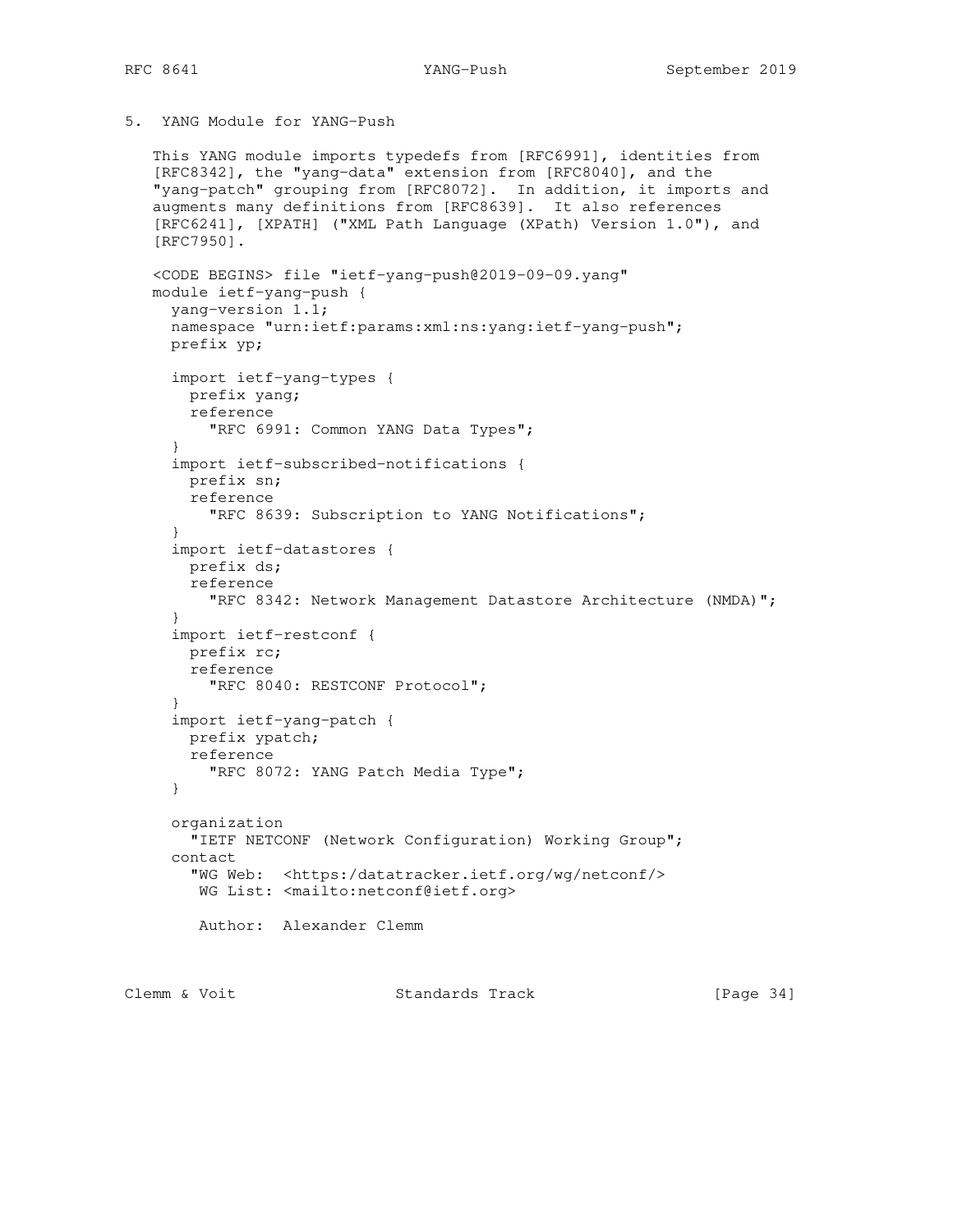```
 <mailto:ludwig@clemm.org>
```

```
 Author: Eric Voit
         <mailto:evoit@cisco.com>";
```
## description

```
 "This module contains YANG specifications for YANG-Push.
```

```
 The key words 'MUST', 'MUST NOT', 'REQUIRED', 'SHALL', 'SHALL
 NOT', 'SHOULD', 'SHOULD NOT', 'RECOMMENDED', 'NOT RECOMMENDED',
 'MAY', and 'OPTIONAL' in this document are to be interpreted as
 described in BCP 14 (RFC 2119) (RFC 8174) when, and only when,
 they appear in all capitals, as shown here.
```
 Copyright (c) 2019 IETF Trust and the persons identified as authors of the code. All rights reserved.

```
 Redistribution and use in source and binary forms, with or
 without modification, is permitted pursuant to, and subject to
 the license terms contained in, the Simplified BSD License set
 forth in Section 4.c of the IETF Trust's Legal Provisions
 Relating to IETF Documents
 (https://trustee.ietf.org/license-info).
```

```
 This version of this YANG module is part of RFC 8641; see the
 RFC itself for full legal notices.";
```

```
 revision 2019-09-09 {
   description
     "Initial revision.";
   reference
     "RFC 8641: Subscriptions to YANG Datastores";
 }
 /*
  * FEATURES
  */
 feature on-change {
   description
    "This feature indicates that on-change triggered subscriptions
     are supported.";
 }
 /*
 * IDENTITIES
  */
```
Clemm & Voit Standards Track [Page 35]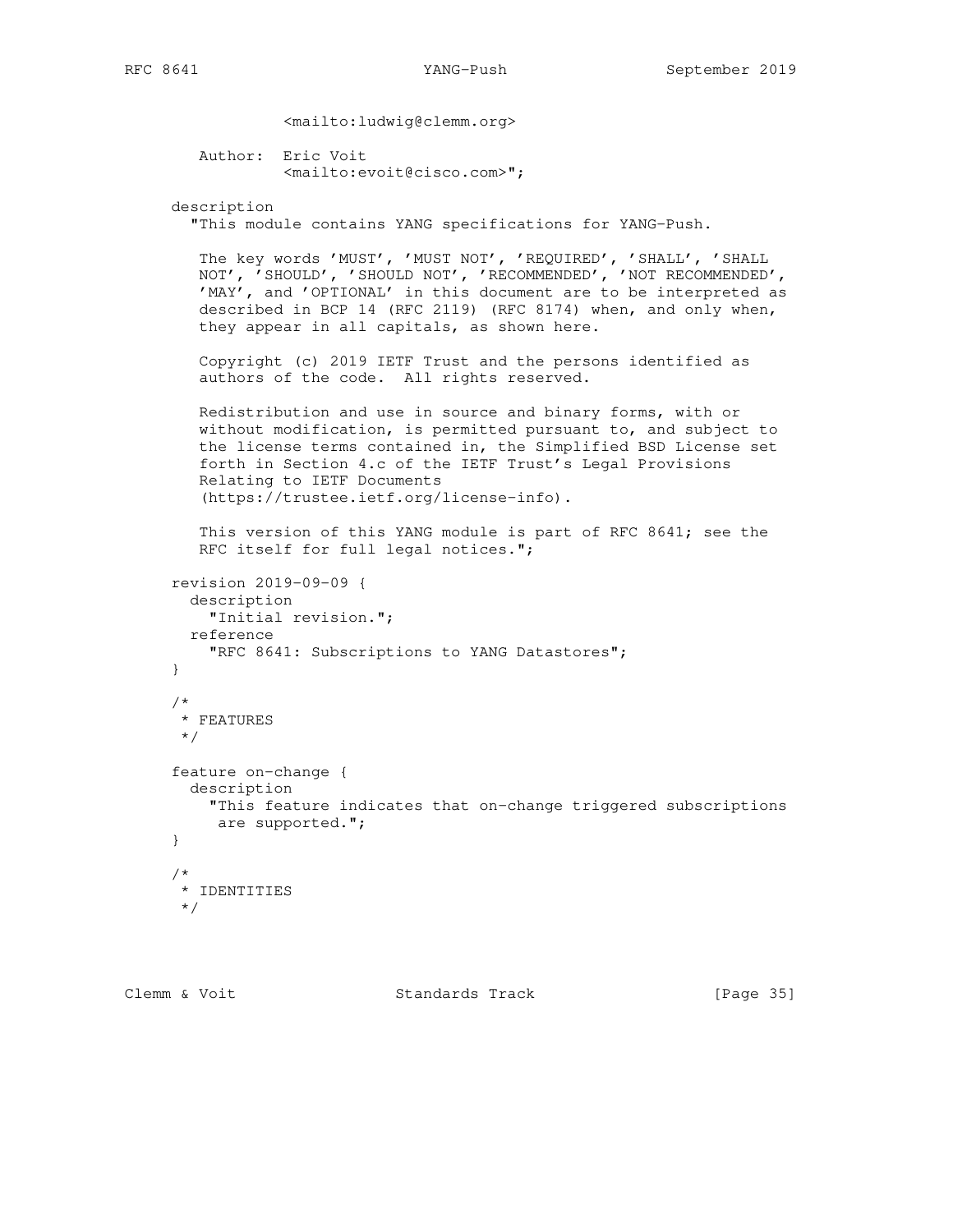```
 /* Error type identities for datastore subscription */
 identity resync-subscription-error {
  description
     "Problem found while attempting to fulfill a
      'resync-subscription' RPC request.";
 }
 identity cant-exclude {
  base sn:establish-subscription-error;
  description
     "Unable to remove the set of 'excluded-change' parameters.
     This means that the publisher is unable to restrict
      'push-change-update' notifications to just the change types
      requested for this subscription.";
 }
 identity datastore-not-subscribable {
  base sn:establish-subscription-error;
  base sn:subscription-terminated-reason;
  description
     "This is not a subscribable datastore.";
 }
 identity no-such-subscription-resync {
  base resync-subscription-error;
  description
     "The referenced subscription doesn't exist. This may be as a
      result of a nonexistent subscription ID, an ID that belongs to
      another subscriber, or an ID for a configured subscription.";
 }
 identity on-change-unsupported {
  base sn:establish-subscription-error;
  description
     "On-change is not supported for any objects that are
      selectable by this filter.";
 }
 identity on-change-sync-unsupported {
  base sn:establish-subscription-error;
  description
     "Neither 'sync-on-start' nor resynchronization is supported for
     this subscription. This error will be used for two reasons:
      (1) if an 'establish-subscription' RPC includes
     'sync-on-start' but the publisher can't support sending a
      'push-update' for this subscription for reasons other than
      'on-change-unsupported' or 'sync-too-big'
```
Clemm & Voit **Standards Track** [Page 36]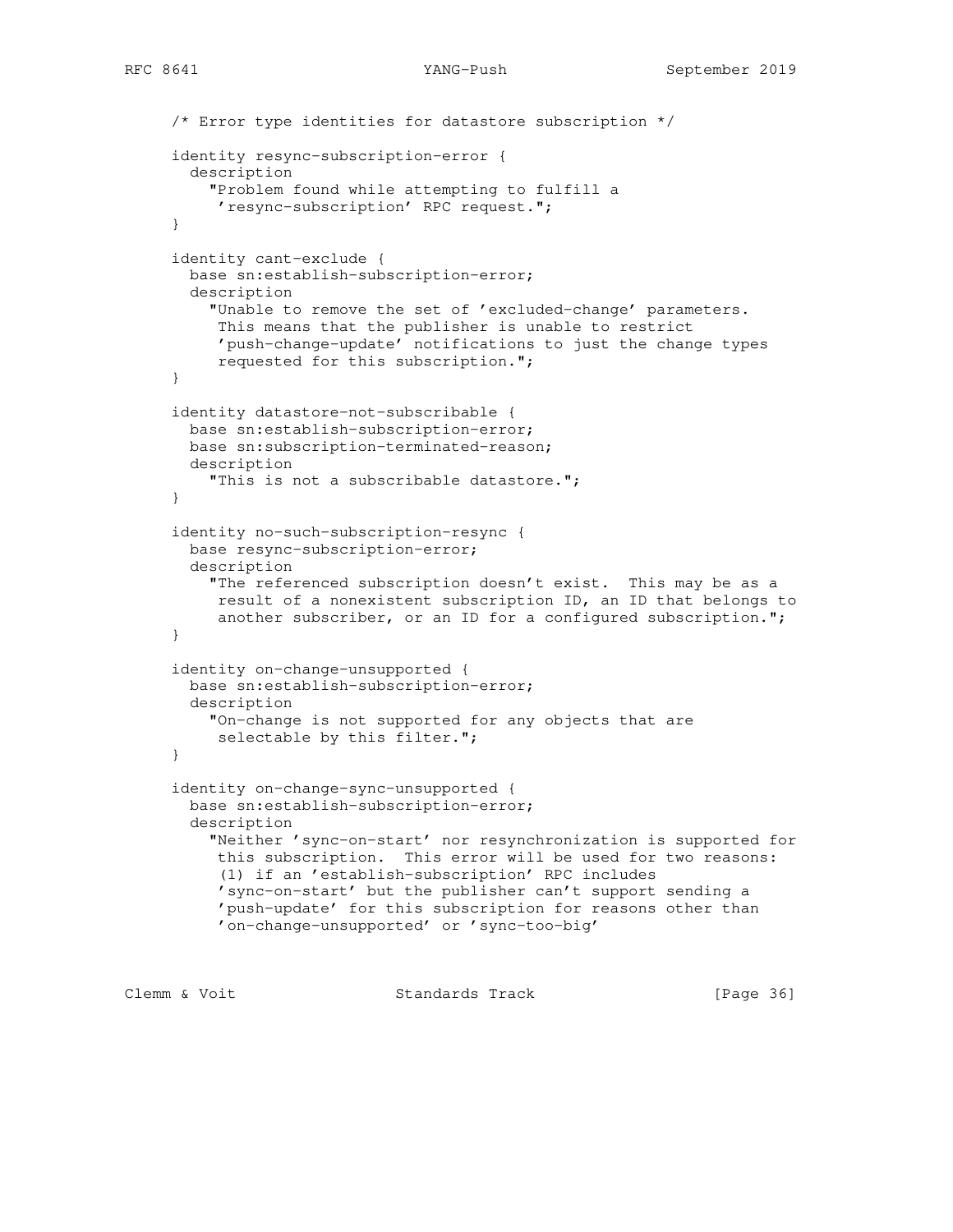```
 (2) if the 'resync-subscription' RPC is invoked for either an
      existing periodic subscription or an on-change subscription
      that can't support resynchronization.";
 }
 identity period-unsupported {
  base sn:establish-subscription-error;
  base sn:modify-subscription-error;
  base sn:subscription-suspended-reason;
  description
     "The requested time period or 'dampening-period' is too short.
     This can be for both periodic and on-change subscriptions
      (with or without dampening). Hints suggesting alternative
      periods may be returned as supplemental information.";
 }
 identity update-too-big {
  base sn:establish-subscription-error;
  base sn:modify-subscription-error;
  base sn:subscription-suspended-reason;
  description
     "Periodic or on-change push update data trees exceed a maximum
     size limit. Hints on the estimated size of what was too big
    may be returned as supplemental information.";
 }
 identity sync-too-big {
  base sn:establish-subscription-error;
  base sn:modify-subscription-error;
  base resync-subscription-error;
  base sn:subscription-suspended-reason;
  description
     "The 'sync-on-start' or resynchronization data tree exceeds a
     maximum size limit. Hints on the estimated size of what was
      too big may be returned as supplemental information.";
 }
 identity unchanging-selection {
  base sn:establish-subscription-error;
  base sn:modify-subscription-error;
  base sn:subscription-terminated-reason;
  description
     "The selection filter is unlikely to ever select data tree
     nodes. This means that based on the subscriber's current
     access rights, the publisher recognizes that the selection
     filter is unlikely to ever select data tree nodes that change.
     Examples for this might be that the node or subtree doesn't
      exist, read access is not permitted for a receiver, or static
```
Clemm & Voit Standards Track [Page 37]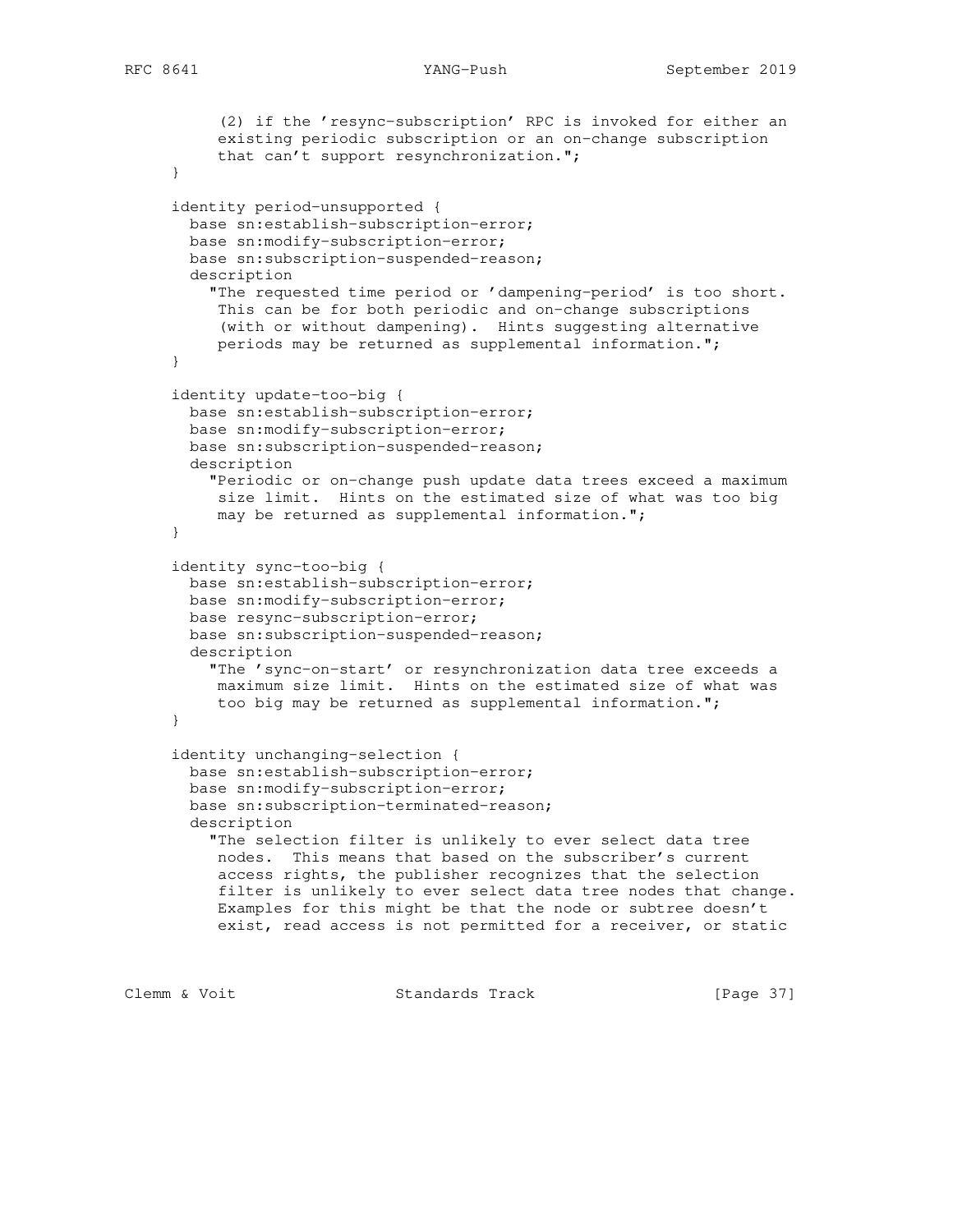```
 objects that only change at reboot have been chosen.";
      }
      /*
      * TYPE DEFINITIONS
      */
     typedef change-type {
       type enumeration {
         enum create {
           description
              "A change that refers to the creation of a new
              datastore node.";
 }
         enum delete {
           description
              "A change that refers to the deletion of a
             datastore node.";
 }
         enum insert {
           description
              "A change that refers to the insertion of a new
              user-ordered datastore node.";
 }
         enum move {
           description
              "A change that refers to a reordering of the target
              datastore node.";
 }
         enum replace {
           description
              "A change that refers to a replacement of the target
              datastore node's value.";
         }
        }
       description
          "Specifies different types of datastore changes.
          This type is based on the edit operations defined for
          YANG Patch, with the difference that it is valid for a
          receiver to process an update record that performs a
          'create' operation on a datastore node the receiver believes
          exists or to process a delete on a datastore node the
          receiver believes is missing.";
       reference
         "RFC 8072: YANG Patch Media Type, Section 2.5";
      }
```
Clemm & Voit **Standards Track** [Page 38]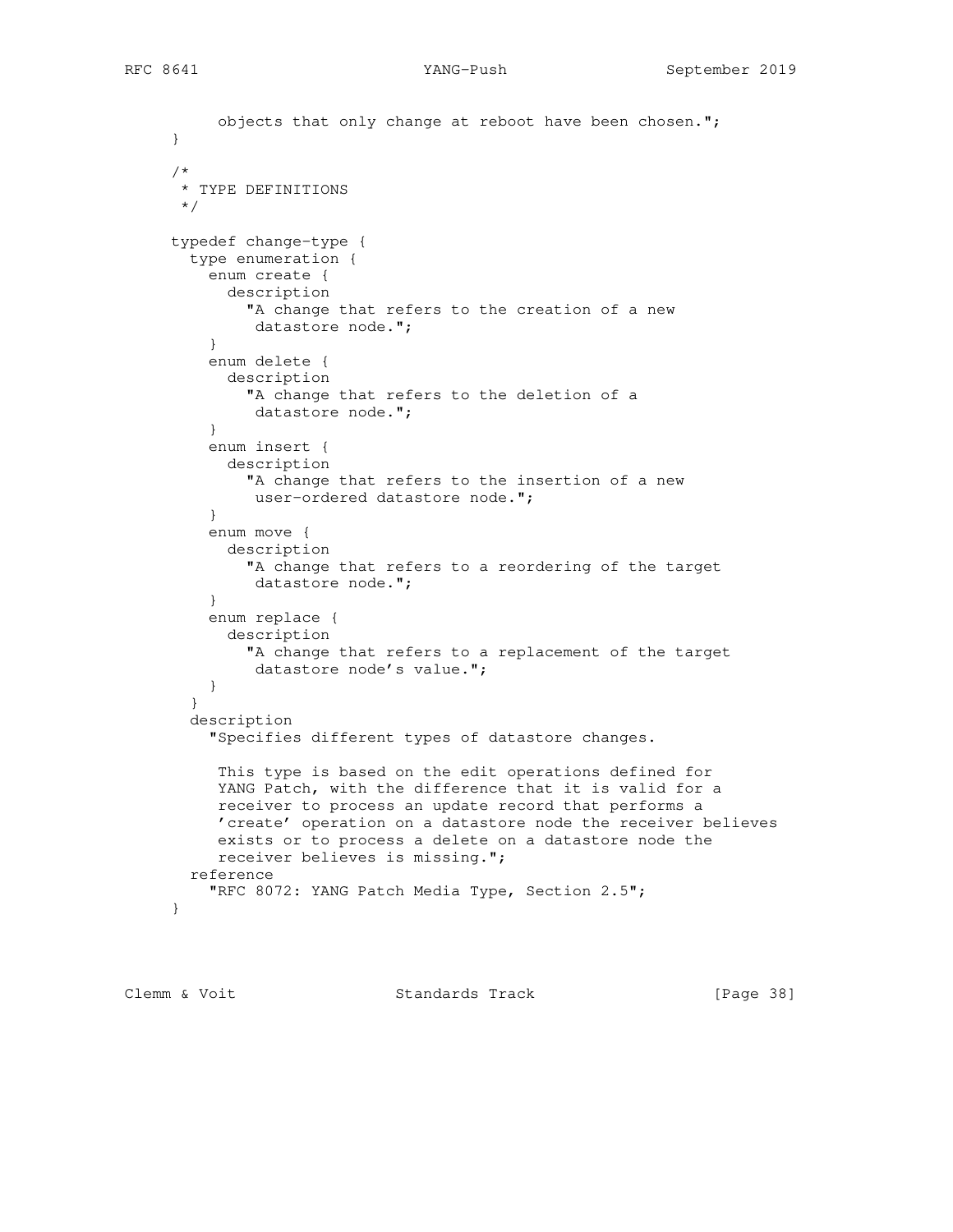```
 typedef selection-filter-ref {
        type leafref {
         path "/sn:filters/yp:selection-filter/yp:filter-id";
        }
       description
          "This type is used to reference a selection filter.";
      }
     typedef centiseconds {
       type uint32;
       description
          "A period of time, measured in units of 0.01 seconds.";
      }
      /*
       * GROUP DEFINITIONS
      */
      grouping datastore-criteria {
        description
          "A grouping to define criteria for which selected objects from
          a targeted datastore should be included in push updates.";
        leaf datastore {
          type identityref {
           base ds:datastore;
 }
         mandatory true;
          description
            "Datastore from which to retrieve data.";
        }
       uses selection-filter-objects;
      }
      grouping selection-filter-types {
        description
          "This grouping defines the types of selectors for objects
          from a datastore.";
        choice filter-spec {
          description
            "The content filter specification for this request.";
          anydata datastore-subtree-filter {
            if-feature "sn:subtree";
            description
              "This parameter identifies the portions of the
               target datastore to retrieve.";
            reference
              "RFC 6241: Network Configuration Protocol (NETCONF),
                         Section 6";
```
Clemm & Voit **Standards Track** [Page 39]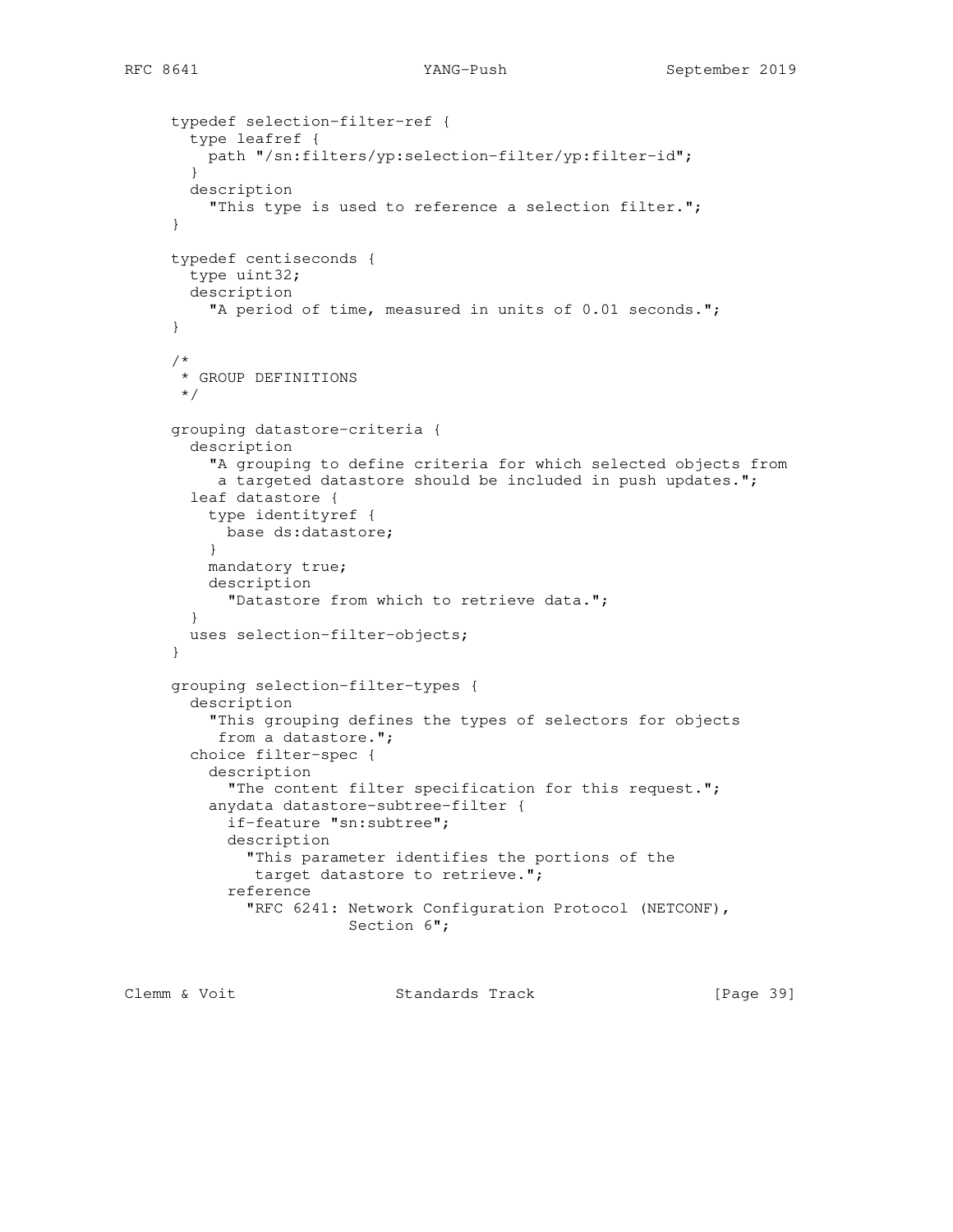} leaf datastore-xpath-filter { if-feature "sn:xpath"; type yang:xpath1.0; description "This parameter contains an XPath expression identifying the portions of the target datastore to retrieve. If the expression returns a node set, all nodes in the node set are selected by the filter. Otherwise, if the expression does not return a node set, the filter doesn't select any nodes. The expression is evaluated in the following XPath context: o The set of namespace declarations is the set of prefix and namespace pairs for all YANG modules implemented by the server, where the prefix is the YANG module name and the namespace is as defined by the 'namespace' statement in the YANG module. If the leaf is encoded in XML, all namespace declarations in scope on the 'stream-xpath-filter' leaf element are added to the set of namespace declarations. If a prefix found in the XML is already present in the set of namespace declarations, the namespace in the XML is used. o The set of variable bindings is empty. o The function library is comprised of the core function library and the XPath functions defined in Section 10 in RFC 7950. o The context node is the root node of the target datastore."; reference "XML Path Language (XPath) Version 1.0 (https://www.w3.org/TR/1999/REC-xpath-19991116) RFC 7950: The YANG 1.1 Data Modeling Language, Section 10"; } } grouping selection-filter-objects { description

}

Clemm & Voit Standards Track [Page 40]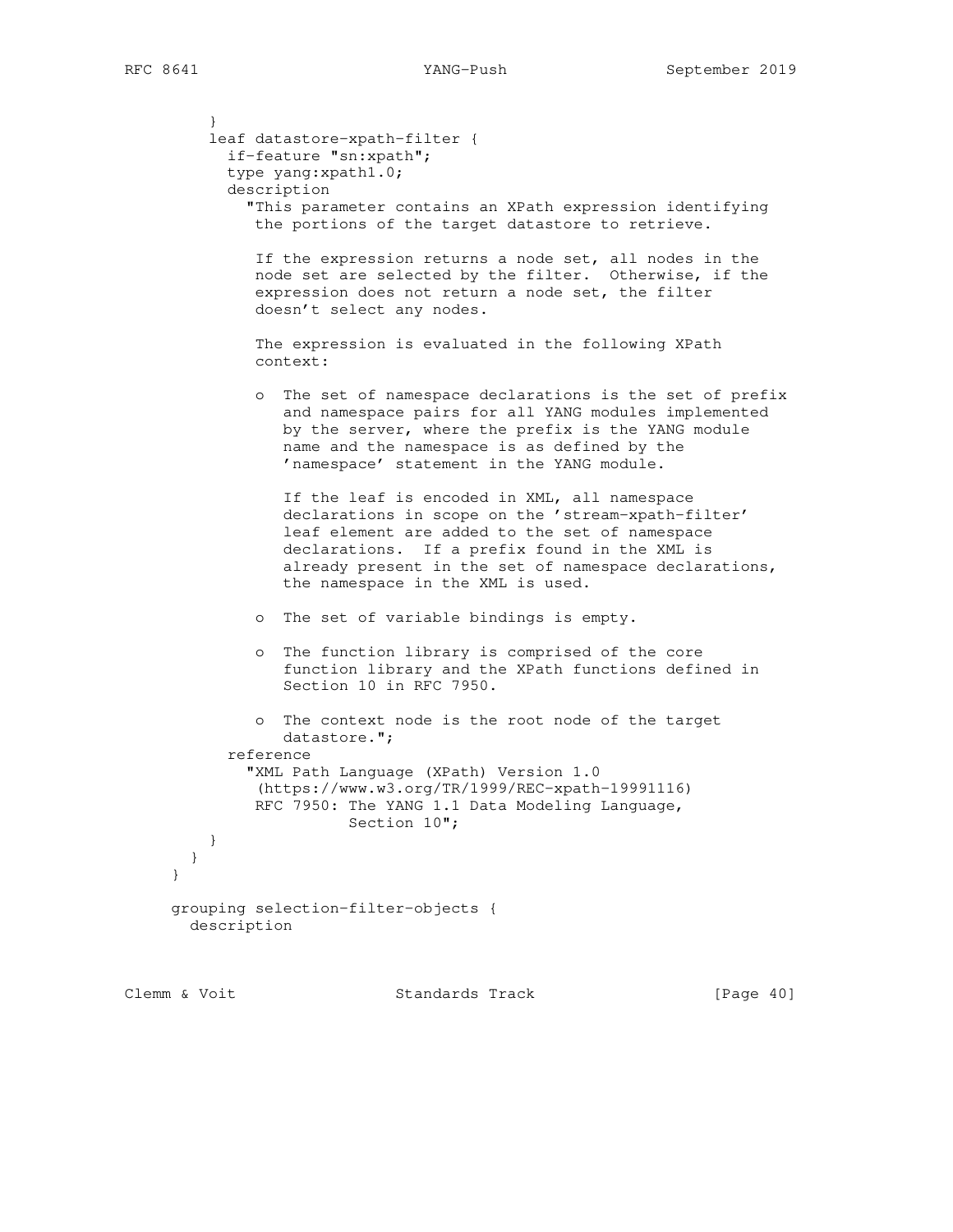```
 "This grouping defines a selector for objects from a
           datastore.";
        choice selection-filter {
          description
            "The source of the selection filter applied to the
             subscription. This will either (1) come referenced from a
             global list or (2) be provided in the subscription itself.";
          case by-reference {
            description
              "Incorporates a filter that has been configured
               separately.";
            leaf selection-filter-ref {
              type selection-filter-ref;
              mandatory true;
              description
               "References an existing selection filter that is to be
                 applied to the subscription.";
           }
          }
          case within-subscription {
            description
              "A local definition allows a filter to have the same
              lifecycle as the subscription.";
            uses selection-filter-types;
 }
        }
      }
      grouping update-policy-modifiable {
        description
          "This grouping describes the datastore-specific subscription
           conditions that can be changed during the lifetime of the
           subscription.";
        choice update-trigger {
          description
            "Defines necessary conditions for sending an event record to
            the subscriber.";
          case periodic {
            container periodic {
              presence "indicates a periodic subscription";
              description
                "The publisher is requested to periodically notify the
                 receiver regarding the current values of the datastore
                 as defined by the selection filter.";
              leaf period {
                type centiseconds;
                mandatory true;
                description
```
Clemm & Voit **Standards Track** [Page 41]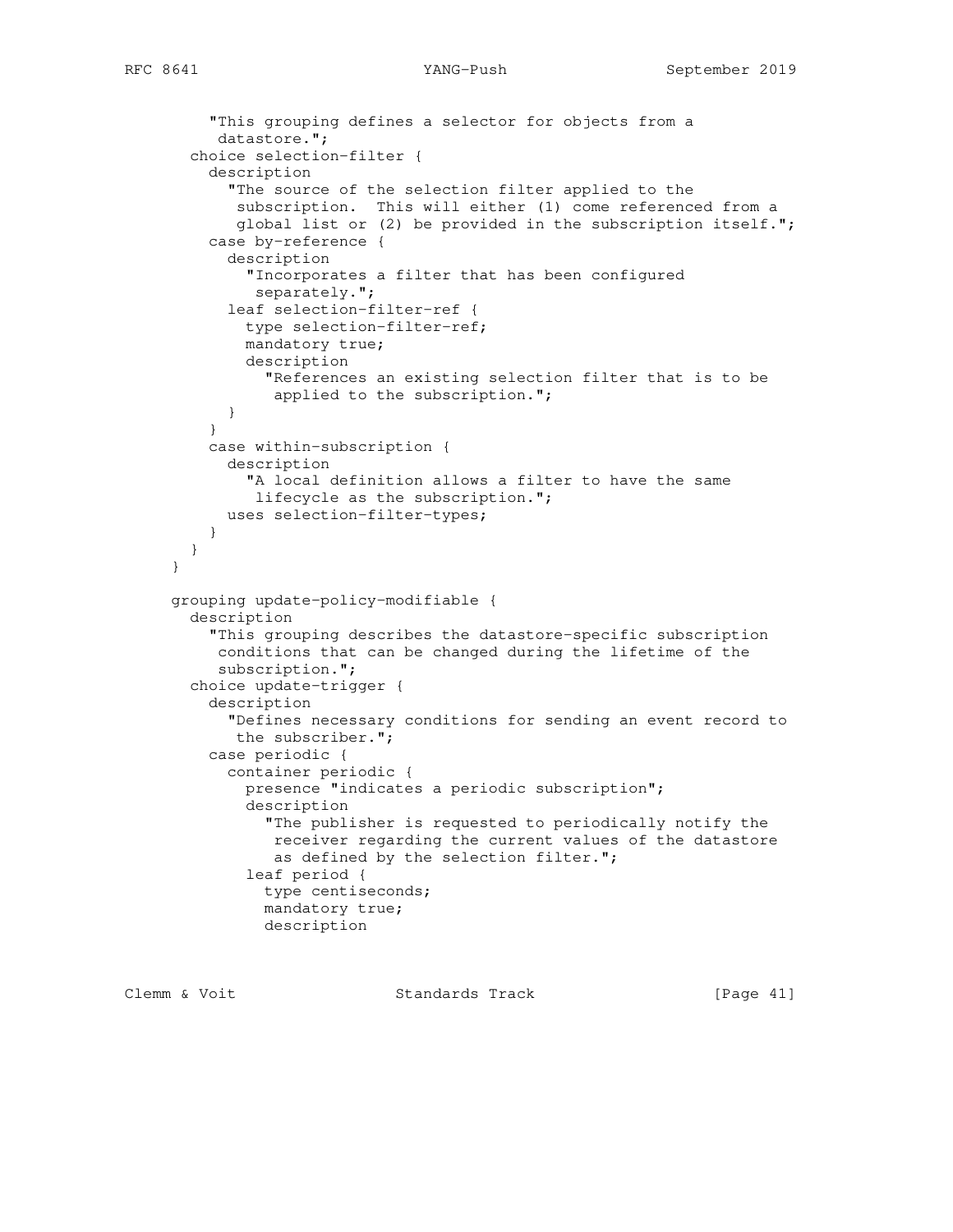```
 "Duration of time that should occur between periodic
                  push updates, in units of 0.01 seconds.";
 }
             leaf anchor-time {
               type yang:date-and-time;
                description
                  "Designates a timestamp before or after which a series
                  of periodic push updates are determined. The next
                  update will take place at a point in time that is a
                  multiple of a period from the 'anchor-time'.
                  For example, for an 'anchor-time' that is set for the
                  top of a particular minute and a period interval of a
                  minute, updates will be sent at the top of every
                  minute that this subscription is active.";
 }
           }
 }
         case on-change {
           if-feature "on-change";
           container on-change {
             presence "indicates an on-change subscription";
             description
                "The publisher is requested to notify the receiver
                regarding changes in values in the datastore subset as
                defined by a selection filter.";
             leaf dampening-period {
                type centiseconds;
                default "0";
                description
                  "Specifies the minimum interval between the assembly of
                  successive update records for a single receiver of a
                  subscription. Whenever subscribed objects change and
                  a dampening-period interval (which may be zero) has
                  elapsed since the previous update record creation for
                  a receiver, any subscribed objects and properties
                  that have changed since the previous update record
                  will have their current values marshalled and placed
                  in a new update record.";
 }
           }
         }
       }
     }
     grouping update-policy {
       description
          "This grouping describes the datastore-specific subscription
          conditions of a subscription.";
```
Clemm & Voit **Standards Track** [Page 42]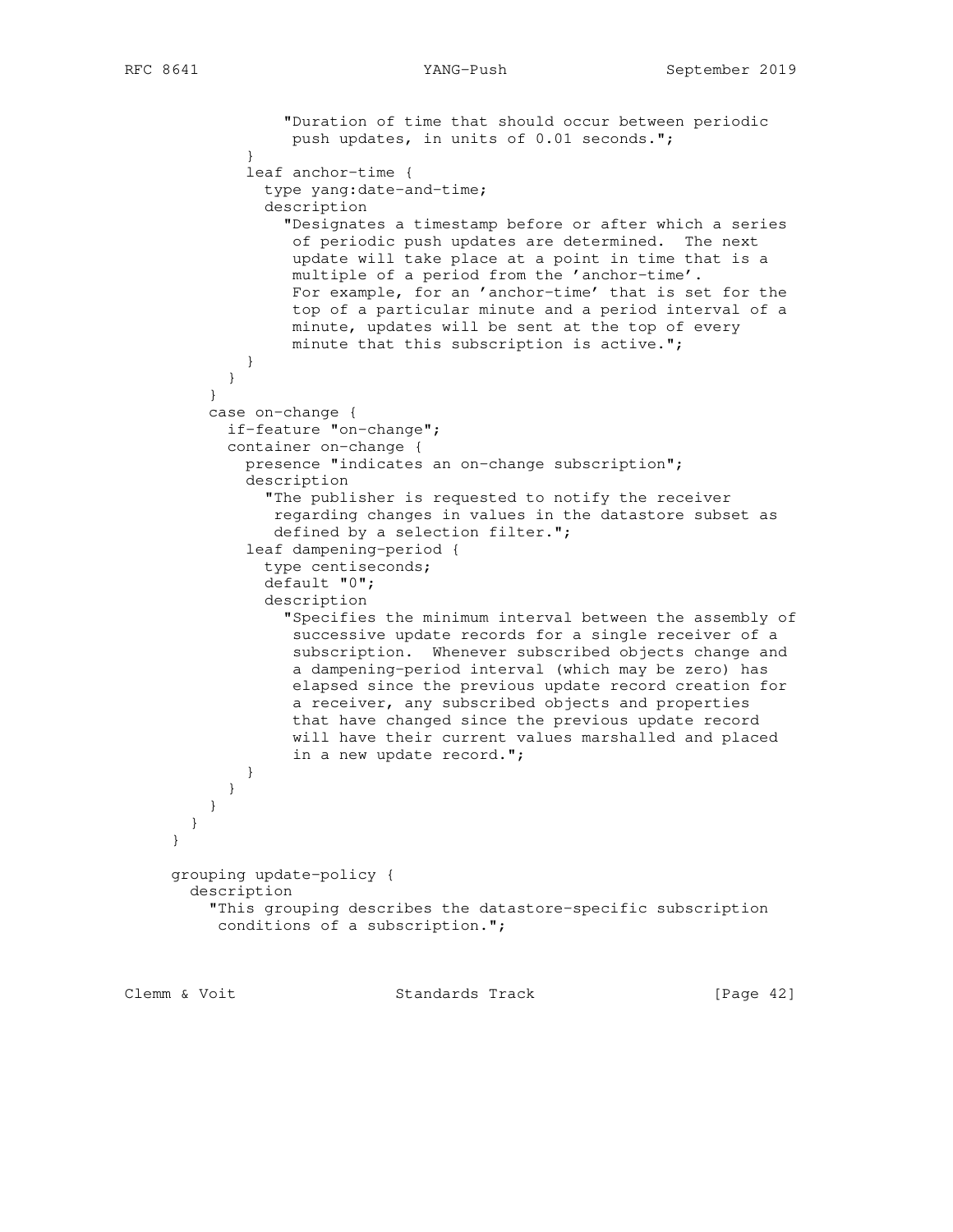```
 uses update-policy-modifiable {
         augment "update-trigger/on-change/on-change" {
            description
              "Includes objects that are not modifiable once a
               subscription is established.";
            leaf sync-on-start {
              type boolean;
              default "true";
              description
                "When this object is set to 'false', (1) it restricts an
                on-change subscription from sending 'push-update'
                 notifications and (2) pushing a full selection per the
                 terms of the selection filter MUST NOT be done for
                 this subscription. Only updates about changes
                 (i.e., only 'push-change-update' notifications)
                 are sent. When set to 'true' (the default behavior),
                 in order to facilitate a receiver's synchronization,
                 a full update is sent, via a 'push-update' notification,
                 when the subscription starts. After that,
                 'push-change-update' notifications are exclusively sent,
                 unless the publisher chooses to resync the subscription
                 via a new 'push-update' notification.";
 }
            leaf-list excluded-change {
              type change-type;
              description
                "Used to restrict which changes trigger an update. For
                 example, if a 'replace' operation is excluded, only the
                 creation and deletion of objects are reported.";
 }
 }
       }
      }
     grouping hints {
       description
          "Parameters associated with an error for a subscription
          made upon a datastore.";
       leaf period-hint {
         type centiseconds;
         description
            "Returned when the requested time period is too short. This
            hint can assert a viable period for either a periodic push
            cadence or an on-change dampening interval.";
        }
       leaf filter-failure-hint {
         type string;
         description
```
Clemm & Voit **Standards Track** [Page 43]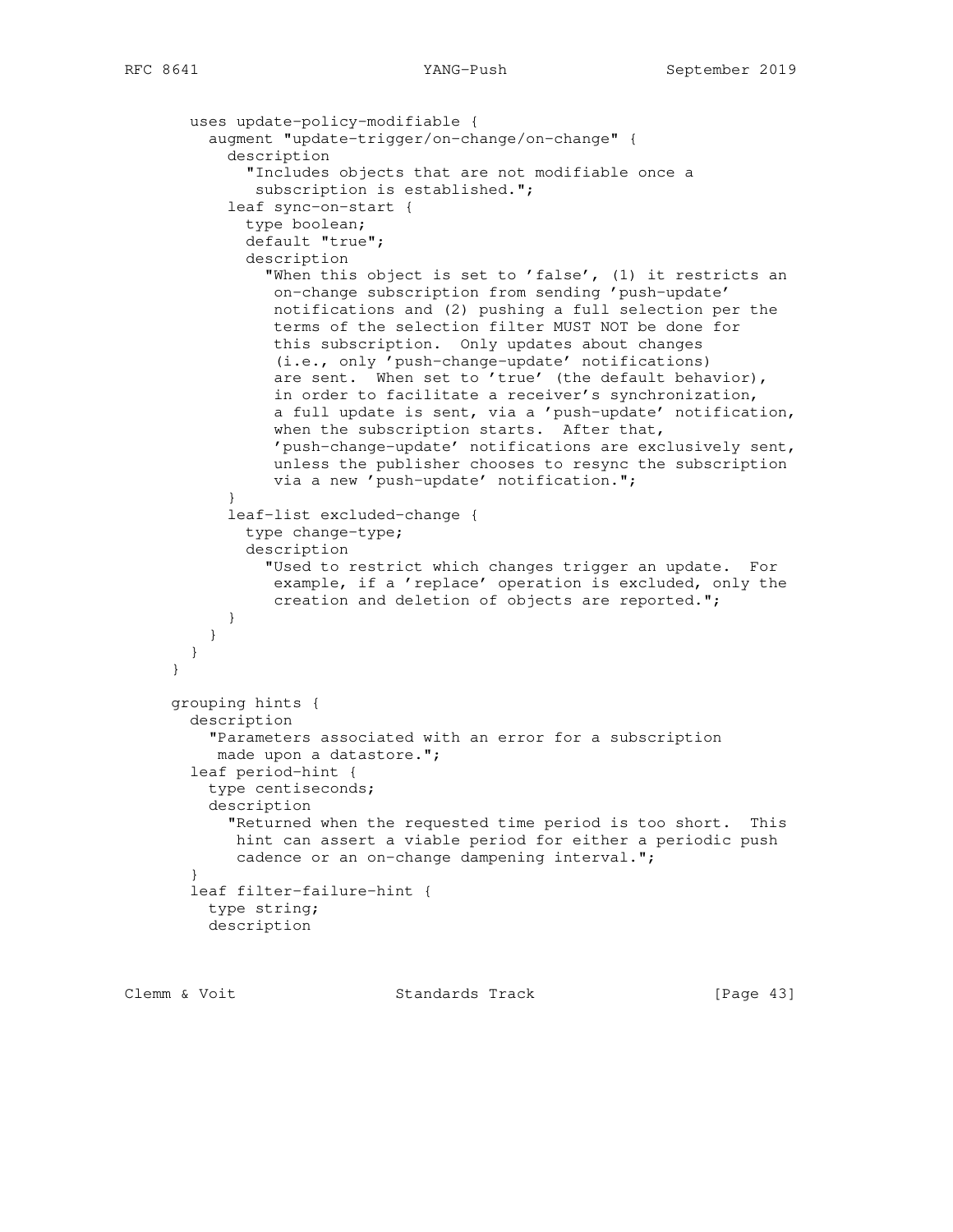```
 "Information describing where and/or why a provided filter
            was unsupportable for a subscription.";
        }
        leaf object-count-estimate {
         type uint32;
         description
            "If there are too many objects that could potentially be
            returned by the selection filter, this identifies the
             estimate of the number of objects that the filter would
             potentially pass.";
 }
        leaf object-count-limit {
         type uint32;
         description
           "If there are too many objects that could be returned by
            the selection filter, this identifies the upper limit of
            the publisher's ability to service this subscription.";
        }
        leaf kilobytes-estimate {
         type uint32;
         description
            "If the returned information could be beyond the capacity
            of the publisher, this would identify the estimated
            data size that could result from this selection filter.";
 }
        leaf kilobytes-limit {
         type uint32;
         description
            "If the returned information would be beyond the capacity
            of the publisher, this identifies the upper limit of the
            publisher's ability to service this subscription.";
        }
      }
      /*
       * RPCs
       */
     rpc resync-subscription {
       if-feature "on-change";
       description
          "This RPC allows a subscriber of an active on-change
          subscription to request a full push of objects.
           A successful invocation results in a 'push-update' of all
           datastore nodes that the subscriber is permitted to access.
           This RPC can only be invoked on the same session on which the
           subscription is currently active. In the case of an error, a
```
Clemm & Voit **Standards Track** [Page 44]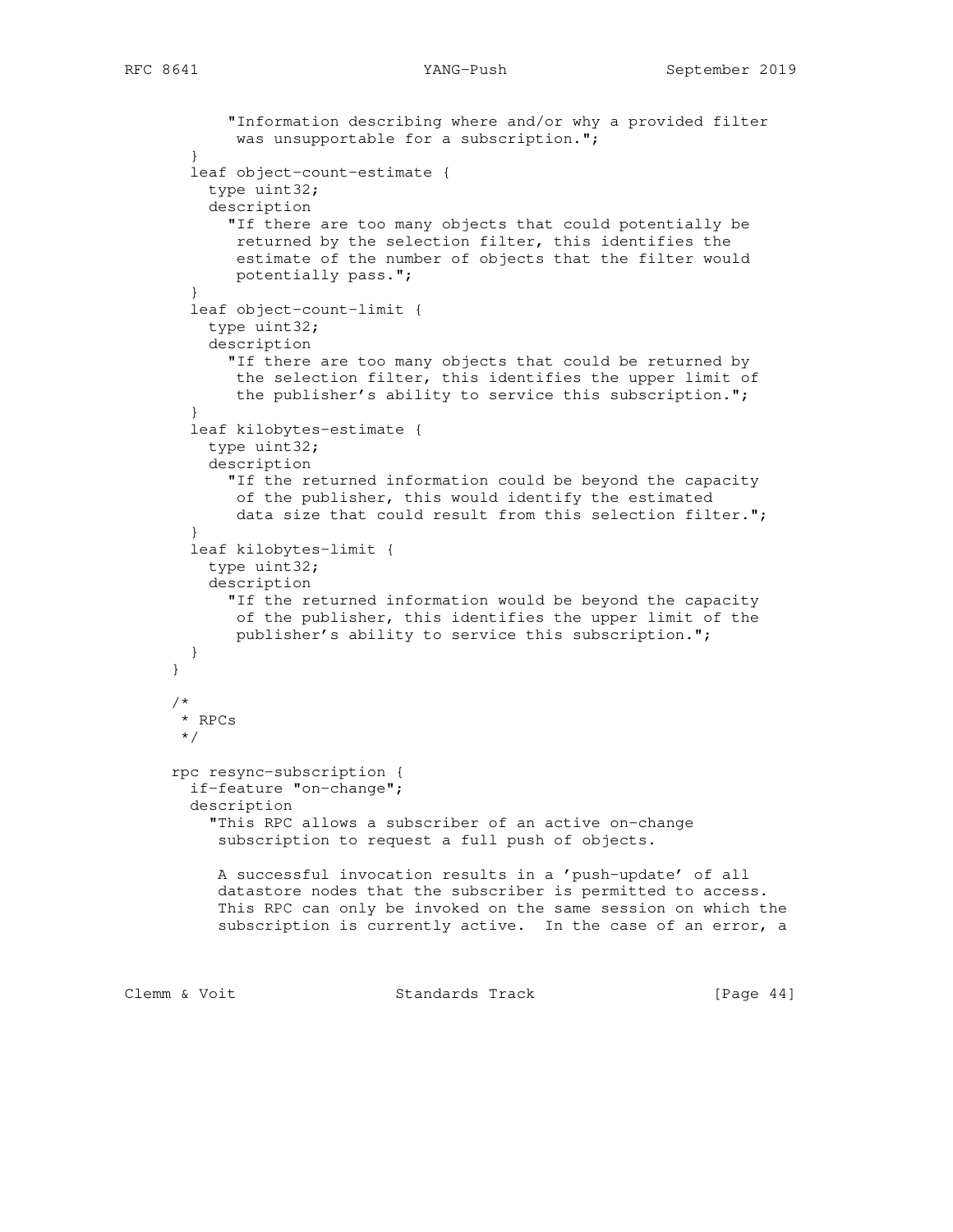```
 'resync-subscription-error' is sent as part of an error
           response.";
        input {
          leaf id {
           type sn:subscription-id;
           mandatory true;
           description
              "Identifier of the subscription that is to be resynced.";
          }
        }
      }
      rc:yang-data resync-subscription-error {
        container resync-subscription-error {
          description
            "If a 'resync-subscription' RPC fails, the subscription is
            not resynced and the RPC error response MUST indicate the
             reason for this failure. This yang-data MAY be inserted as
             structured data in a subscription's RPC error response
            to indicate the reason for the failure.";
          leaf reason {
            type identityref {
             base resync-subscription-error;
 }
           mandatory true;
            description
              "Indicates the reason why the publisher has declined a
               request for subscription resynchronization.";
 }
          uses hints;
        }
      }
     augment "/sn:establish-subscription/sn:input" {
        description
          "This augmentation adds additional subscription parameters
          that apply specifically to datastore updates to RPC input.";
       uses update-policy;
      }
     augment "/sn:establish-subscription/sn:input/sn:target" {
       description
          "This augmentation adds the datastore as a valid target
          for the subscription to RPC input.";
        case datastore {
          description
            "Information specifying the parameters of a request for a
            datastore subscription.";
```
Clemm & Voit **Standards Track** [Page 45]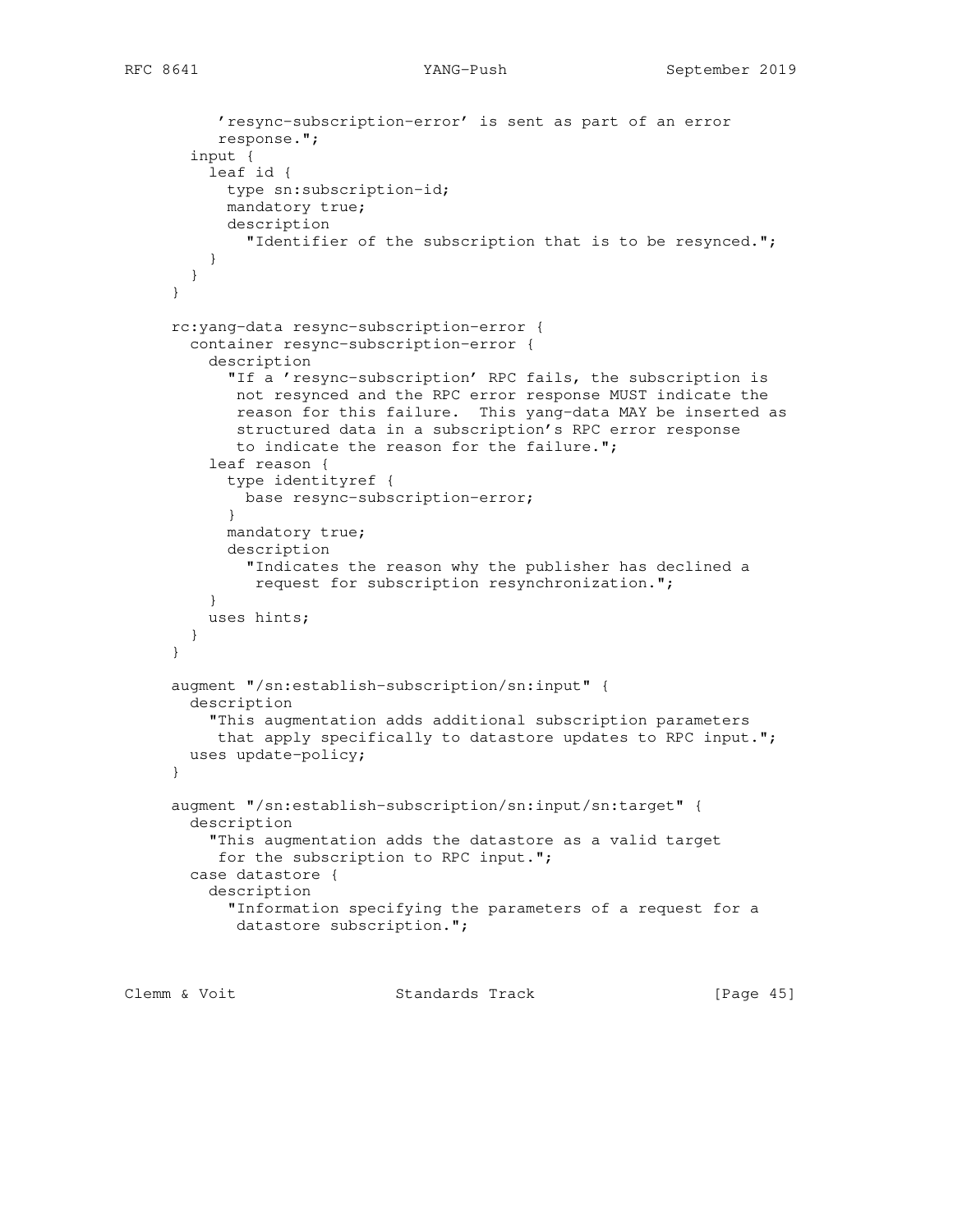```
 uses datastore-criteria;
        }
      }
     rc:yang-data establish-subscription-datastore-error-info {
        container establish-subscription-datastore-error-info {
          description
            "If any 'establish-subscription' RPC parameters are
            unsupportable against the datastore, a subscription is not
            created and the RPC error response MUST indicate the reason
            why the subscription failed to be created. This yang-data
            MAY be inserted as structured data in a subscription's
             RPC error response to indicate the reason for the failure.
             This yang-data MUST be inserted if hints are to be provided
            back to the subscriber.";
         leaf reason {
            type identityref {
             base sn:establish-subscription-error;
 }
            description
              "Indicates the reason why the subscription has failed to
             be created to a targeted datastore.";
 }
         uses hints;
        }
      }
     augment "/sn:modify-subscription/sn:input" {
       description
          "This augmentation adds additional subscription parameters
          specific to datastore updates.";
       uses update-policy-modifiable;
      }
      augment "/sn:modify-subscription/sn:input/sn:target" {
        description
          "This augmentation adds the datastore as a valid target
          for the subscription to RPC input.";
       case datastore {
         description
            "Information specifying the parameters of a request for a
            datastore subscription.";
         uses datastore-criteria;
       }
     }
     rc:yang-data modify-subscription-datastore-error-info {
       container modify-subscription-datastore-error-info {
```
Clemm & Voit **Standards Track** [Page 46]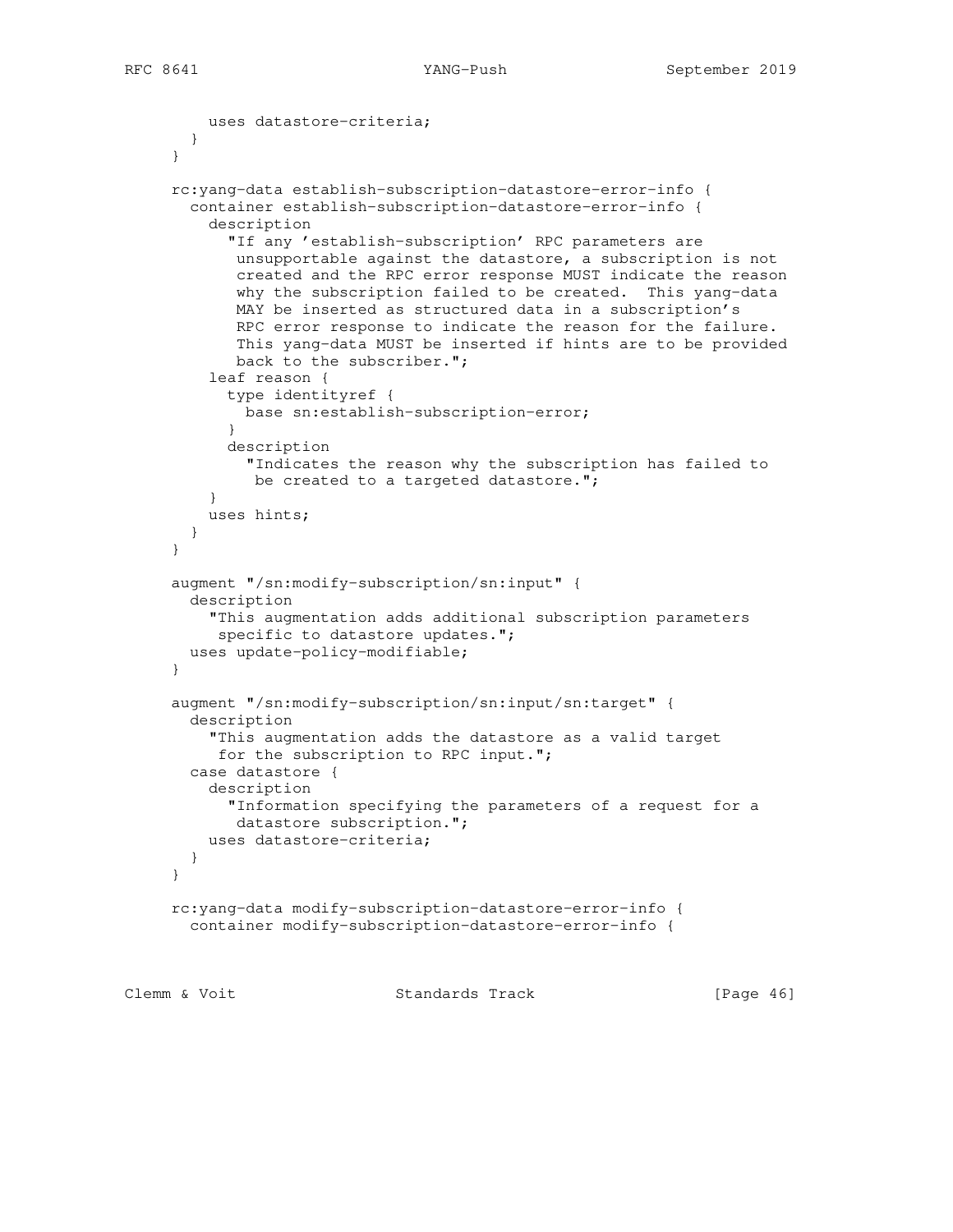```
 description
            "This yang-data MAY be provided as part of a subscription's
            RPC error response when there is a failure of a
             'modify-subscription' RPC that has been made against a
            datastore. This yang-data MUST be used if hints are to be
            provided back to the subscriber.";
          leaf reason {
           type identityref {
             base sn:modify-subscription-error;
 }
           description
             "Indicates the reason why the subscription has failed to
              be modified.";
 }
         uses hints;
       }
     }
      /*
      * NOTIFICATIONS
      */
     notification push-update {
       description
          "This notification contains a push update that in turn contains
          data subscribed to via a subscription. In the case of a
          periodic subscription, this notification is sent for periodic
          updates. It can also be used for synchronization updates of
          an on-change subscription. This notification shall only be
          sent to receivers of a subscription. It does not constitute
          a general-purpose notification that would be subscribable as
         part of the NETCONF event stream by any receiver.";
        leaf id {
         type sn:subscription-id;
         description
           "This references the subscription that drove the
            notification to be sent.";
 }
       anydata datastore-contents {
         description
           "This contains the updated data. It constitutes a snapshot
            at the time of update of the set of data that has been
            subscribed to. The snapshot corresponds to the same
            snapshot that would be returned in a corresponding 'get'
            operation with the same selection filter parameters
            applied.";
 }
       leaf incomplete-update {
```
Clemm & Voit **Standards Track** [Page 47]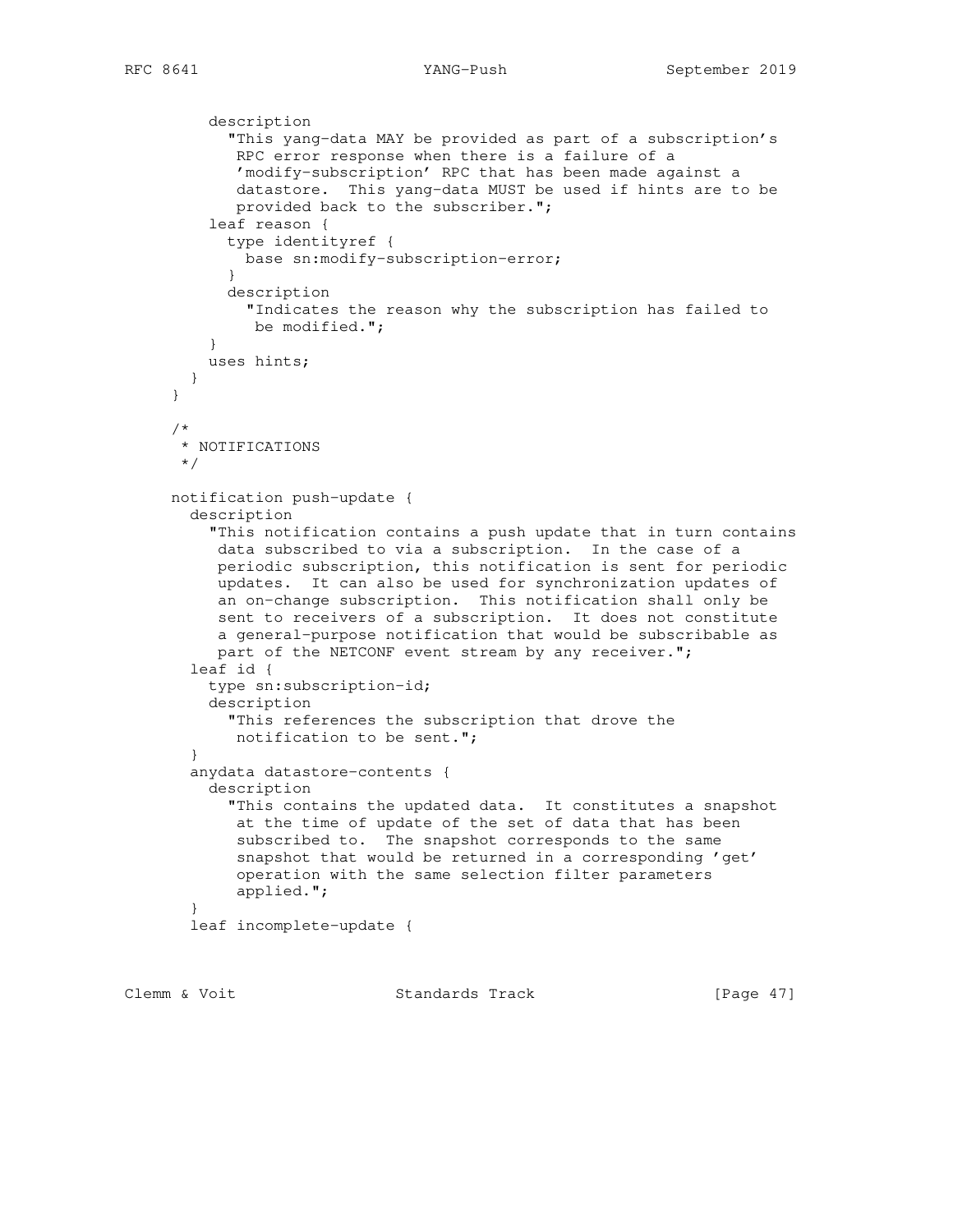```
 type empty;
     description
       "This is a flag that indicates that not all datastore
        nodes subscribed to are included with this update. In
        other words, the publisher has failed to fulfill its full
        subscription obligations and, despite its best efforts, is
        providing an incomplete set of objects.";
   }
 }
 notification push-change-update {
   if-feature "on-change";
   description
     "This notification contains an on-change push update. This
      notification shall only be sent to the receivers of a
      subscription. It does not constitute a general-purpose
      notification that would be subscribable as part of the
      NETCONF event stream by any receiver.";
   leaf id {
     type sn:subscription-id;
     description
       "This references the subscription that drove the
       notification to be sent.";
   }
   container datastore-changes {
     description
       "This contains the set of datastore changes of the target
        datastore, starting at the time of the previous update, per
        the terms of the subscription.";
     uses ypatch:yang-patch;
   }
   leaf incomplete-update {
     type empty;
     description
       "The presence of this object indicates that not all changes
       that have occurred since the last update are included with
        this update. In other words, the publisher has failed to
       fulfill its full subscription obligations -- for example,
        in cases where it was not able to keep up with a burst of
        changes.";
   }
 }
 augment "/sn:subscription-started" {
   description
     "This augmentation adds datastore-specific objects to
     the notification that a subscription has started.";
  uses update-policy;
```
Clemm & Voit **Standards Track** [Page 48]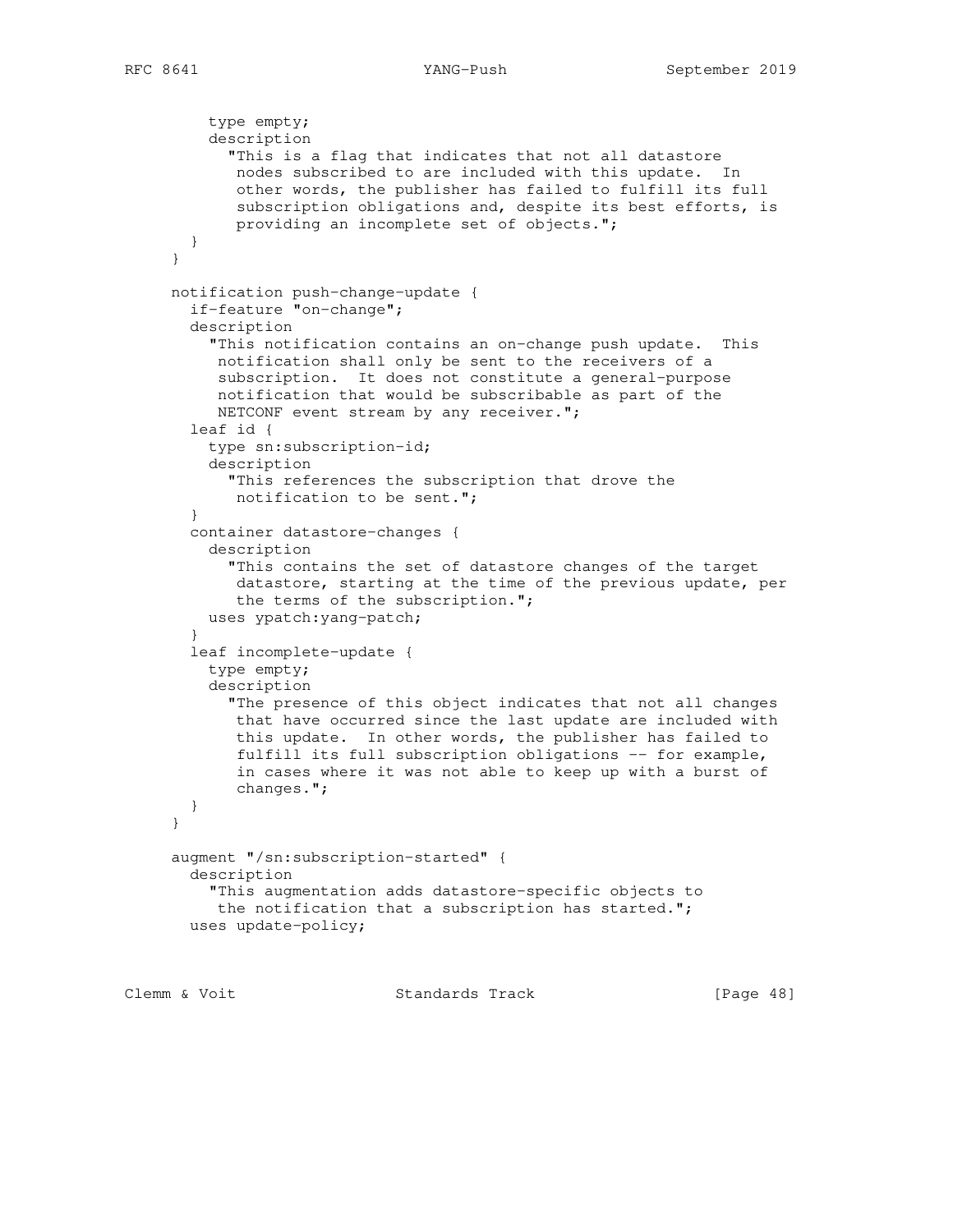```
 }
      augment "/sn:subscription-started/sn:target" {
       description
          "This augmentation allows the datastore to be included as
         part of the notification that a subscription has started.";
       case datastore {
         uses datastore-criteria {
            refine "selection-filter/within-subscription" {
              description
                "Specifies the selection filter and where it originated
                 from. If the 'selection-filter-ref' is populated, the
                 filter in the subscription came from the 'filters'
                 container. Otherwise, it is populated in-line as part
                 of the subscription itself.";
 }
 }
       }
     }
     augment "/sn:subscription-modified" {
       description
          "This augmentation adds datastore-specific objects to
          the notification that a subscription has been modified.";
       uses update-policy;
      }
     augment "/sn:subscription-modified/sn:target" {
       description
          "This augmentation allows the datastore to be included as
          part of the notification that a subscription has been
          modified.";
       case datastore {
         uses datastore-criteria {
           refine "selection-filter/within-subscription" {
             description
                "Specifies the selection filter and where it originated
                 from. If the 'selection-filter-ref' is populated, the
                 filter in the subscription came from the 'filters'
                 container. Otherwise, it is populated in-line as part
                 of the subscription itself.";
 }
          }
       }
     }
 /*
       * DATA NODES
```
Clemm & Voit **Standards Track** [Page 49]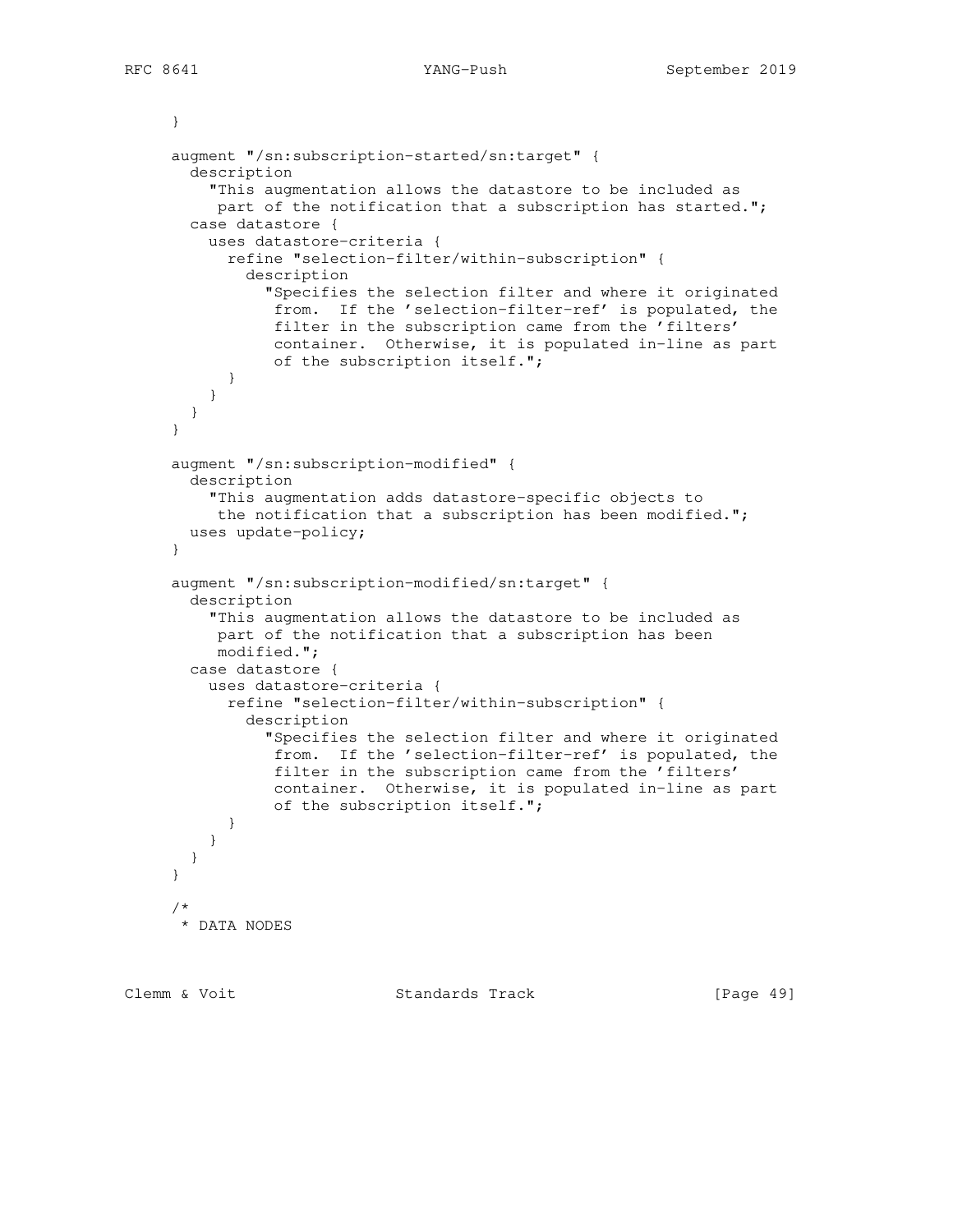```
 */
   augment "/sn:filters" {
     description
       "This augmentation allows the datastore to be included as part
        of the selection-filtering criteria for a subscription.";
     list selection-filter {
       key "filter-id";
       description
         "A list of preconfigured filters that can be applied
         to datastore subscriptions.";
       leaf filter-id {
         type string;
         description
           "An identifier to differentiate between selection
            filters.";
       }
      uses selection-filter-types;
    }
   }
   augment "/sn:subscriptions/sn:subscription" {
    when 'yp:datastore';
    description
       "This augmentation adds objects to a subscription that are
        specific to a datastore subscription, i.e., a subscription to
        a stream of datastore node updates.";
    uses update-policy;
   }
   augment "/sn:subscriptions/sn:subscription/sn:target" {
     description
       "This augmentation allows the datastore to be included as
       part of the selection-filtering criteria for a subscription.";
    case datastore {
      uses datastore-criteria;
     }
   }
 <CODE ENDS>
```
}

Clemm & Voit **Standards Track** [Page 50]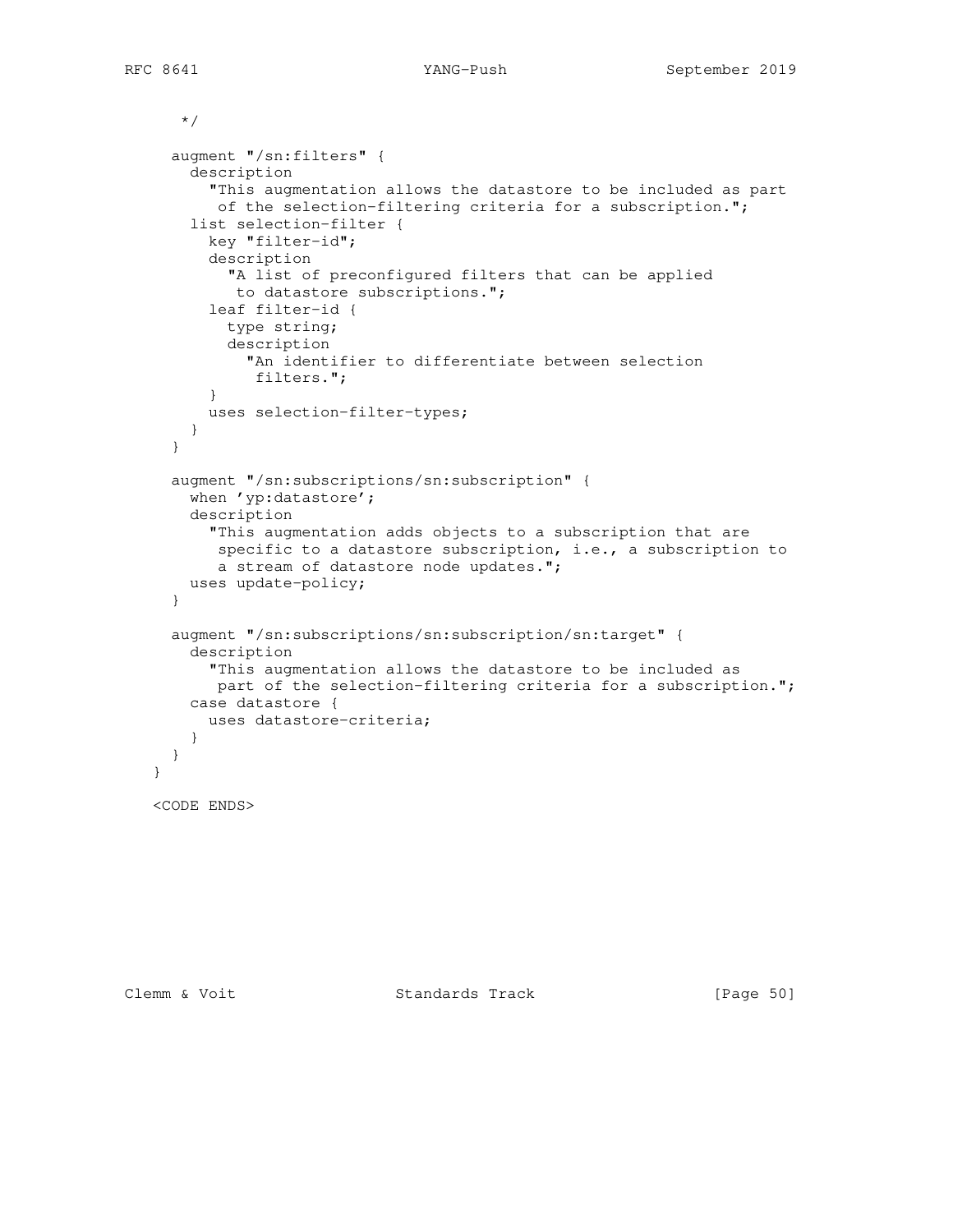6. IANA Considerations

 This document registers the following namespace URI in the "IETF XML Registry" [RFC3688]:

URI: urn:ietf:params:xml:ns:yang:ietf-yang-push

Registrant Contact: The IESG.

XML: N/A; the requested URI is an XML namespace.

 This document registers the following YANG module in the "YANG Module Names" registry [RFC6020]:

Name: ietf-yang-push

Namespace: urn:ietf:params:xml:ns:yang:ietf-yang-push

Prefix: yp

Reference: RFC 8641

7. Security Considerations

 The YANG module specified in this document defines a schema for data that is designed to be accessed via network management protocols such as NETCONF [RFC6241] or RESTCONF [RFC8040]. The lowest NETCONF layer is the secure transport layer, and the mandatory-to-implement secure transport is Secure Shell (SSH) [RFC6242]. The lowest RESTCONF layer is HTTPS, and the mandatory-to-implement secure transport is TLS [RFC8446].

 The Network Configuration Access Control Model (NACM) [RFC8341] provides the means to restrict access for particular NETCONF or RESTCONF users to a preconfigured subset of all available NETCONF or RESTCONF protocol operations and content.

 There are a number of data nodes defined in this YANG module that are writable/creatable/deletable (i.e., config true, which is the default). These data nodes may be considered sensitive or vulnerable in some network environments. Write operations (e.g., edit-config) to these data nodes without proper protection can have a negative effect on network operations. These are the subtrees and data nodes and their sensitivity/vulnerability. (It should be noted that the YANG module defined in this document augments the YANG module defined in [RFC8639]. All security considerations that are listed in

Clemm & Voit Standards Track [Page 51]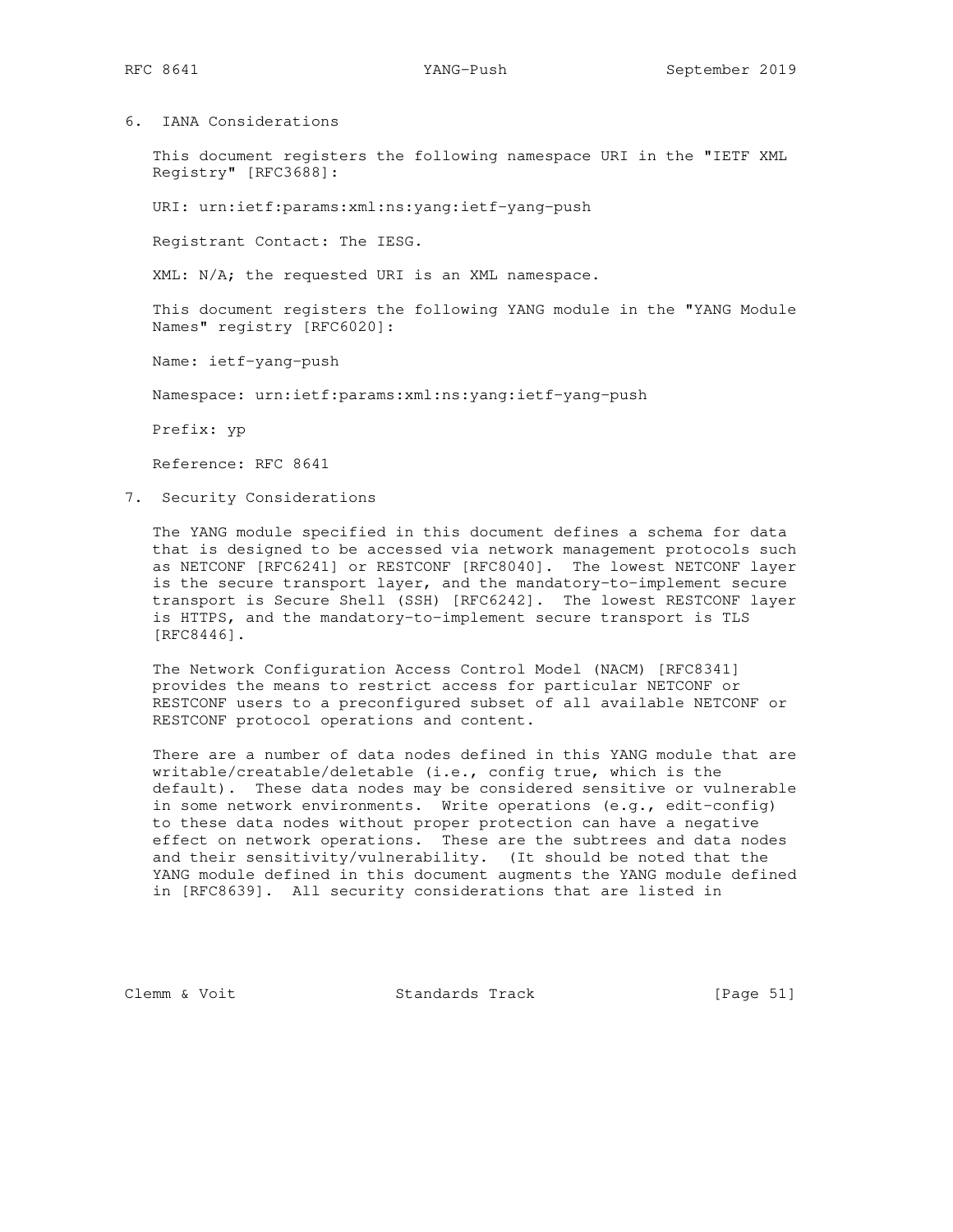[RFC8639] are also relevant for datastore subscriptions. In the following list, we focus on the new data nodes that are introduced in this document.)

- o Subtree "selection-filter" under container "filters": This subtree allows a subscriber to specify which objects or subtrees to include in a datastore subscription. An attacker could attempt to modify the filter. For example, the filter might be modified to result in very few objects being filtered in order to attempt to overwhelm the receiver. Alternatively, the filter might be modified to result in certain objects being excluded from updates, in which case certain changes would go unnoticed.
- o Subtree "datastore" in choice "target" in list "subscription": Analogous to "selection filter", an attacker might attempt to modify the objects being filtered in order to overwhelm a receiver with a larger volume of object updates than expected or cause certain changes to go unnoticed.
- o Choice "update-trigger" in list "subscription": By modifying the update trigger, an attacker might alter the updates that are being sent in order to confuse a receiver, withhold certain updates to be sent to the receiver, and/or overwhelm a receiver. For example, an attacker might modify the period with which updates are reported for a periodic subscription, or it might modify the dampening period for an on-change subscription, resulting in a greater delay for successive updates (potentially affecting the responsiveness of applications that depend on the updates) or in a high volume of updates (to exhaust receiver resources).

 The NACM provides one means to mitigate these threats on the publisher side. In order to address those threats as a subscriber, the subscriber could monitor the subscription configuration for any unexpected changes and subscribe to updates to the YANG datastore nodes that represent its datastore subscriptions. As this volume of data is small, a paranoid subscriber could even revert to occasional polling to guard against a compromised subscription against subscription configuration updates itself.

 Some of the readable data nodes in this YANG module may be considered sensitive or vulnerable in some network environments. It is thus important to control read access (e.g., via get, get-config, or notification) to these data nodes. These are the subtrees and data nodes and their sensitivity/vulnerability:

 o Subtree "selection-filter" under container "filters": If access control is not properly configured, can expose system internals to those who should not have access to this information.

Clemm & Voit Standards Track [Page 52]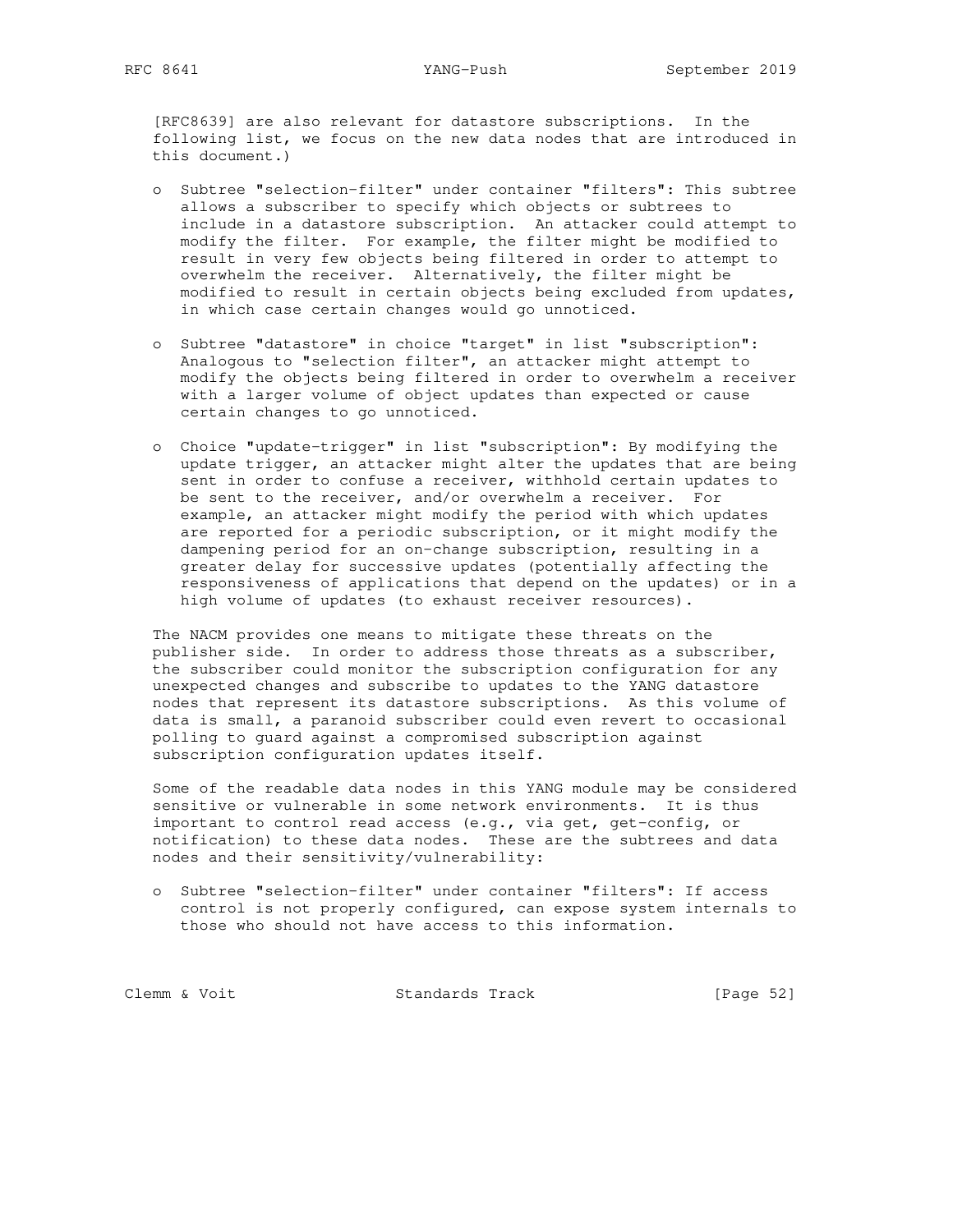- o Subtree "datastore" in choice "target" in list "subscription": If access control is not properly configured, can expose system internals to those who should not have access to this information.
- o Choice "update-trigger" in list "subscription": If access control is not properly configured, can expose system internals to those who should not have access to this information.

 Some of the RPC operations in this YANG module may be considered sensitive or vulnerable in some network environments. It is thus important to control access to these operations. These are the operations and their sensitivity/vulnerability:

- o RPC "resync-subscription": This RPC allows a subscriber of an on-change subscription to request a full push of objects in the subscription's scope. This can result in a large volume of data. An attacker could attempt to use this RPC to exhaust resources on the server to generate the data and could then attempt to overwhelm a receiver with the resulting large volume of data.
- 8. References
- 8.1. Normative References
	- [RFC2119] Bradner, S., "Key words for use in RFCs to Indicate Requirement Levels", BCP 14, RFC 2119, DOI 10.17487/RFC2119, March 1997, <https://www.rfc-editor.org/info/rfc2119>.
	- [RFC3688] Mealling, M., "The IETF XML Registry", BCP 81, RFC 3688, DOI 10.17487/RFC3688, January 2004, <https://www.rfc-editor.org/info/rfc3688>.
	- [RFC6020] Bjorklund, M., Ed., "YANG A Data Modeling Language for the Network Configuration Protocol (NETCONF)", RFC 6020, DOI 10.17487/RFC6020, October 2010, <https://www.rfc-editor.org/info/rfc6020>.
	- [RFC6991] Schoenwaelder, J., Ed., "Common YANG Data Types", RFC 6991, DOI 10.17487/RFC6991, July 2013, <https://www.rfc-editor.org/info/rfc6991>.
	- [RFC7950] Bjorklund, M., Ed., "The YANG 1.1 Data Modeling Language", RFC 7950, DOI 10.17487/RFC7950, August 2016, <https://www.rfc-editor.org/info/rfc7950>.

Clemm & Voit Standards Track [Page 53]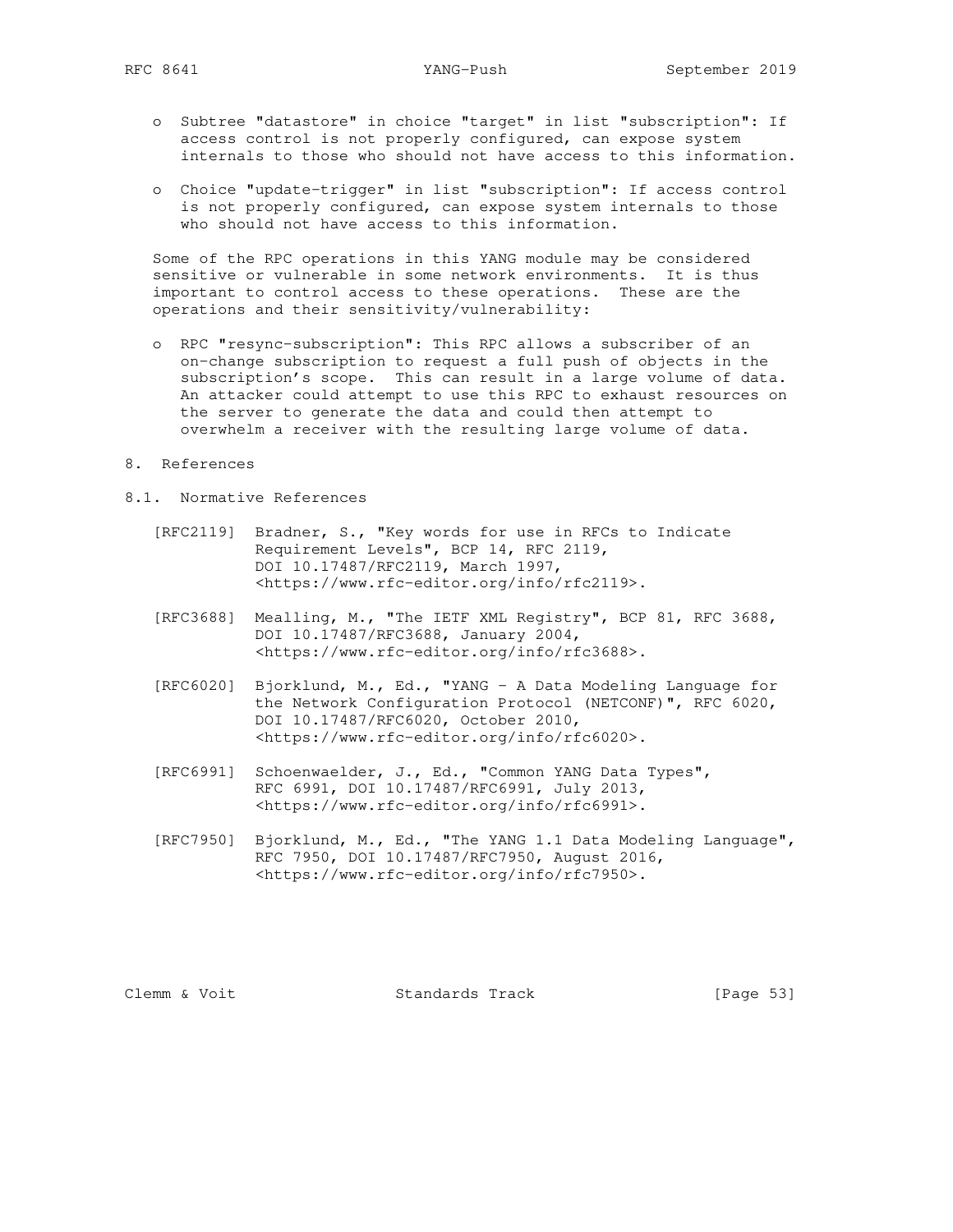- [RFC8040] Bierman, A., Bjorklund, M., and K. Watsen, "RESTCONF Protocol", RFC 8040, DOI 10.17487/RFC8040, January 2017, <https://www.rfc-editor.org/info/rfc8040>.
- [RFC8072] Bierman, A., Bjorklund, M., and K. Watsen, "YANG Patch Media Type", RFC 8072, DOI 10.17487/RFC8072, February 2017, <https://www.rfc-editor.org/info/rfc8072>.
	- [RFC8174] Leiba, B., "Ambiguity of Uppercase vs Lowercase in RFC 2119 Key Words", BCP 14, RFC 8174, DOI 10.17487/RFC8174, May 2017, <https://www.rfc-editor.org/info/rfc8174>.
- [RFC8341] Bierman, A. and M. Bjorklund, "Network Configuration Access Control Model", STD 91, RFC 8341, DOI 10.17487/RFC8341, March 2018, <https://www.rfc-editor.org/info/rfc8341>.
	- [RFC8342] Bjorklund, M., Schoenwaelder, J., Shafer, P., Watsen, K., and R. Wilton, "Network Management Datastore Architecture (NMDA)", RFC 8342, DOI 10.17487/RFC8342, March 2018, <https://www.rfc-editor.org/info/rfc8342>.
	- [RFC8446] Rescorla, E., "The Transport Layer Security (TLS) Protocol Version 1.3", RFC 8446, DOI 10.17487/RFC8446, August 2018, <https://www.rfc-editor.org/info/rfc8446>.
	- [RFC8525] Bierman, A., Bjorklund, M., Schoenwaelder, J., Watsen, K., and R. Wilton, "YANG Library", RFC 8525, DOI 10.17487/RFC8525, March 2019, <https://www.rfc-editor.org/info/rfc8525>.
	- [RFC8639] Voit, E., Clemm, A., Gonzalez Prieto, A., Nilsen-Nygaard, E., and A. Tripathy, "Subscription to YANG Notifications", RFC 8639, DOI 10.17487/RFC8639, September 2019, <https://www.rfc-editor.org/info/rfc8639>.
	- [W3C.REC-xml-20081126] Bray, T., Paoli, J., Sperberg-McQueen, M., Maler, E., and F. Yergeau, "Extensible Markup Language (XML) 1.0 (Fifth Edition)", World Wide Web Consortium Recommendation REC-xml-20081126, November 2008, <https://www.w3.org/TR/2008/REC-xml-20081126>.
	- [XPATH] Clark, J. and S. DeRose, "XML Path Language (XPath) Version 1.0", November 1999, <https://www.w3.org/TR/1999/REC-xpath-19991116>.

Clemm & Voit Standards Track [Page 54]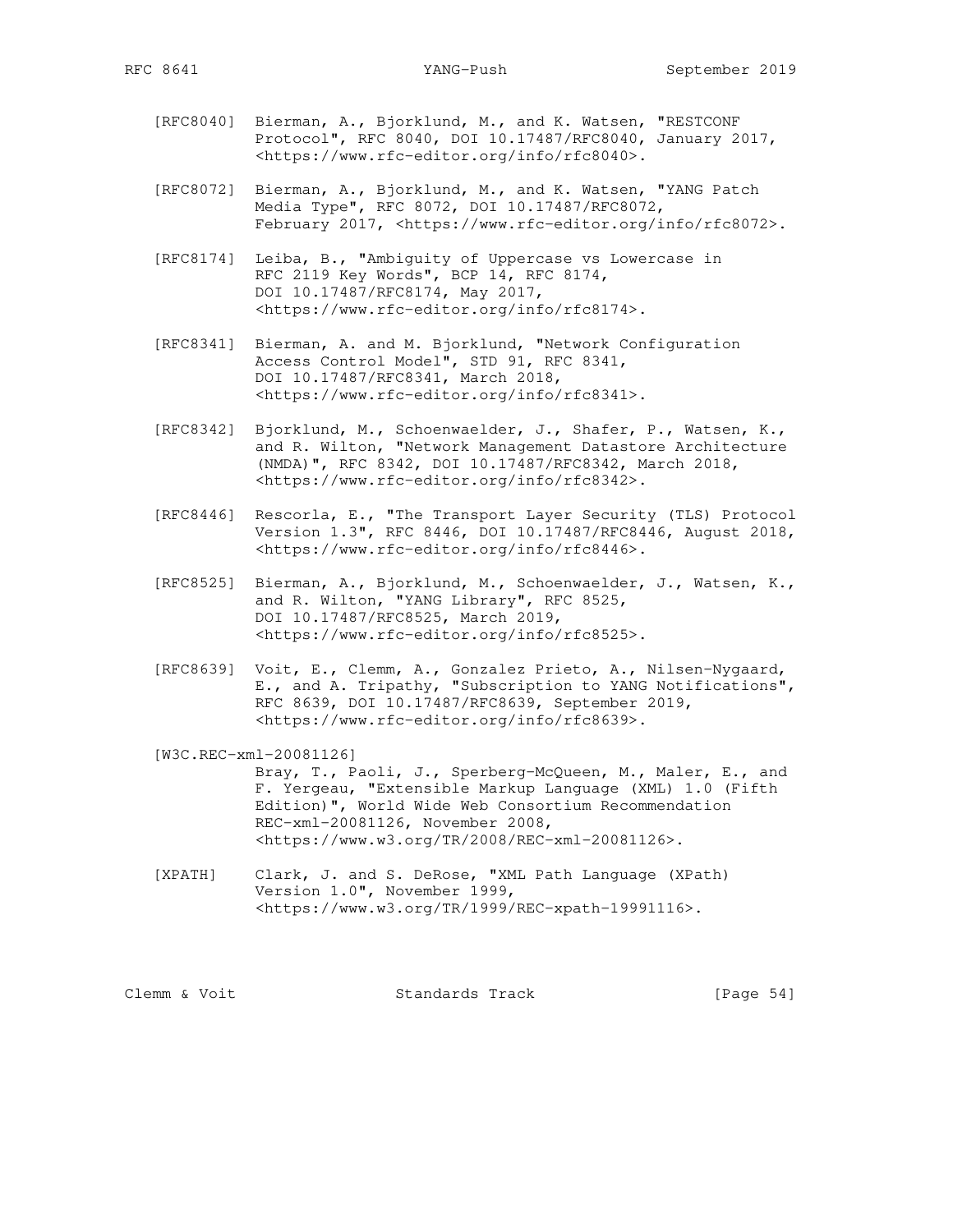- 8.2. Informative References
- [RFC6241] Enns, R., Ed., Bjorklund, M., Ed., Schoenwaelder, J., Ed., and A. Bierman, Ed., "Network Configuration Protocol (NETCONF)", RFC 6241, DOI 10.17487/RFC6241, June 2011, <https://www.rfc-editor.org/info/rfc6241>.
	- [RFC6242] Wasserman, M., "Using the NETCONF Protocol over Secure Shell (SSH)", RFC 6242, DOI 10.17487/RFC6242, June 2011, <https://www.rfc-editor.org/info/rfc6242>.
	- [RFC7923] Voit, E., Clemm, A., and A. Gonzalez Prieto, "Requirements for Subscription to YANG Datastores", RFC 7923, DOI 10.17487/RFC7923, June 2016, <https://www.rfc-editor.org/info/rfc7923>.
	- [RFC8340] Bjorklund, M. and L. Berger, Ed., "YANG Tree Diagrams", BCP 215, RFC 8340, DOI 10.17487/RFC8340, March 2018, <https://www.rfc-editor.org/info/rfc8340>.
	- [RFC8343] Bjorklund, M., "A YANG Data Model for Interface Management", RFC 8343, DOI 10.17487/RFC8343, March 2018, <https://www.rfc-editor.org/info/rfc8343>.
	- [RFC8640] Voit, E., Clemm, A., Gonzalez Prieto, A., Nilsen-Nygaard, E., and A. Tripathy, "Dynamic Subscription to YANG Events and Datastores over NETCONF", RFC 8640, DOI 10.17487/RFC8640, September 2019, <https://www.rfc-editor.org/info/rfc8640>.

[Yang-Push-Notif-Cap]

 Lengyel, B., Clemm, A., and B. Claise, "Yang-Push Notification Capabilities", Work in Progress, draft-ietf-netconf-notification-capabilities-04, September 2019.

Clemm & Voit Standards Track [Page 55]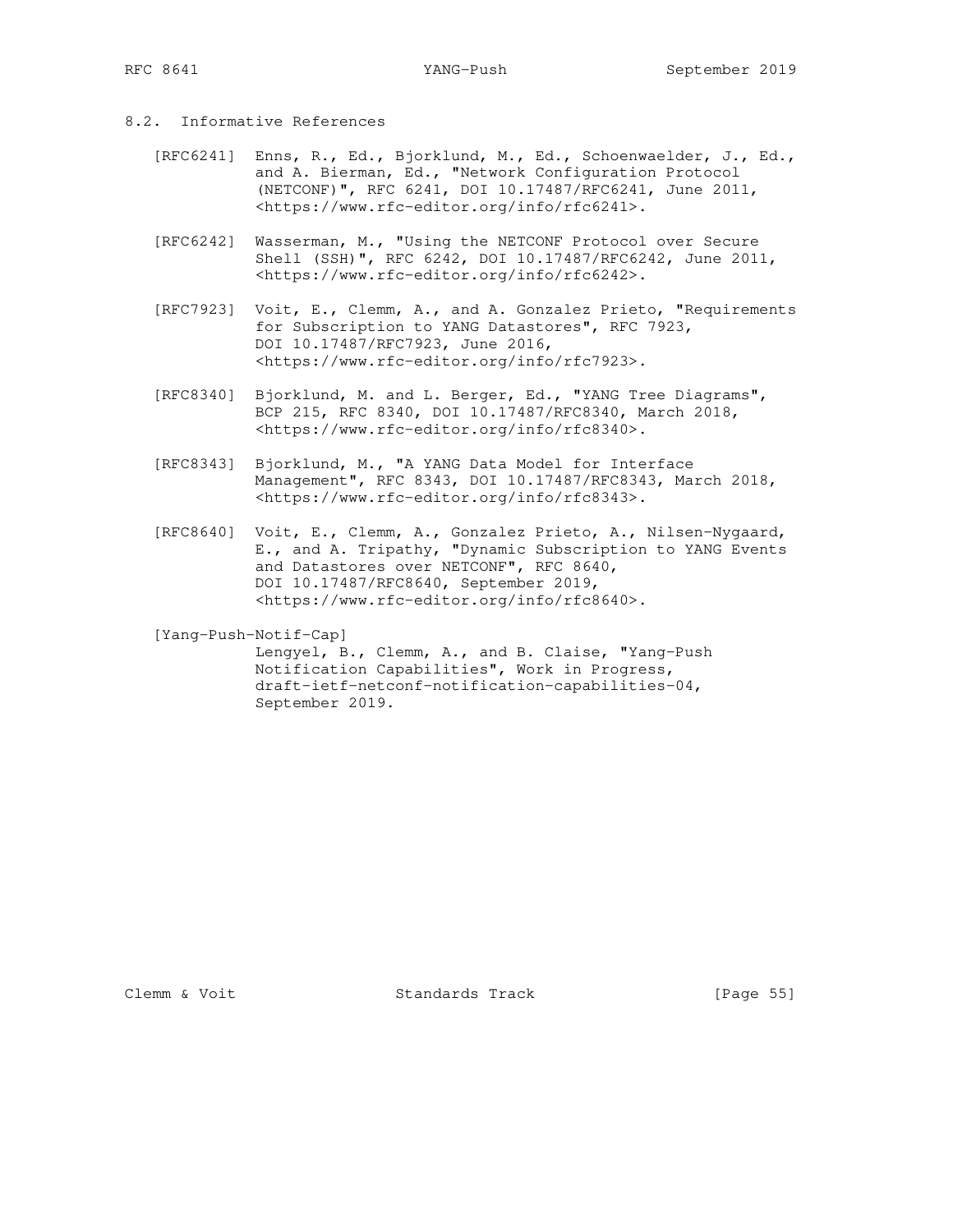Appendix A. Subscription Errors

### A.1. RPC Failures

 Rejection of an RPC for any reason is indicated via an RPC error response from the publisher. Valid RPC errors returned include both (1) existing transport-layer RPC error codes, such as those seen with NETCONF in [RFC6241] and (2) subscription-specific errors, such as those defined in the YANG data model. As a result, how subscription errors are encoded in an RPC error response is transport dependent.

 References to specific identities in the ietf-subscribed notifications YANG module [RFC8639] or the ietf-yang-push YANG module may be returned as part of the error responses resulting from failed attempts at datastore subscription. For errors defined as part of the ietf-subscribed-notifications YANG module, please refer to [RFC8639]. The errors defined in this document, grouped per RPC, are as follows:

| establish-subscription               | modify-subscription         |
|--------------------------------------|-----------------------------|
| cant-exclude                         | period-unsupported          |
| datastore-not-subscribable           | update-too-big              |
| on-change-unsupported                | sync-too-big                |
| on-change-sync-unsupported           | unchanging-selection        |
| period-unsupported<br>update-too-big | resync-subscription         |
| sync-too-big                         | no-such-subscription-resync |
| unchanging-selection                 | sync-too-big                |

 There is one final set of transport-independent RPC error elements included in the YANG data model. These are the four yang-data structures for failed datastore subscriptions:

- 1. yang-data "establish-subscription-error-datastore": This MUST be returned if information identifying the reason for an RPC error has not been placed elsewhere in the transport portion of a failed "establish-subscription" RPC response. This MUST be sent if hints are included.
- 2. yang-data "modify-subscription-error-datastore": This MUST be returned if information identifying the reason for an RPC error has not been placed elsewhere in the transport portion of a failed "modify-subscription" RPC response. This MUST be sent if hints are included.

Clemm & Voit Standards Track [Page 56]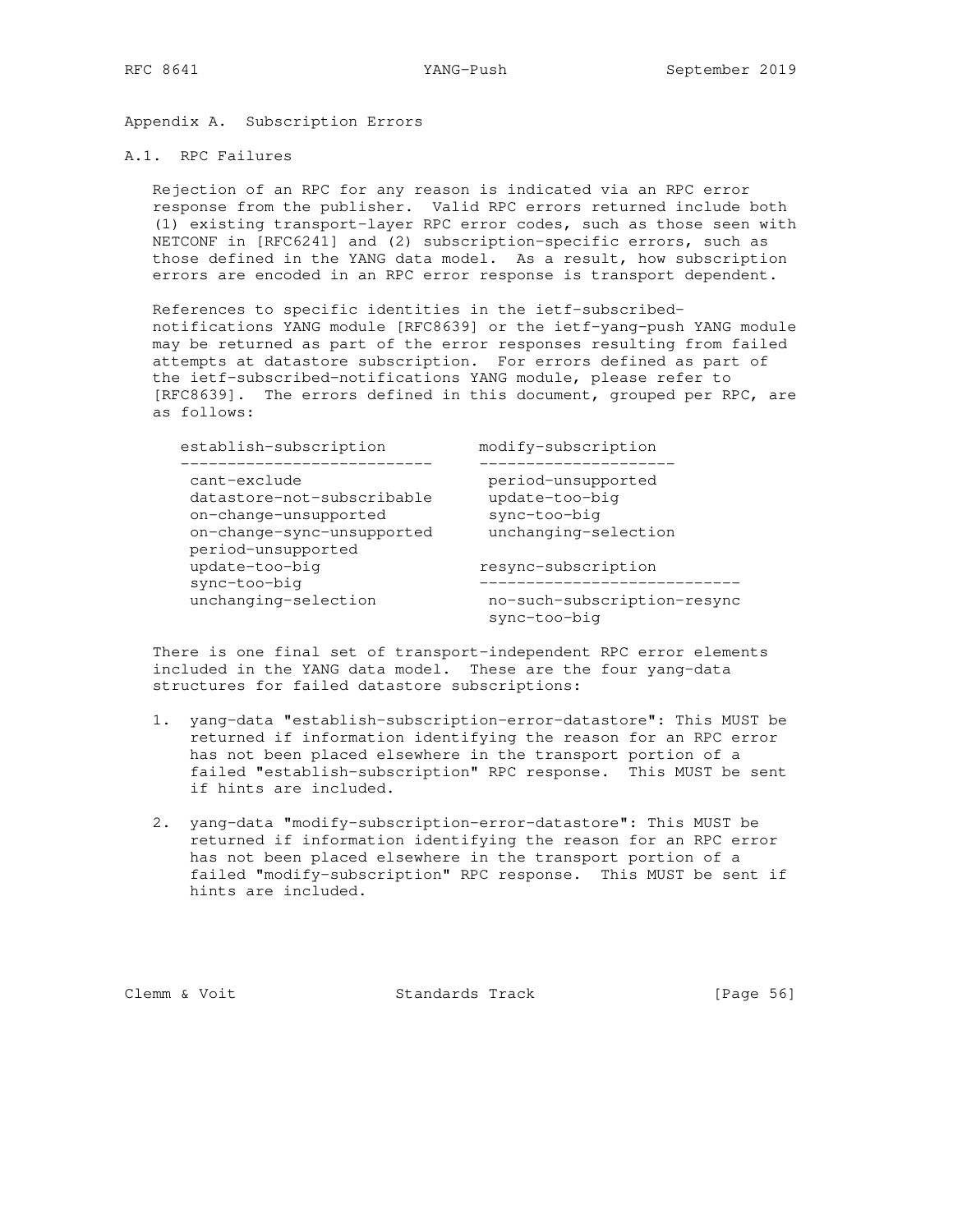- 3. yang-data "sn:delete-subscription-error": This MUST be returned if information identifying the reason for an RPC error has not been placed elsewhere in the transport portion of a failed "delete-subscription" or "kill-subscription" RPC response.
- 4. yang-data "resync-subscription-error": This MUST be returned if information identifying the reason for an RPC error has not been placed elsewhere in the transport portion of a failed "resync-subscription" RPC response.

## A.2. Failure Notifications

 A subscription may be unexpectedly terminated or suspended independently of any RPC or configuration operation. In such cases, indications of such a failure MUST be provided. To accomplish this, a number of errors can be returned as part of the corresponding subscription state change notification. For this purpose, the following error identities are introduced in this document, in addition to those that were already defined in [RFC8639]:

subscription-terminated subscription-suspended

 --------------------------- --------------------- datastore-not-subscribable period-unsupported unchanging-selection update-too-big

datastore-nou-sumedeclical datastore-nou-sumedeclical datastorensis update-tou-many synchronization-size

Clemm & Voit Standards Track [Page 57]